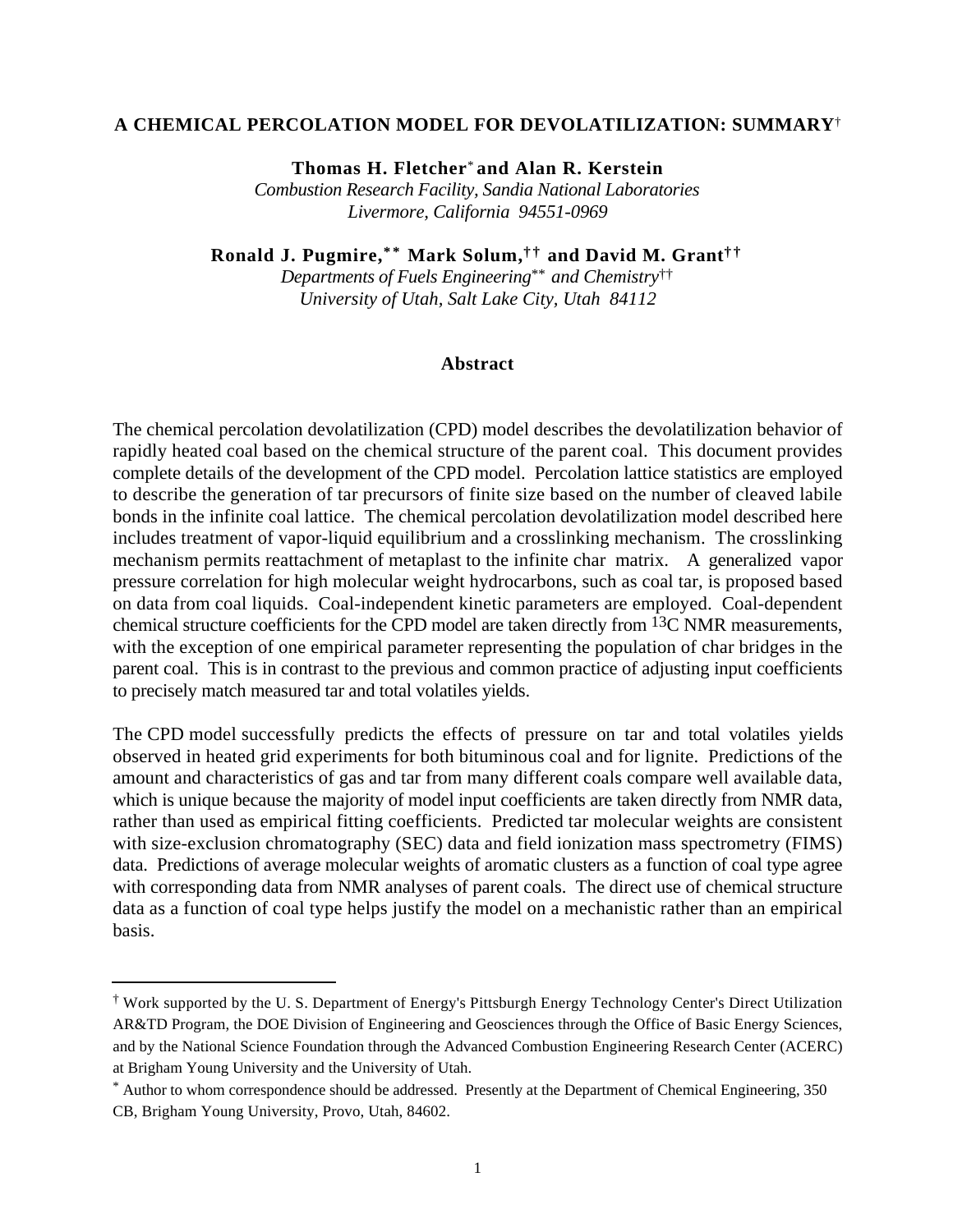## **I. Introduction**

**a. Current Devolatilization Models.** It is generally agreed that the chemical diversity of various coals will affect their rates of combustion through the devolatilization process.<sup>1</sup> Upon heating, the labile chemical bonds in coal undergo cleavage resulting in the release of light gases and heavier molecular fragments that either vaporize as tars or remain the coal lattice as metaplast. Simultaneously, a fraction of the original coal is converted to char. The process by which the volatile components (light gases and tars) leave the solid coal particle as it is transformed into char is also an important step in coal devolatilization. Thus, both chemical and transport submodels in coal devolatilization become necessary components in any general description of coal combustion. It is of critical importance, however that such submodels be both computationally efficient and capable of incorporating analytical data characterizing the chemical structure of coals.

Models of coal devolatilization have progressed from simple empirical expressions of total mass release, involving one or two rate expressions, to more complex descriptions of the chemical and physical processes involved. Reviews of these processes, occurring during coal pyrolysis, have been published by several investigators.<sup>1-6</sup> During coal pyrolysis, the labile bonds between the aromatic clusters are cleaved, generating fragments of finite molecular weight. Fragments with low molecular weights vaporize due to their high vapor pressure and escape from the coal particle as tar vapor. The fragments with high molecular weight, and hence low vapor pressures, tend to reside in the coal under typical devolatilization conditions until they reattach to the lattice. These high molecular weight compounds plus the residual lattice are referred to as metaplast. The quantity and nature of the metaplast generated during devolatilization, as well as subsequent crosslinking reactions, determines the softening behavior of the particle.

The relationship between the number of labile bonds broken and the mass of finite fragments liberated from the infinite coal lattice is highly non-linear, indicating that coal pyrolysis is not a simple vaporization process. Freihaut and Proscia<sup>7</sup> collected coal tars from a heated screen reactor, and then measured the temperature at which these tars would revaporize in a subsequent experiment at identical heating conditions. The coal tars revaporized at significantly lower temperatures than the original temperature of tar release from the coal. These results demonstrate that coal pyrolysis is not just a vaporization process, and suggest that lattice networks may be necessary to describe coal pyrolysis reactions.

The concept of breaking bonds with a variety of activation energies was first addressed by Pitt,<sup>8</sup> who treated coal as a collection of a large number of species decomposing by parallel first order reactions. A similar concept was employed by Anthony et. al.<sup>9</sup> and Anthony and Howard<sup>10</sup> to give the Distributed Activation Energy Model (DAEM). Kobayashi, et al.11 introduced a chemical diversity into devolatilization with a set of two competing reactions, allowing preferential char formation at lower temperatures. The tabulation by Gavalas<sup>1</sup> of energies for a large variety of chemical bonds lends support to the concept that the bond breaking process is governed by a distribution of bond types in typical coals. The use of an average activation energy with a spread of energies, designated by a standard deviation and a corresponding Gaussian distribution, provides an alternative to the use of a large set of differential equations which might otherwise overparameterize the description of the bond breaking process relative to the amount of reliable experimental data presently available on tar formation.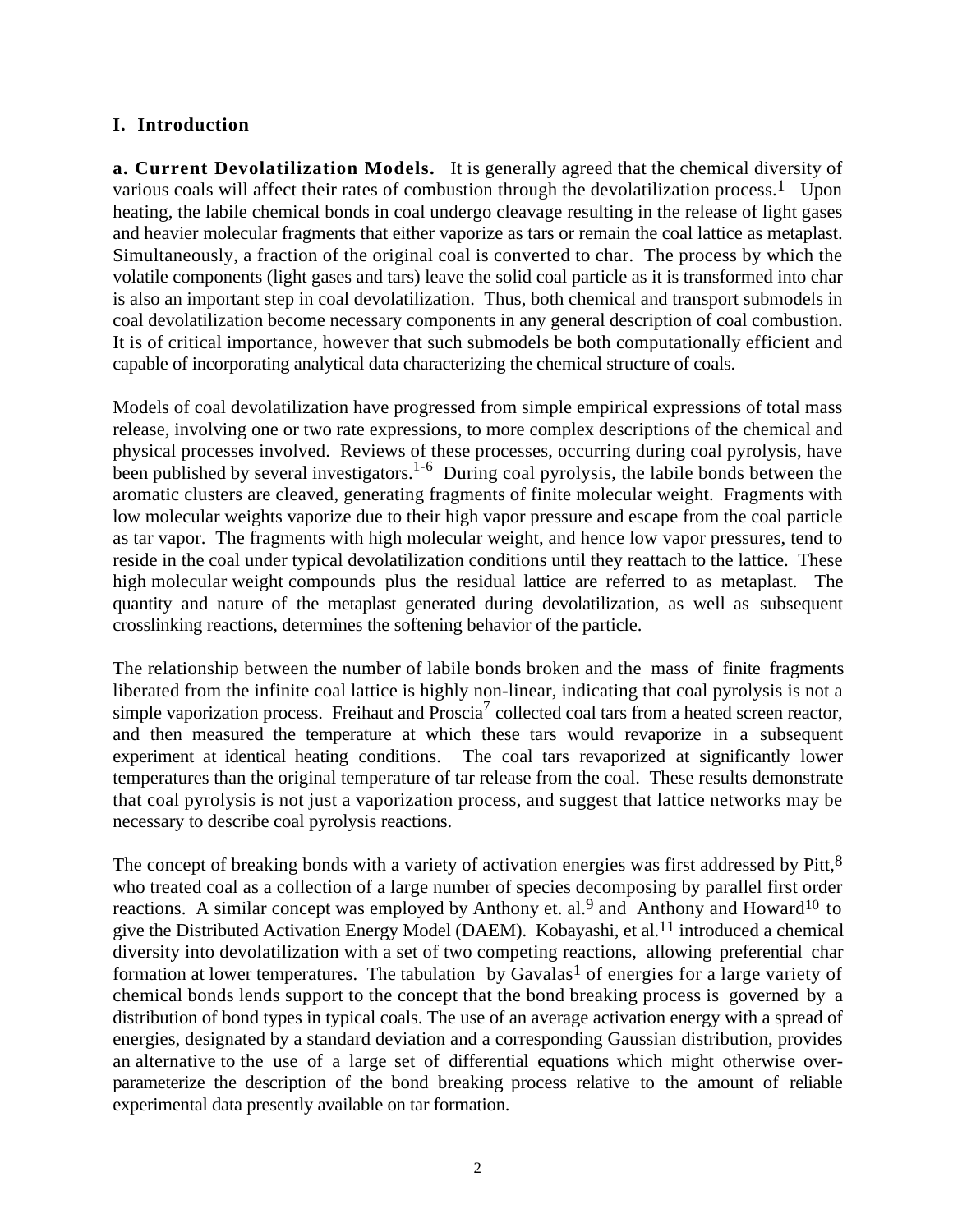The distributed-energy chain statistics (DISCHAIN) model<sup>12-14</sup> of devolatilization uses string statistics to predict the production of monomer species, which play a dual role as a source of volatile tar and as a reactant which could polymerize at chain ends to form char. Niksa<sup>15</sup> originally used a gamma distribution function as a means to introduce a molecular weight distribution for tar yields into a new flash distillation model of devolatilization. This model also introduces a mechanism to treat tar vaporization as a multicomponent vapor-liquid equilibrium process. Arguments were presented to show that diffusion of the volatile species within the metaplast does not significantly affect pyrolysis behavior. The flash distillation mechanism was recently incorporated into the DISCHAIN model and named FLASHCHAIN.<sup>16</sup> In FLASHCHAIN, population balances are used to account for the distribution of mass in each molecular weight size bin based on the chain statistics, the flash distillation process, and a crosslinking mechanism. The population balance approach is almost as time-consuming as the Monte Carlo approach, and would require specification of the rates of reaction of each fragment size in a totally general case. Niksa assumed that these rates of reaction were all identical. The FLASHCHAIN model has been shown to compare well with a wide variety of experimental data, although the vapor pressure coefficients are determined empirically and do not correspond well with independent vapor pressure data. Some chemical structure data is used in FLASHCHAIN, although the coordination number is set to 2 in the chain formulation, and bridge molecular weights in the model are higher than the molecular weights of the aromatic portion of the clusters.

A detailed chemical model for the release of both tar and light gases during devolatilization has been discussed by Solomon and coworkers.<sup>5,17</sup> Nineteen first-order, distributed-energy rate expressions for the release of various light gases have been provided by these investigators, and their set of differential equations may be used to augment all lattice models of coal devolatilization. It is impractical, however, to extend this kind of comprehensive approach for gas release to the production of tar with its very large number of unique molecular species. Thus, Solomon and coworkers5,17 characterized tar production with a single first-order, distributed-energy rate expression with chain statistics<sup>17b-c</sup> and with lattice statistics.<sup>17a,17d-f,18</sup> Bautista et al.<sup>19</sup> also have emphasized the importance of chemistry in devolatilization by discussing some of the important connections between char and tar formation and of the various gas release mechanisms for low  $CO<sub>2</sub>$  producing coals.

A desirable feature for any devolatilization model would be the prediction of molecular weight distributions now available for tars from the work of Solomon and coworkers,<sup>18</sup> Suuberg et al<sup>20</sup> and Freihaut and coworkers.21 The Suuberg data include not only the volatile fractions with a lower average molecular weight but also the heavier extractables remaining in the char fraction.

**b. NMR Chemical Analysis.** In order to incorporate chemical factors readily into a coal devolatilization model, it is important that the model be formulated in such a manner that chemical analytical data may be used as input parameters in the differential equations governing the devolatilization processes. A large number of chemical analytical techniques, now available for characterization of coal structure, are described by Karr22 and include Fourier transform infra-red  $(FTIR)$ , <sup>17</sup> pyrolysis mass spectroscopy, <sup>23</sup> and solid state nuclear magnetic resonance (NMR).<sup>24-26</sup> Particularly useful is the CP/MAS (cross polarization/magic angle spinning) method<sup>27-31</sup> in solid state NMR which provides a capability for characterizing directly the relative number of carbon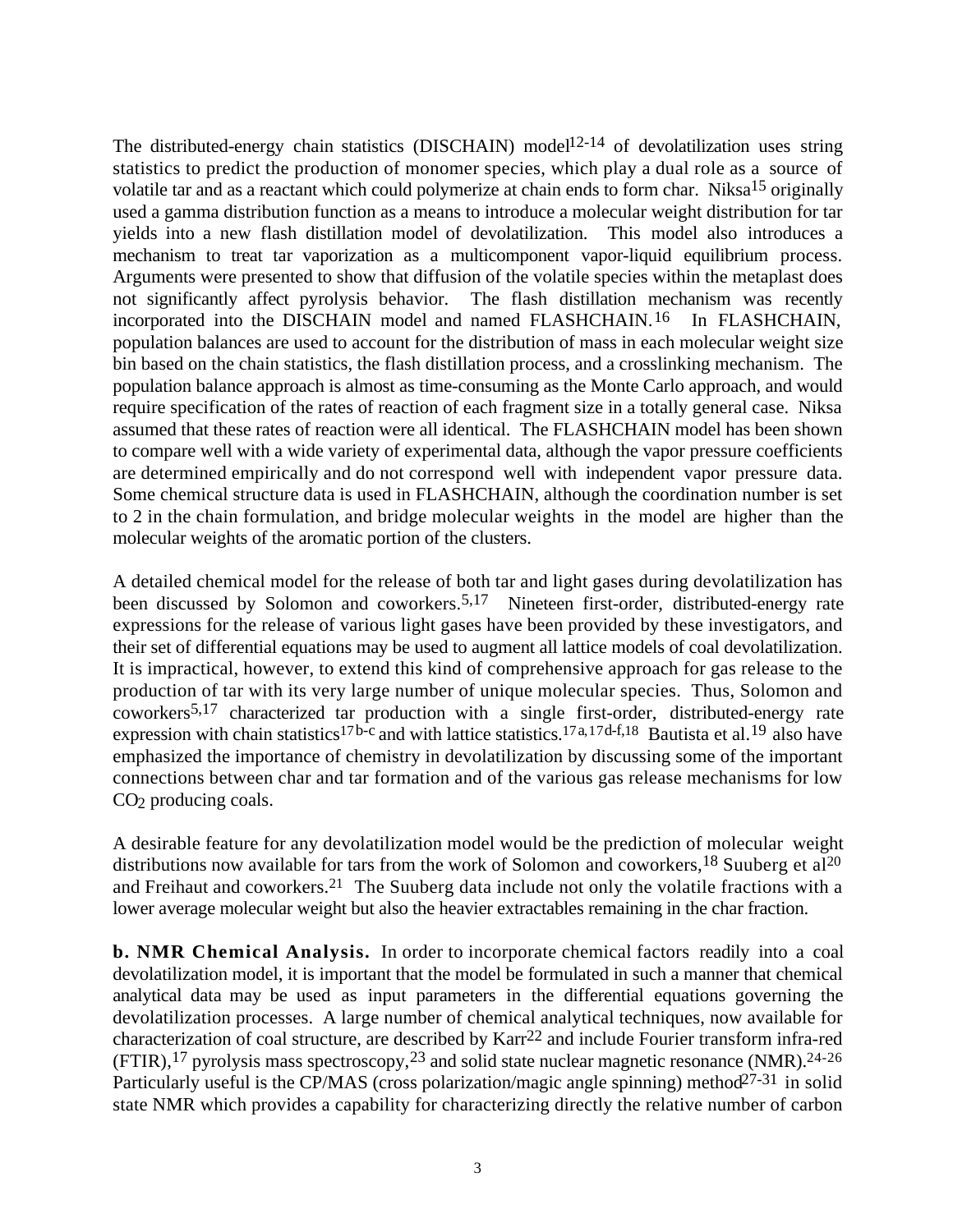atoms in a variety of bonding configurations. The data should be acquired using the extrapolation techniques of Solum et al.<sup>31</sup> in order to obtain data on the various structural types of carbons in coal. The relative numbers of hydrogen and oxygen atoms is obtained from elemental analysis and structural features inferred indirectly from the NMR data.

Using solid state NMR methods to determine the compositions of various chemical moieties within coals provides some of the chemical information needed in the CPD devolatilization model. For example, the ratio of aromatic bridge-head carbons to total aromatic carbons provides a functional measure of the number of aromatic carbon atoms in a typical cluster of fused aromatic rings.<sup>31-33</sup> These data, along with the number of peripheral carbon atoms per cluster involved in side chains or bridges, provide rough estimates of the average molecular weight of a cluster, and of the number of branching sites for the cluster. Both of these quantities are important measures for characterizing lattice statistics<sup>33</sup> and guide the selection of some input parameters in the chemical devolatilization model. Thus, NMR data have become an important component in the development of a chemically based devolatilization model.

**c. Lattice Statistics.** The importance of lattice statistics in coal devolatilization for modeling both labile bond cleavage and char bond forming processes was exhibited originally by Solomon and coworkers<sup>18</sup> using Monte Carlo simulations. Their work on pyrolysis has shown that many of the mechanistic features of the time-dependent conversion of the coal macromolecule into molecular fragments depend upon lattice statistics. Use of percolation theory to provide analytical expressions for the statistics of bridge dissociations involved in devolatilization avoids the time consuming Monte Carlo techniques while preserving many of the significant statistical features of lattices. The use of percolation lattice statistics also eliminates some of the empiricism necessary in selecting input lattice configurations for the Monte Carlo method. The essential features of many problems (e.g. chemical polymerization, propagation of diseases and forest fires, flow of liquids through porous media, etc.) can be represented by the percolation statistics of lattice sites joined together with bridges. Statistics of real two and three dimensional arrays are not in general analytically tractable due to looping of sites and bridges within the lattice, but a class of pseudo lattices referred to as Bethe lattices have analytical solutions based on percolation theory.<sup>34,35</sup> These Bethe lattices are similar to standard lattices in that they may be characterized by a coordination number and a bridge population parameter, but differ from standard lattices in that any two sites in a pseudo lattice are connected only by a single path of bridges and sites. The presence of loops in standard lattices prevents the description of the lattice statistics in closed form, and it is such features which require the more extensive computational Monte Carlo method. The mathematical constructs of percolation theory, as applied to pseudo lattices, have been demonstrated repeatedly to represent the properties of real lattices whenever the average size of the finite fragments is modest.36-39

Percolation theory analytically describes the size distribution of finite clusters of sites joined by intact bridges but isolated from all remaining sites by broken bridges. Furthermore, the theory specifies a critical bridge population, depending only on the site coordination number, above which infinite arrays will coexist with fragments of finite size. It is a relatively simple matter to adapt the structural features of percolation theory to coals and their char and tar pairs obtained during pyrolysis. The infinite arrays of percolation theory are interpreted as macroscopic lattices of unreacted coal and/or char while relatively small tar molecules are identified with the finite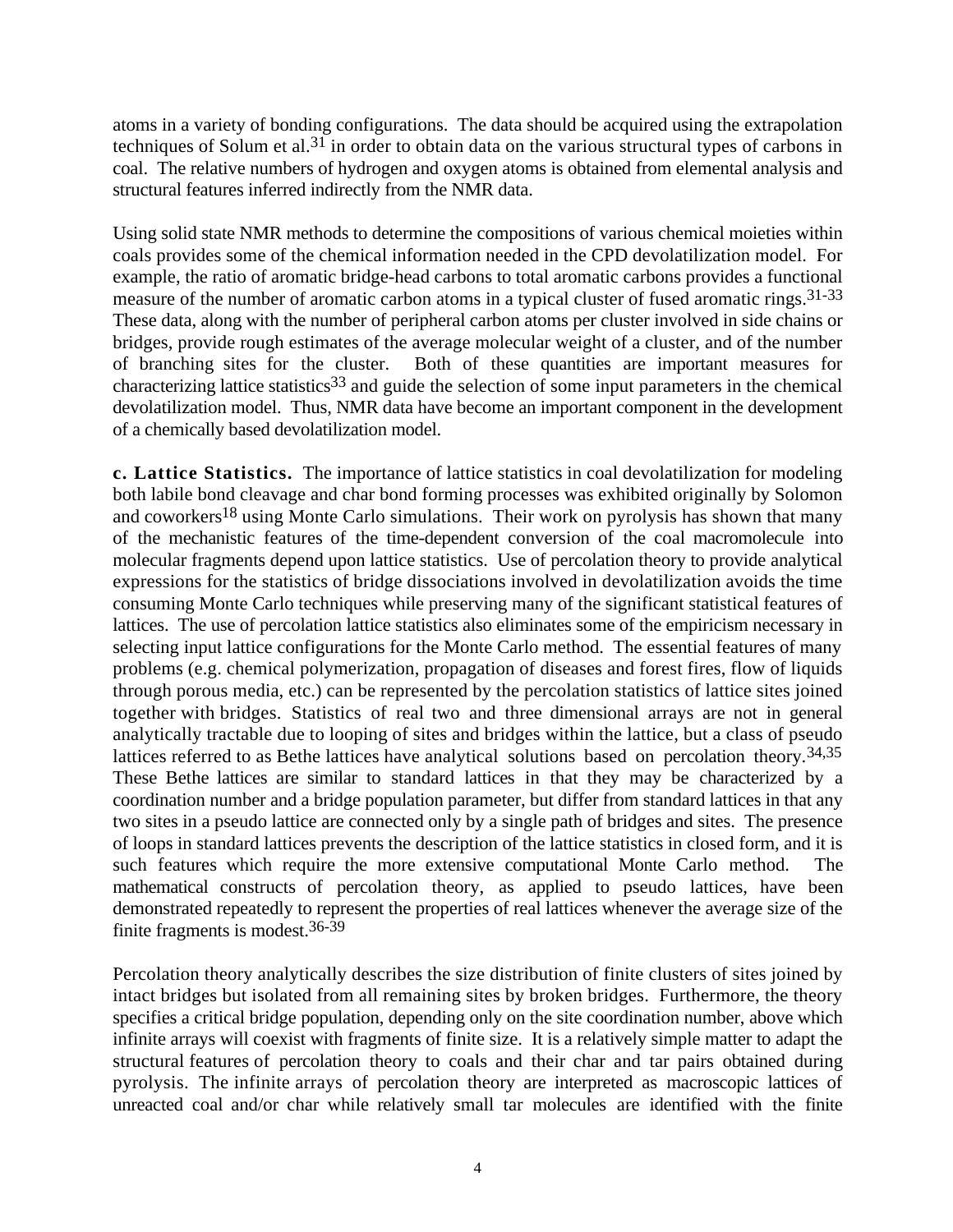fragments of percolation theory. Kerstein and Niksa $40,41$  used percolation theory to extend chain statistics (a Bethe lattice with coordination number of two) to higher coordination numbers in their DISCHAIN model. Although they didn't exploit the full potential of percolation theory for characterizing the distribution in molecular clusters of various sizes, their results provided some of the initial motivation for the theoretical developments which followed later. More recent work by Niksa and Kerstein<sup>16</sup> uses percolation chain statistics in connection with a population balance for fragments with low molecular weight.

**d. The Chemical Percolation Devolatilization (CPD) Model.** In this model, coal is visualized as a macromolecular array whose building blocks are clusters of fused aromatic rings of various sizes and types, including heteroaromatic systems with both nitrogen and oxygen atoms. These aromatic clusters are interconnected by a variety of chemical bridges, some of which are labile bonds that break readily during coal pyrolysis, while others are stable at a given temperature. The bridges which remain intact throughout a given thermal process are referred to as charred bridges. Obviously the definitions for labile and charred bridges are somewhat relative depending upon the pyrolysis temperature and the kinetic parameters appropriate for a given bridge. Side chain attachments to the aromatic clusters include aliphatic (- $CH_n$ ) and carbonyl (- $CO_2$ ) groups, which are light gas precursors. Detached fragments from the coal matrix consist of one or more aromatic clusters connected to each other by labile and/or char bridges. Hence, a cluster consists of several fused rings with associated attachments (see Sec. IId), while a fragment consists of several sets of interconnected clusters. A small fraction of the clusters in the parent coal are unattached to the infinite matrix, and can be extracted using suitable solvents without breaking any covalent bonds.

Several hypothetical chemical structures for coal macromolecules have been suggested; $3,42-44$  a simplistic approach is used in this work, with broad definitions of clusters, bridges, side chains, and loops, as illustrated in Fig. 1. Coal pyrolysis products include light gases, tar (hydrocarbons that condense at room temperature and pressure), and char.

Distributed activation energies are utilized in this model, but this approach does not avoid completely the need to redefine the character of labile bridges whenever very different temperature regimes are considered. Literature values for the kinetic parameters are used whenever available in the CPD model. The model incorporates ultimate gas yields and chemical structural data from solid state NMR analyses to guide the selection of fixed input parameters. It is also important to validate the fitting parameters important in the kinetic differential equations which characterize the breaking and charring of chemical bridges. This model also exploits the desirable features of percolation theory for specifying the total yield and mass distribution of tar species for a given degree of bond rupture.

The approach used in this paper includes the following features: 1) chemically dependent input parameters, determined in part from NMR data, are used to reflect the chemical diversity found in coals of different rank and type. 2) Lattice statistics are implemented with explicit mathematical functions. 3) The distribution of tar molecular clusters of various sizes as well as the fraction of material in the infinite char array are provided directly by analytical expressions from percolation theory. 4) The activation energy obtained by Solomon<sup>5,17</sup> for tar release is used. 5) The average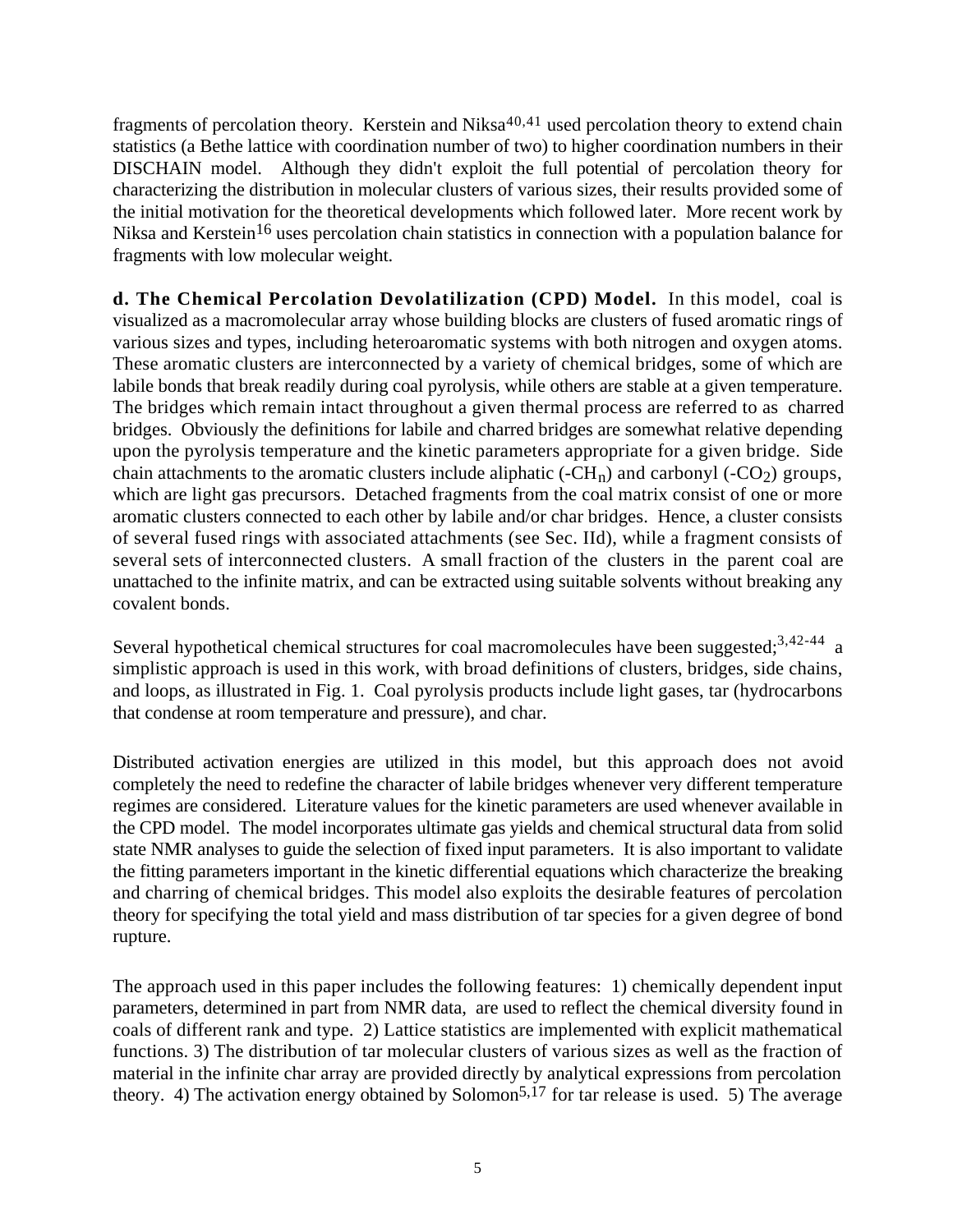activation energy and frequency factor for light gas release is obtained from a weighted average of the complete set of reaction parameters given by Solomon et al.<sup>5,17</sup> for the release of individual gas species. The number of rate equations for gas release can be increased without violating the restrictions of the CPD model, but this is not done in order to focus on the overall features of gas, tar and char production and their relationship to lattice statistics. A more complete gas release model<sup> $5,17$ </sup> may be used to differentiate between the fully and incompletely oxidized light gases released in the devolatilization process. 6) A simplified method is used to calculate the distributed activation energies on both tar and light gas release.



Figure 1. Representative chemical structures identified in  ${}^{13}C$  NMR analyses and used in the description of coal and coal chars in the CPD model.

The original CPD paper<sup>6</sup> demonstrated the ability of lattice statistics, coupled with a coal pyrolysis mechanism, to describe a set of data reported by Serio and coworkers<sup>5</sup> which was limited to a narrow range of heating rates and temperatures. A subsequent paper then explored the temperature dependence of the competition between the bridge scission rate (leading to tar formation) and the char bridge formation rate.<sup>45</sup> All of the fragments of finite size were assumed to be released as tar in early formulations of this model. Rate coefficients for the CPD model were obtained by comparison of model predictions with tar and total volatiles yield data from several coals of different rank over a wide range of temperature and heating rates at atmospheric pressure. Pressure-dependent devolatilization behavior was not addressed in the previous application of the CPD model, since a connection between vaporization and fragment molecular weight was not fully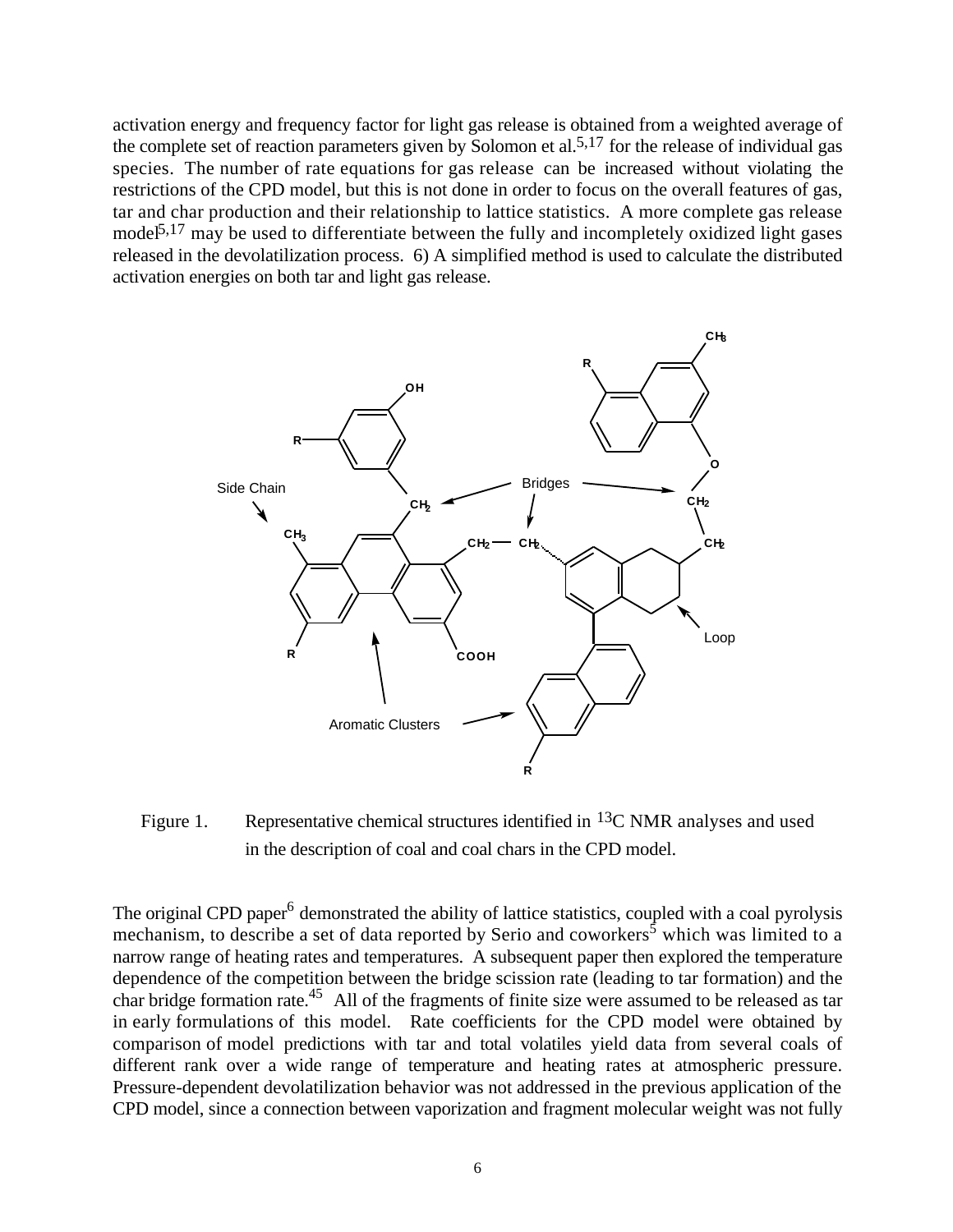developed. The present description of the CPD model exploits these features, permitting calculation of the molecular weight distribution of the finite fragments formed during bridge scission and the treatment of pressure effects. The addition of these features to the CPD model also permits direct use of chemical structure parameters of the parent coal, as measured by  $^{13}C$ NMR spectroscopy, without sacrificing agreement with experimentally-measured tar and total volatiles yields.

The CPD model treats the distinction between (a) low molecular weight aromatic fragments that vaporize as tar and (b) high molecular weight fragments that remain with the char in a liquid or solid state as metaplast. A new vapor pressure correlation was developed from data on coal liquids that allows predictions of tar molecular weights and yields as a function of residence time, temperature, and pressure. The correlation compares well with tabulated vapor pressure data for a wide variety of pure organic components. In contrast to previous efforts where model input parameters describing chemical structure are adjusted to force agreement between predicted and measured tar and total volatiles yields, coal-dependent chemical structure coefficients for the CPD model are taken directly from <sup>13</sup>C NMR analyses of parent coals. This procedure eliminates most adjustable parameters from the model, and predictions of tar and total volatiles yields become true tests of the model and the NMR data, rather than mere results of curve-fitting. Resulting model predictions of tar and total volatiles yields as a function of coal type, temperature, heating rate, and pressure compare well with available experimental data, showing the value of both the model and the NMR chemical structure data.

# **II. Lattice Statistics in Devolatilization**

l

Before discussing the mathematical aspects of percolation theory used in the CPD model it is helpful to survey some of the statistical properties of lattices and their implications. Consider for various values of p (the fraction of intact bridges), the real, square two-dimensional lattice of coordination number 4 (four bridges attached to each lattice site) portrayed in Fig. 2. Monte Carlo methods\* are used to illustrate the sensitivity of cluster size on the ratio of intact to broken bridges in this two-dimensional square lattice. For a relatively low bridge population number, p, only fragments of finite size are observed. See Fig. 2a for  $p = 0.1$  where most of the fragments are monomers and not bridged to any other site. Nonetheless, there are a number of dimers, trimers, and other fragments or "mers" of larger size in this representation. Conversely, for p 0.8 (see Fig. 2b), only three monomer fragments are found in the representation containing 900 clusters with all of the remaining clusters belonging to the infinite array (i.e. every one of the remaining 897 clusters may be traced to each other through one or more paths in the lattice of bridges). Note, the use of the term infinite is appropriate as bridges at the border wrap around to the opposite side of the representation.

<sup>\*</sup> The random numbers generated in the Monte Carlo calculation were partitioned to approximate the value of p. Since a relatively small (30x30) realization is used to illustrate the principles under discussion, minor deviations from the idealized p may be encountered.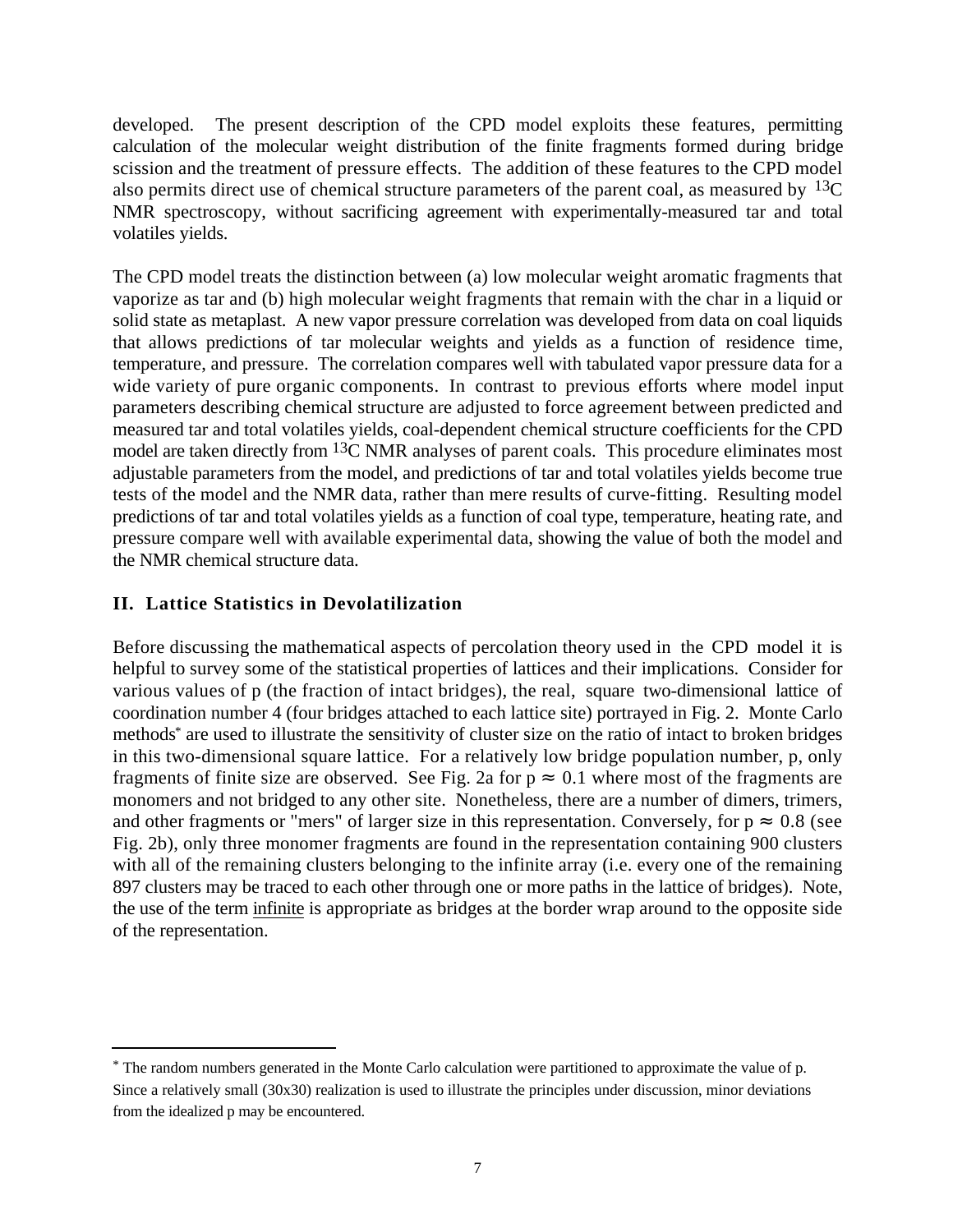

Figure 2. Monte Carlo simulations of the square lattices with coordination number equal to 4 and for various bridge populations. In part a, only small fragments of small size are observed, while in part b all but three sites belong to the infinite array. For the bridge population of 0.55, finite fragments (c) and the infinite array (d) have been portrayed separately for clarity. For this value of p, only 11% of the sites are in finite fragments in this realization.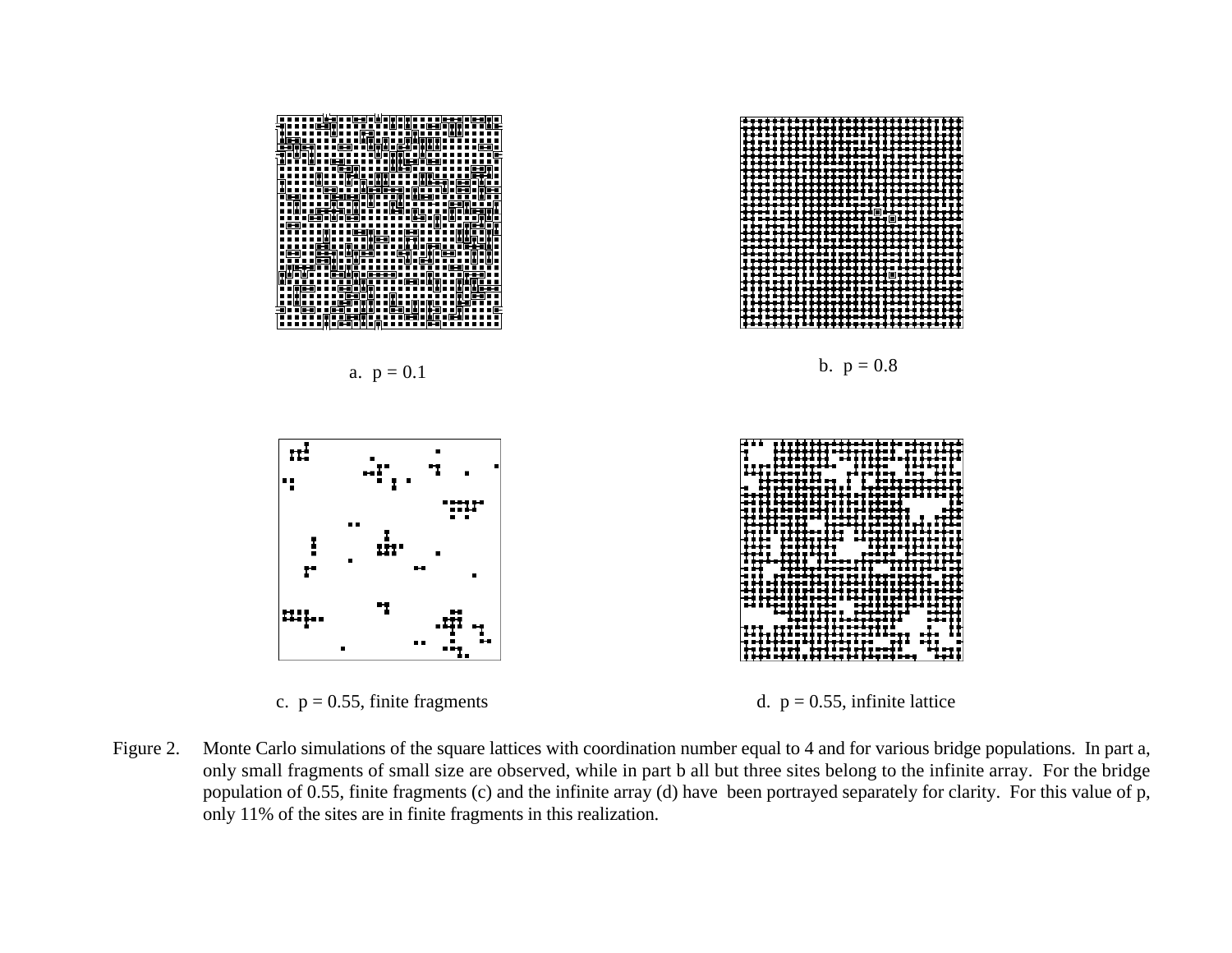The point to be made is that over 99% of lattice sites are still connected even though 20% of the connecting bridges have been broken. For a value of p 0.55 (i.e. only 55% of the bridges are intact) the number of clusters in fragments of finite size is 11% of the total as shown in Fig. 2c, while the infinite array, Fig. 2d, contains 89% of the clusters. For the sake of clarity the finite fragments and the infinite array in the p 0.55 simulation are divided into two separate portrayals in Figs. 2c and 2d, respectively. Thus, Fig. 2 shows that the relationship between the fraction of finite fragments and the fraction of ruptured bridges in the lattice is highly non-linear.

The non-linear relationship between the distribution of finite fragments and the fraction of broken bridges is a significant feature of lattice statistics which has interesting implications in coal devolatilization. As the number of broken bridges increases, so will the fraction of finite fragments increase relative to the fraction of clusters connected to the infinite array. However, when p is in the range where the infinite array dominates, only monomers exist to any appreciable extent. Relative enrichment of the larger finite fragments is realized only as p decreases and approaches the critical point where the infinite arrays are finally consumed. Below this critical point the larger finite fragments degrade into smaller fragments with bridge breaking in accordance with normal intuition. Thus, above the critical point where the infinite array exists these statistics actually predict that the smaller finite fragments have a larger relative population as p approaches unity. At p equal to 1.0 it is, of course, impossible for any finite fragment to exist.

Monte Carlo simulations of bridge breaking are suitable for describing lattice features (assuming the realization is large enough), but they are computationally demanding. Percolation theory provides a computationally efficient way to simulate pyrolysis reactions for many particles involving numerical iterations in three dimensional grid arrays (e.g. in comprehensive coal combustion models $46,47$ ). Loops in real hydrocarbon lattices can link two or more sites through more than one pathway, and this feature of real lattices prevents one from obtaining simple analytical expressions for the essential statistical quantities characterizing these lattices. The use of Bethe pseudo lattices or trees, shown in Fig. 3 for two typical coordination numbers of 3 and 4, resolves this difficulty by removing the possibility of looping found, respectively, in the honeycomb and diamond real lattices, also given in Fig. 3.

The pseudo lattices have many properties that are similar to the corresponding real lattices for those problems in which only the smaller finite clusters and the infinite arrays are important. Only for clusters which become intermediate in size (e.g. hexamers and above) will the statistics of real and pseudo lattices differ appreciably. In such instances the percolation theory of pseudo lattices can differ from Monte Carlo calculations on real lattices of the same coordination number. Both approaches, however, predict very small populations for such intermediate size clusters except in the immediate vicinity of the critical point. Should a given property (e.g. higher order massweighted distributions) depend solely on those clusters of intermediate sizes, even though the overall concentration is very small, then the Bethe lattice representation could encounter difficulty.

The formalism of Fisher and Essam<sup>35</sup> is followed closely in the mathematical development given in the Appendix, and this citation is the fundamental source for additional information on the statistics of Bethe lattices. The expressions used in this work are given for statistical quantities based on site counting, but the conversion between these expressions and the corresponding statistical expressions based on bridge counting is straightforward. For mathematical convenience, the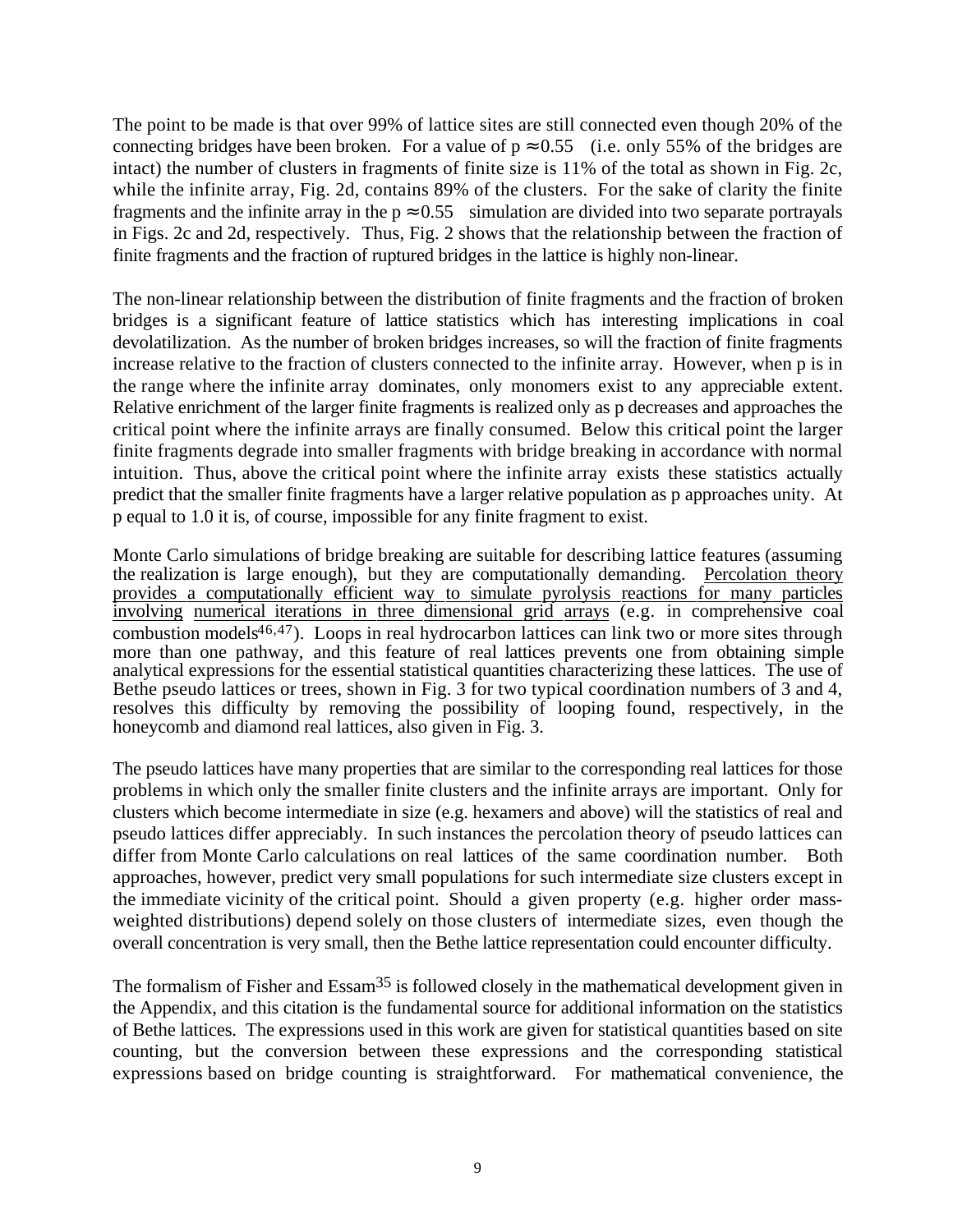

Figure 3. Representative real lattices (honeycomb and diamond) and Bethe pseudolattices (trigonal and tetragonal) for coordination numbers 3 and 4, respectively. While real lattices may have bridges that link sites through a variety of loops, Bethe lattices connect any two sites only through a single pathway of bridges and sites, thereby eliminating the possibility of looping.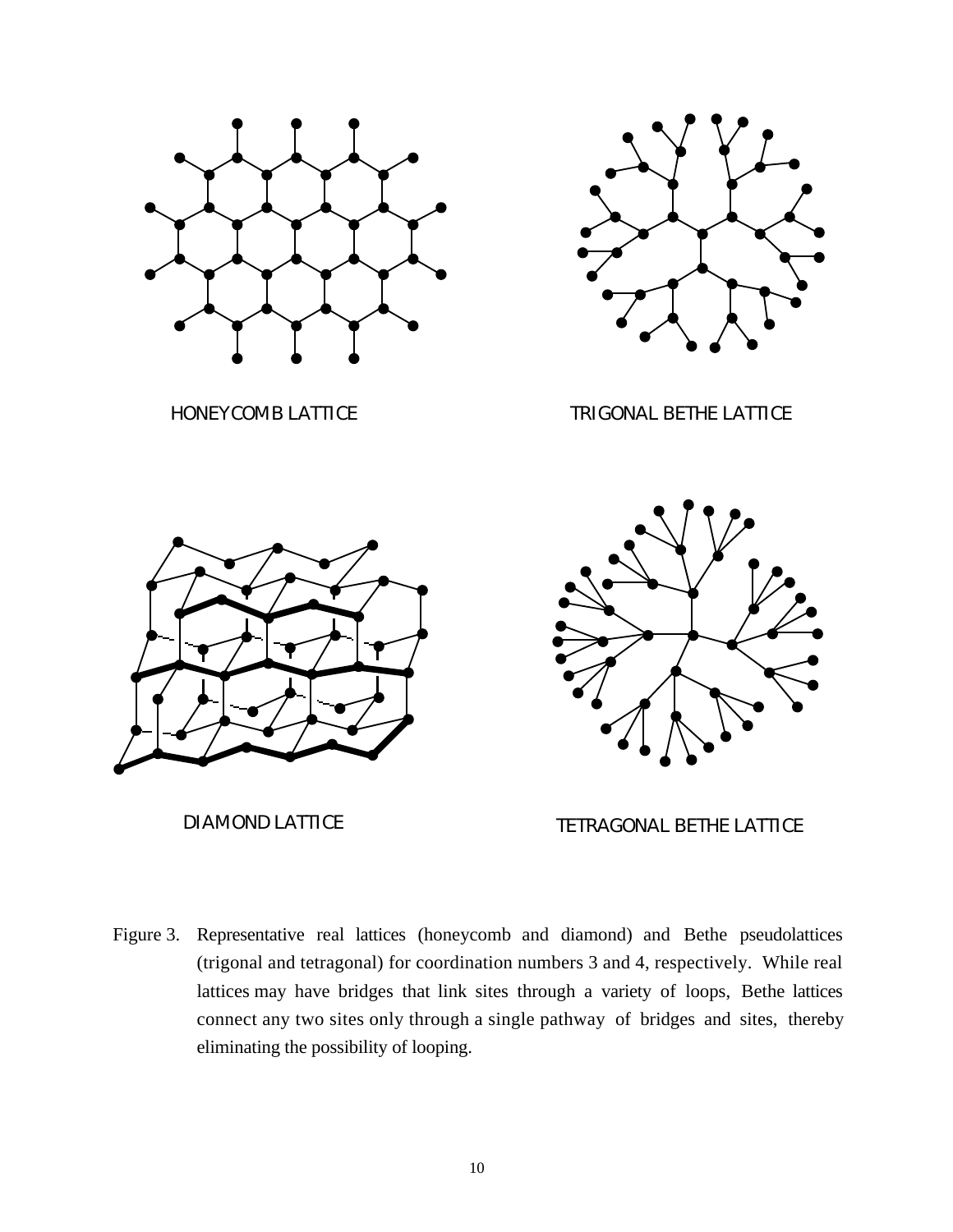coordination number of a Bethe pseudo lattice is denoted by  $( + 1)$ . Lattice evolution is characterized by a time-dependent fraction, *p*, of bridges which remain intact, the remaining fraction, (1 - *p*), having been broken. If bridge scission events are statistically independent, then the probability,  $F_n$ , that a given site is a member of a cluster of n sites with s bridges becomes:

$$
F_n(p) = nb_n p^s (1-p)
$$
 (1)

where the values of *s* and are given by:

$$
s = (n-1)
$$
 and  $= n(-1) + 2$  (2)

and is the number of broken bridges on the perimeter of an *s*-bridge cluster. The severed bridges serve to isolate the cluster from all other sites or clusters. Figure 4 illustrates the variations in s and

for a variety of clusters of various and *n* values. As there are no loops within a Bethe lattice (hence its mathematical tractability), the number of bridges in a finite fragment will always be one less than the number of connected sites as may be observed readily in Fig. 4. The value of giving the number of isolating broken bridges is less obvious, but is easily rationalized by consideration of Bethe trees connecting *n* sites with a coordination number of  $+ 1$ .

The quantity  $nb_n$  appearing in Eq. 1 is the number of distinct configurations possible for a cluster of size *n* containing a given site, and  $b_n$  is the same quantity expressed on a per site basis. The equation for  $nb_n$ , which is discussed in more detail in the Appendix, is:

$$
n b_n = \frac{+1}{s+} \begin{pmatrix} s+ \\ s \end{pmatrix} = \frac{+1}{n+1} \begin{pmatrix} n+1 \\ n-1 \end{pmatrix}
$$
 (3)

with the binomial coefficient given for real (non-integer) indices  $\mu$  and by:

$$
\begin{pmatrix} 1 \\ \mu \end{pmatrix} = \frac{(1+1)\lambda}{(\mu+1)(1-\mu+1)}
$$
 (4)

where is the standard gamma function. Here, non-integers arise from fractional values for + 1, which might be interpreted as average values for lattices with mixed coordination numbers. The use of Eq. 4 with Eq. 3 and Eq. 1 gives an analytical expression for the probability of finding a cluster of size n with a bridge population p.

The total fraction of sites,  $F(p)$ , contained in all of the finite clusters is: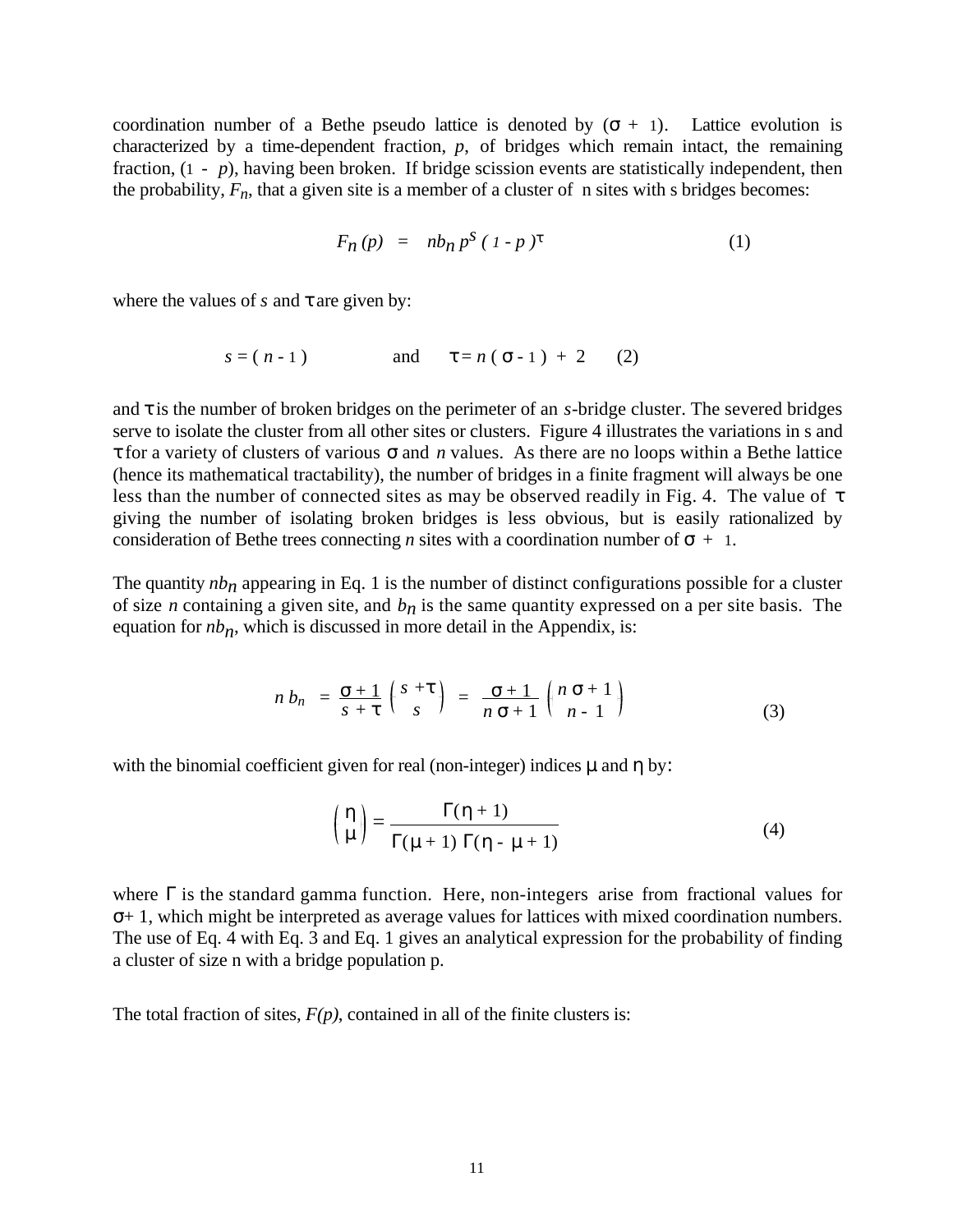

Figure 4. Representative fragments of various size *n* and coordination numbers  $( +1)$  for a variety of fragment sizes (i.e., monomers, dimers, trimers, and tetramers). The value of and its dependence on *n* and is given for each of the clusters shown. The number of sites *n* is denoted by the filled circles. The number of isolating bridges is given by line segments (representing broken bridges) attached to only one site and the number of bridges *s* is shown by line segments (representing bridges) connecting two sites.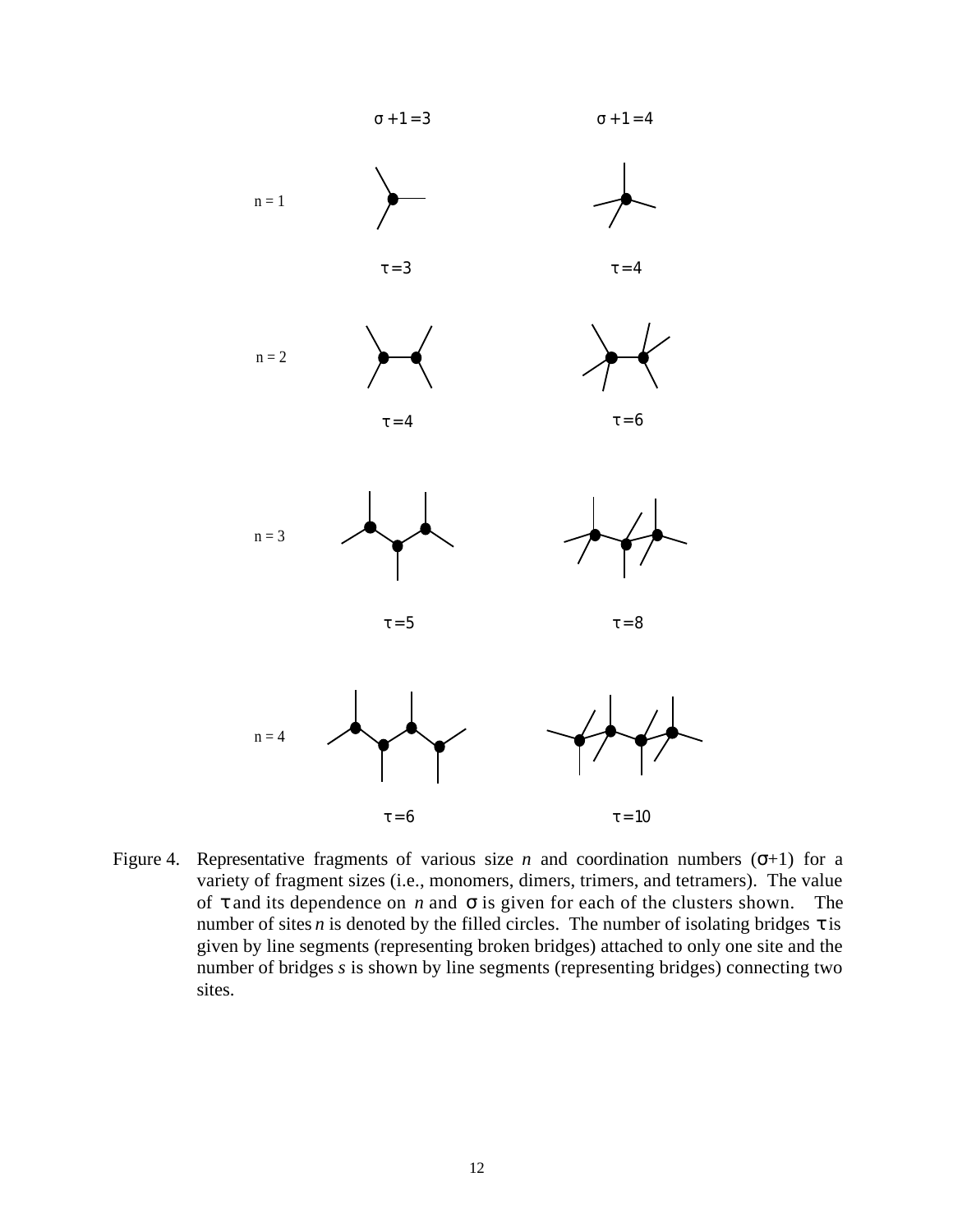$$
F(p) = \n \begin{cases} \n F_n & p \n \end{cases} = \n \begin{bmatrix} \n \frac{1 - p}{1 - p^*} \n \end{bmatrix}^{-1} = \n \begin{bmatrix} \n \frac{p^*}{p} \n \end{bmatrix}^{-1} \n \tag{5}
$$

where  $p^*$  is the root of the following equation in p

$$
p^*(1-p^*) \quad ^{-1} = p(1-p) \quad ^{-1} \tag{6}
$$

The value of  $p*(1 - p^*)$  <sup>-1</sup> passes through a maximum at  $p = 1/$ , the so-called percolation threshold or critical point. Below the critical point the appropriate solution of Eq. 6 is the trivial one of  $p^* = p$ . For  $p > 1$ / the non-trivial solution of Eq. 6 may be used to evaluate the  $p^*$ needed in Eq. 5 to calculate  $F(p)$ . Conveniently, the appropriate root for  $p^*$  always falls in the range  $0 < p^* < 1$  for values of p both above and below the critical point, and these values are readily obtained from Eq. 6 using simple numerical methods. Above the percolation point the expression for  $F(p)$  given in Eq. 5 is no longer equal to 1, and the difference from unity is equal to the fraction of sites,  $R(p)$ , located in infinite arrays as follows:

$$
R(p) = 1 - F(p) \tag{7}
$$

A plot of  $F(p)$  versus p is given in Fig. 5 for several different values of  $(-1)$  to illustrate both the non-linear dependence of  $F(p)$  upon p and the inter-relationship of the several  $F(p)$  curves for different values of  $( + 1)$ . The point at which  $F(p)$  drops sharply from unity is the so-called percolation threshold or critical point. Only in a very narrow range of *p* about this point will one find a significant number of larger finite fragments. Quantitative comparisons<sup>50</sup> of Bethe lattices and real lattices indicate good agreement with respect to the function  $F(p)$  providing that the respective lattices have the same percolation point.

The quantity  $F(p)$  is insufficient to characterize totally the tar yield, and requires two additional statistical quantities  $Q_n(p)$  and  $K(p)$  to account for the mass associated with the bridge and side chain fragments. They are:

$$
Q_n(p) = F_n(p) / n = b_n p^{n-1} (1-p)^{n(-1)+2}
$$
 (8)

and

$$
K(p) = \underset{n=1}{\Omega_n(p)} = \left[1 - \left(\frac{+1}{2}\right)p^*\right]\left[\frac{p^*}{p}\right]^{(-1)/(-1)}
$$
(9)

where  $Q_n(p)$  is the number density of *n*-site clusters on a per site basis, and hence the reason for defining the configurational degeneracy factor in Eq. 1 as  $nb_n$ . The sum over  $Q_n(p)$  yields the configuration generating function  $K(p)$ . These terms are discussed further in the Appendix.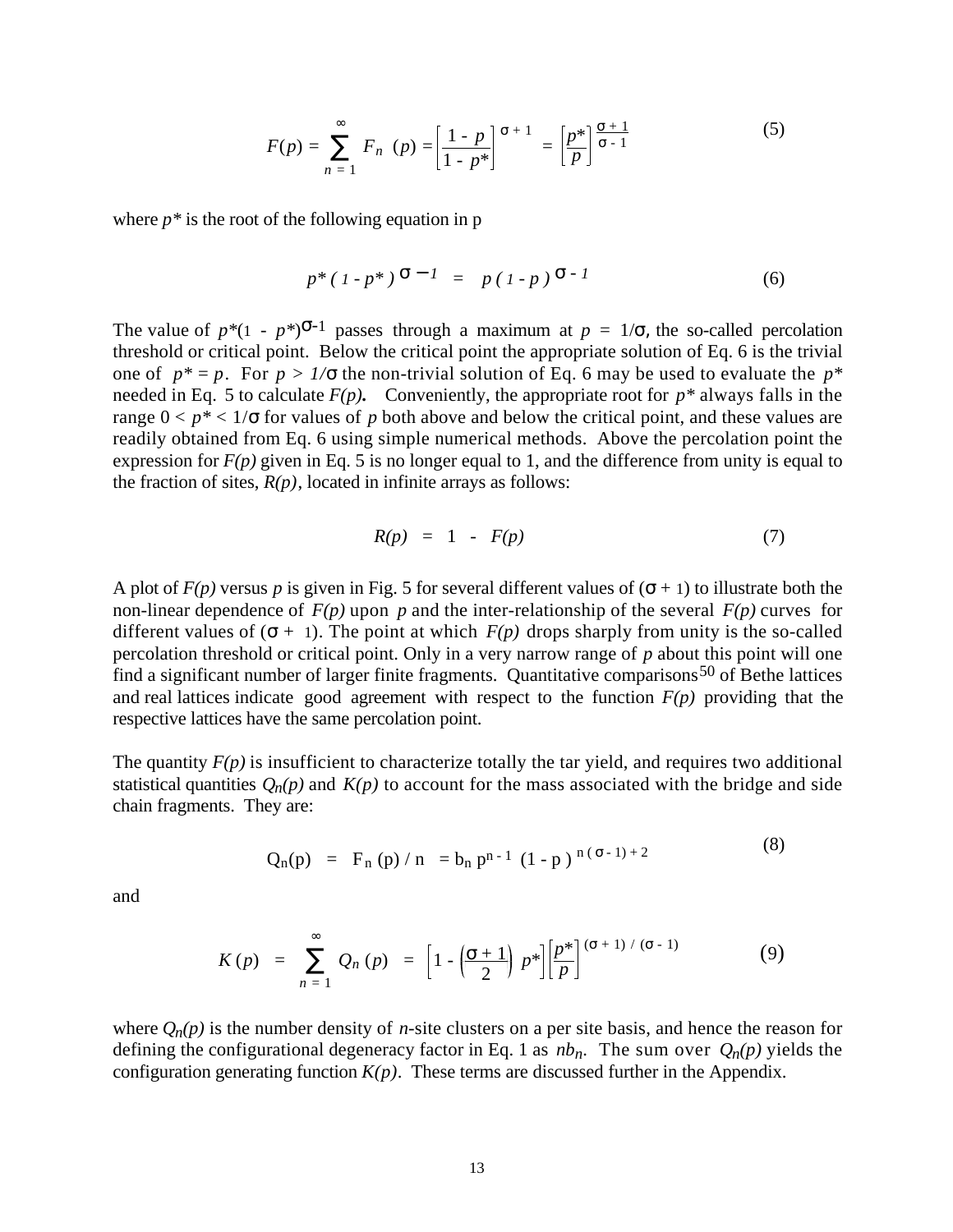

Figure 5. Value of F(p) giving the yield of finite fragments versus the bridge population, *p*, for representative coordination numbers,  $( +1) = 3, 4, 6$ , and 12. The critical point at which the value of  $F(p)$  decreases from unity is given by  $1/$ .

**a. Chemical Reaction Scheme.** The simple reaction sequence proposed in this work starts with (i) the breaking of a chemical bond in a labile bridge to form a highly reactive bridge intermediate (e.g. two free radical side chains temporarily trapped in the reaction cage) which is rapidly consumed by one of two competitive processes. The reactive bridge material either may be (ii) released as light gas with the concurrent relinking of the two associated sites within the reaction cage to give a stable or charred bridge, or else (iii) the bridge material may be stabilized (e.g. hydrogen extraction by the free radicals) to produce side chains from the reactive bridge fragments. These stabilized side chains may be (iv) converted eventually into light gas fragments through a subsequent, slower reaction. Thus, the following simple scheme is proposed to represent the devolatilization process:



A labile bridge, represented by  $f$ , decomposes by a relatively slow step with rate constant  $k_b$  to form a reactive bridge intermediate, *£\**, which is unstable and reacts quickly in one of two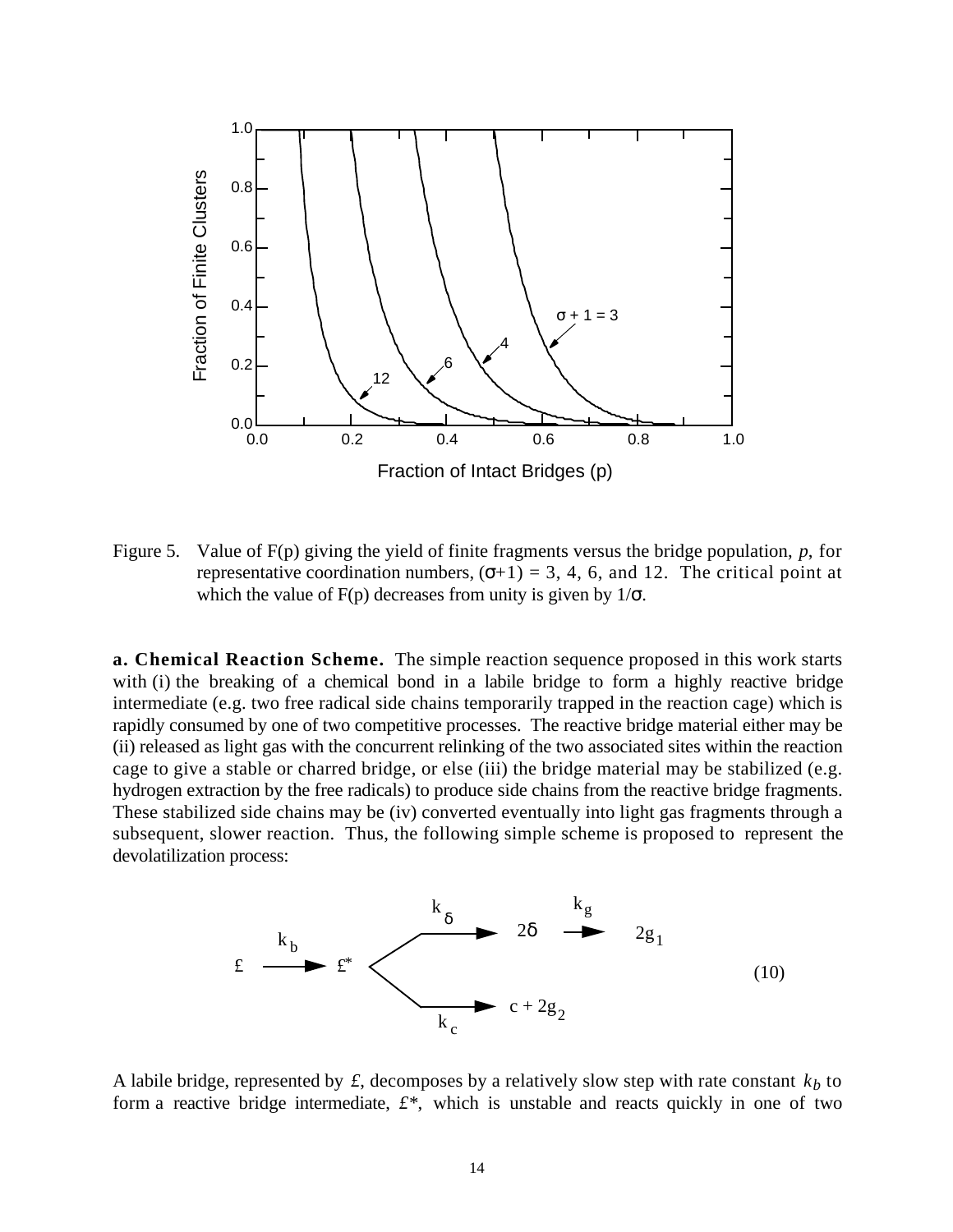A labile bridge, represented by  $f$ , decomposes by a relatively slow step with rate constant  $k_b$  to form a reactive bridge intermediate, *£\**, which is unstable and reacts quickly in one of two competitive reactions. In one reaction pathway, the reactive intermediate bridge  $f^*$  is cleaved with rate constant *k* , and the two halves form side chains that remain attached to the respective aromatic clusters. Tar is generated as a sufficient number of bridges are cleaved to form finite fragments with sufficiently low molecular weight to vaporize. The side chains eventually undergo a cracking reaction to form light gas  $g_l$ . In a competing reaction pathway, the reactive intermediate  $f^*$  is stabilized to form a stable "char" bridge  $c$  with the associated release of light gas  $g_2$  (rate constant  $k_c$ ). An illustrative example of the types of chemical transformations that may occur in this reaction scheme is given in Fig. 6. In this work, all mass connected to the infinite lattice is referred to as char, and is normalized by the initial amount of coal. Finite fragments that remain in the condensed phase are referred to as metaplast. At any instant the initial coal mass is divided into light gas, tar, metaplast, and char. From a chemical viewpoint, a portion of the material defined in this context as char includes any unreacted coal, as reflected in the fact that infinite lattices consist of labile bridges as well as stabilized char bridges during pyrolysis. The percolation statistics determine the populations of finite fragments (i.e., tar plus metaplast) as a function of the ratio of intact to broken bridges*.*

The competition for the reactive intermediate  $f^*$  is governed by the ratio of the rate of side chain formation to the rate of char formation. The dynamic variables of the theory are the bridge population parameters,  $\hat{t}$  and  $\hat{c}$ , and the side chain parameter  $\hat{c}$ . The associated kinetic expressions for the proposed reaction mechanism (Eq. 10) are :

$$
d\pounds/dt = -k_b \pounds \tag{11}
$$

$$
d\mathcal{L}^* / dt = k_b \mathcal{L} \cdot (k + k_c) \mathcal{L}^* \tag{12}
$$

where the symbols for the various species also represents their fractional abundance expressed as normalized bridge parameters. Using a steady state approximation for *£\**:

$$
d\pounds^* / dt \stackrel{\sim}{=} 0 \quad \text{and thus} \quad \pounds^* \stackrel{\sim}{=} k \, b \, \pounds / (k + k_c) \tag{13}
$$

$$
dc/dt = k_C \pounds^* \tilde{=} k_C k_b \pounds/(k + k_C) = k_b \pounds/(- + 1) \tag{14}
$$

where  $=k / k_c$ , and likewise:

$$
d/dt = 2k \pounds^* - k_g \quad \tilde{=} \quad [2 \; k \; k_b \pounds / (k + k_c)] - k_g
$$
\n
$$
= \quad [2 \; k_b \pounds / ( + 1)] - k_g \tag{15}
$$

$$
dg_1/dt = k_g \tag{16}
$$

$$
dg_2/dt = 2 \, dc/dt \tag{17}
$$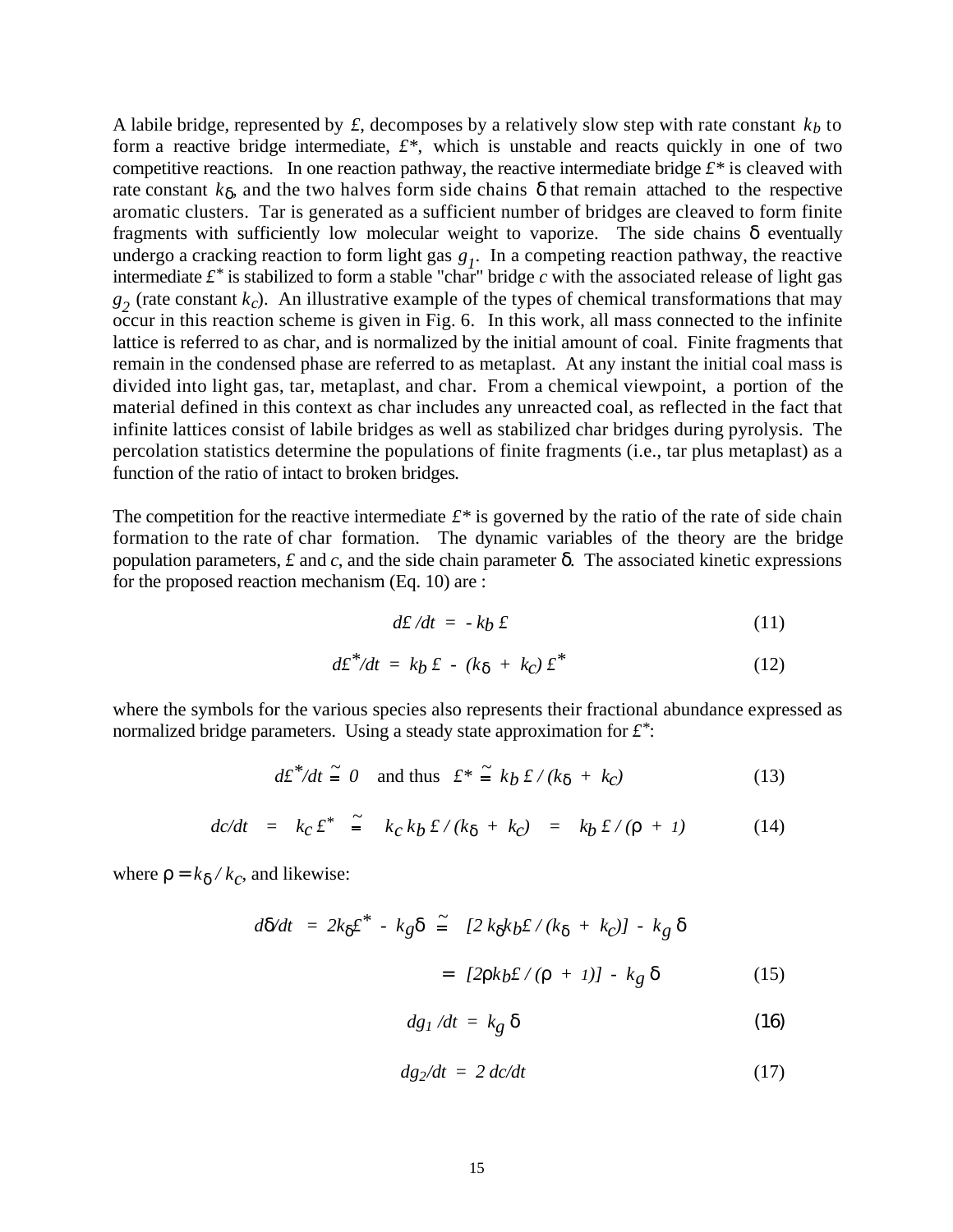



Figure 6. Representative chemical structures corresponding to the chemical reaction scheme in the CPD model.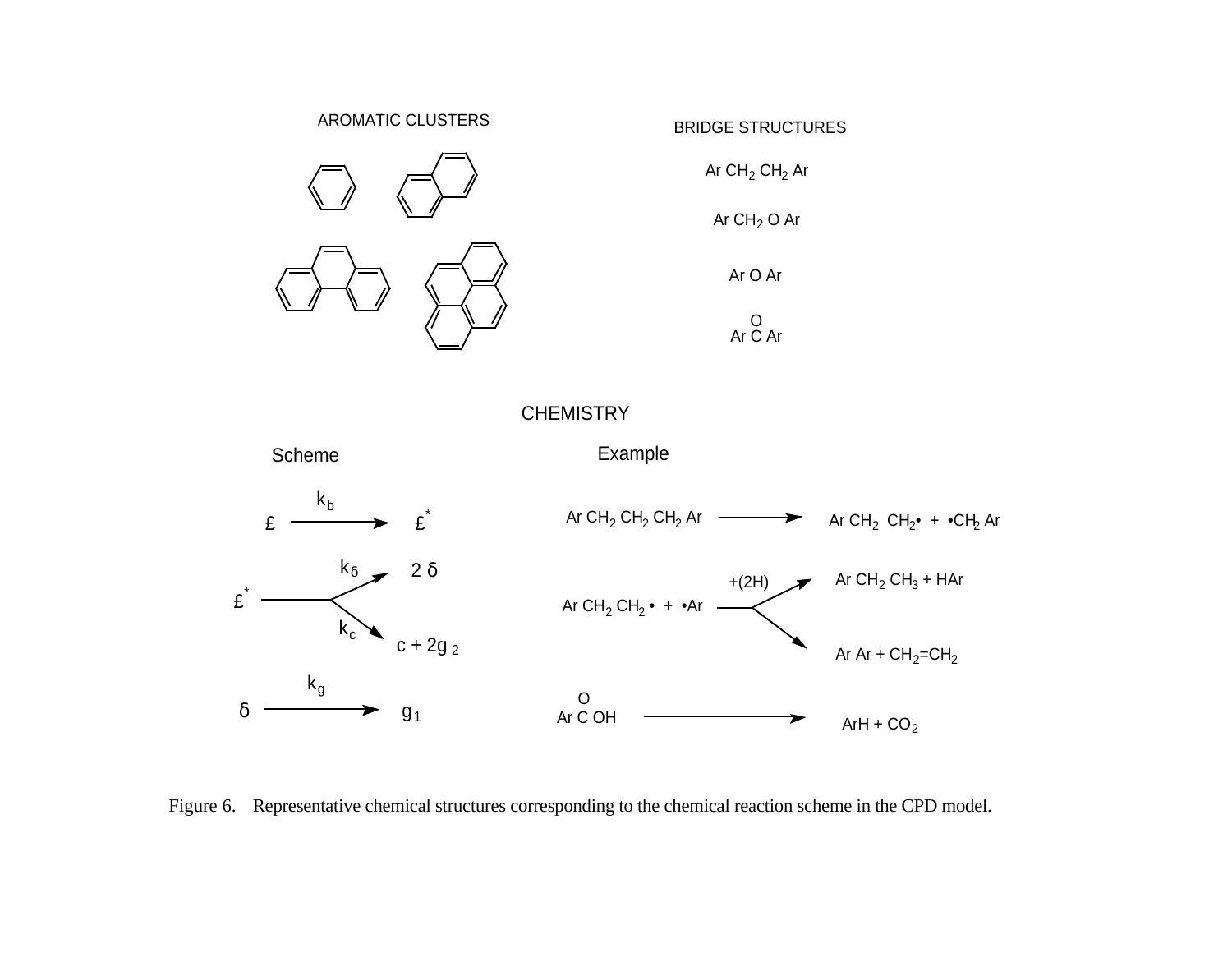The fraction of intact bridges, *p*, may be calculated from the bridge population parameters, *£* and *c*, as follows:

$$
p = \pounds + c \tag{18}
$$

The fraction of broken bridges, *f*, is

$$
f = 1 - p \tag{19}
$$

In this formulation, it is easy to match the dynamic variables with the variables of percolation theory which depends upon the fraction of intact bridges,  $p$ , and the coordination number,  $+ 1$ . Percolation theory places no limits on the kinds of bridges which may be used to characterize the system providing they can be partitioned into either intact or broken bridges. In addition to the dynamic variables governing bridge populations, there are two gas dynamic variables, *g1* and *g2*, and a dynamic variable, , to account for the metastable side chains. The variables *g1, g2* and are used to track the mass from the broken bridges and are written on a half bridge basis requiring a factor of two to relate them to the bridge population factors in a manner which is consistent with Eqs. 15-17.

**b. Mass Conservation and Initial Conditions** The following conservation of mass relationships constitute constraints on the dynamic variables:

$$
g = g_1 + g_2 \tag{20}
$$

$$
g_1 = 2f \quad . \tag{21}
$$

$$
g_2 = 2(c - c_0) \tag{22}
$$

The initial conditions for the dynamic variables of this system are given by:

$$
c(0) = c_0 \tag{23}
$$

$$
f(0) = f_0 \tag{24}
$$

$$
(0) = 2f_0 = 2(I - c_0 - f_0) \tag{25}
$$

$$
g(0) = g_1(0) = g_2(0) = 0 \tag{26}
$$

Note that all initial conditions may be expressed in terms of the two parameters  $c_0$  and  $\dot{\mathcal{L}}_0$ .

**c. The Kinetic Reaction Parameters** The reaction rate equations for the bridge breaking and gas release steps are given in the Arrhenius form with a distributed activation energy as follows: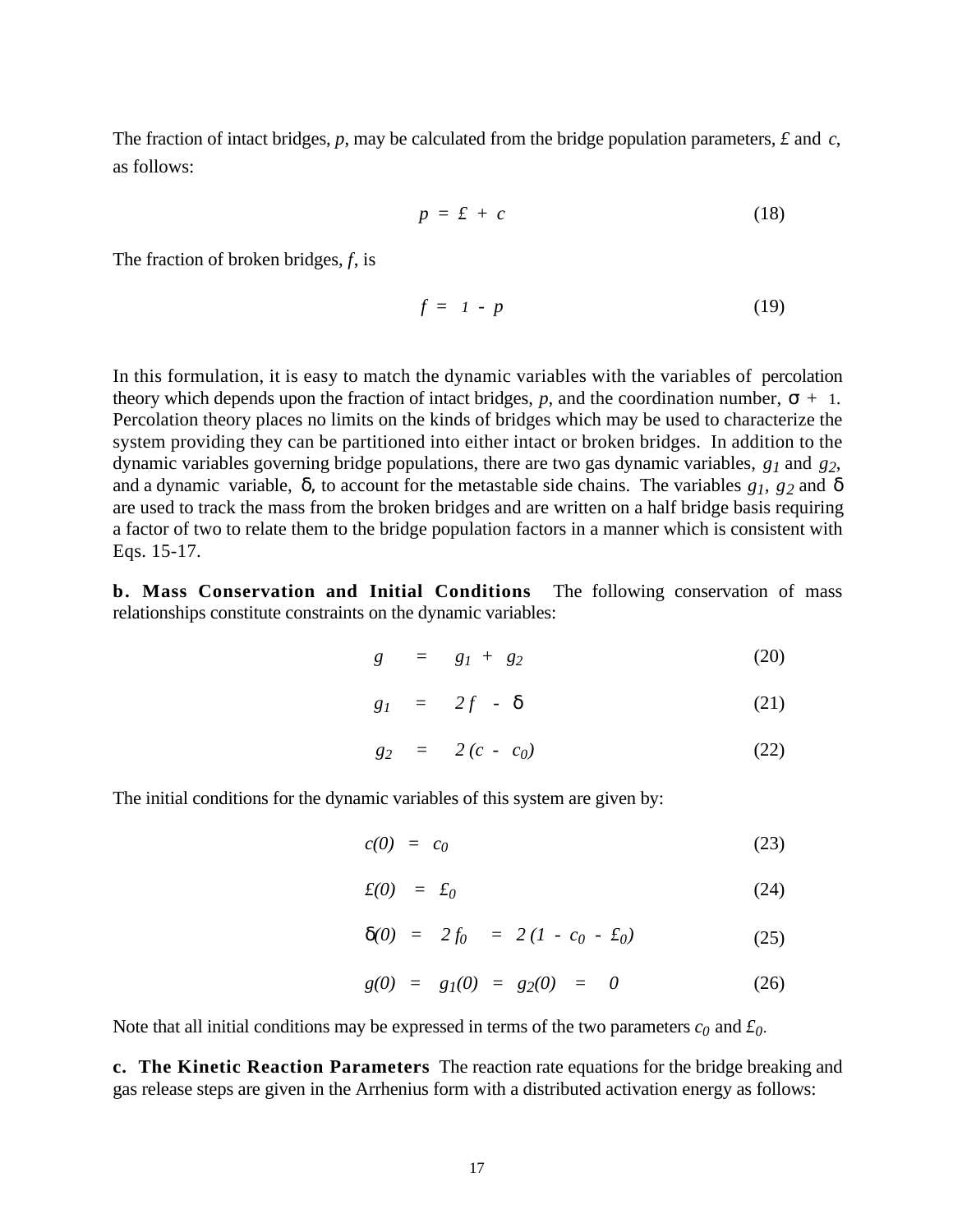$$
kb = Ab \exp\left\{ (E_b \pm V_b) / RT \right\} \tag{27}
$$

$$
k_g = A_g \exp\left(\frac{E_g \pm V_g}{RT}\right) \tag{28}
$$

where the  $A_i$ ,  $E_i$  and  $V_i$  are, respectively, the pre-exponential frequency factor, the activation energy and the distributed variation in the activation energy for the *i*<sup>th</sup> process. As the competitive processes depend only on the ratio of rate constants,  $= k / k_c$ , it is sufficient to write only one combined expression for these two steps as follows:

$$
= k / kC = A exp - [(E \pm V) / RT]
$$
 (29)

where  $A = A / A_c$  and  $E = (E - E_c)$  and  $V$  is the corresponding distributed activation term.

**d. Light Gas, Tar and Char Weight Fractions** In the CPD model, bridge population parameters are normalized by the total number of bridges possible in the intact lattice. A terminology change from that used initially<sup>6</sup> has been made in order to clarify terms and to compare model results with additional NMR data. The term "sites" and "clusters" used by Grant, et al.<sup>6</sup> are now referred to in this work as "clusters" and "fragments," respectively. A site is defined as the fused ring portion of an aromatic cluster, whereas the term "cluster" is defined as the site plus any portion of the attachments which is not labile under bridge scission.

Finite fragments formed from bridge scission may consist of one aromatic cluster (monomer), two clusters connected by a labile or char bridge (dimer), or n clusters (fragment size n) connected by *n*-1 bridges. The bridge dynamic variables given in the above differential equations may be related now to the mass of the individual clusters and bridges. The total mass per cluster is:

$$
m_{total}(t) = m_a + m_b (1 - c_0) (-1)/2
$$
 (30)

where m<sub>a</sub> is the average mass of the fused ring site and the second term on the RHS includes the mass of the bridges,  $m_b$ , corrected by the fraction (1 -  $c_0$ ) for the fraction of bridges which might have already stabilized at time zero. The  $( + 1)/2$  term is the ratio of bridges to sites, and converts a bridge parameter such as  $(1 - c_0)$  into a per-cluster quantity. The mass of gas released up to time *t*, expressed on a per-cluster basis is:

$$
m_{\text{gas}}(t) = m_{\text{b}} g \left( \begin{array}{c} +1 \end{array} \right) / 4 \tag{31}
$$

The fraction of bridges which have been released as gas may be converted into a per-cluster variable by  $( +1)/2$ , and an additional factor of  $1/2$  is inserted to convert  $m<sub>b</sub>$  into the half bridge mass assigned to the average mass of side chains and of light gases released. The mass of a finite fragment of size *n*, generated as a function of time by labile bridge scission, is calculated from the bridge population parameters *£* and *p* as follows:

$$
m_{frag, n} = n m_a + (n - 1) m_b \left(\frac{f}{p}\right) + \frac{m_b}{4 (1 - p)}
$$
(32)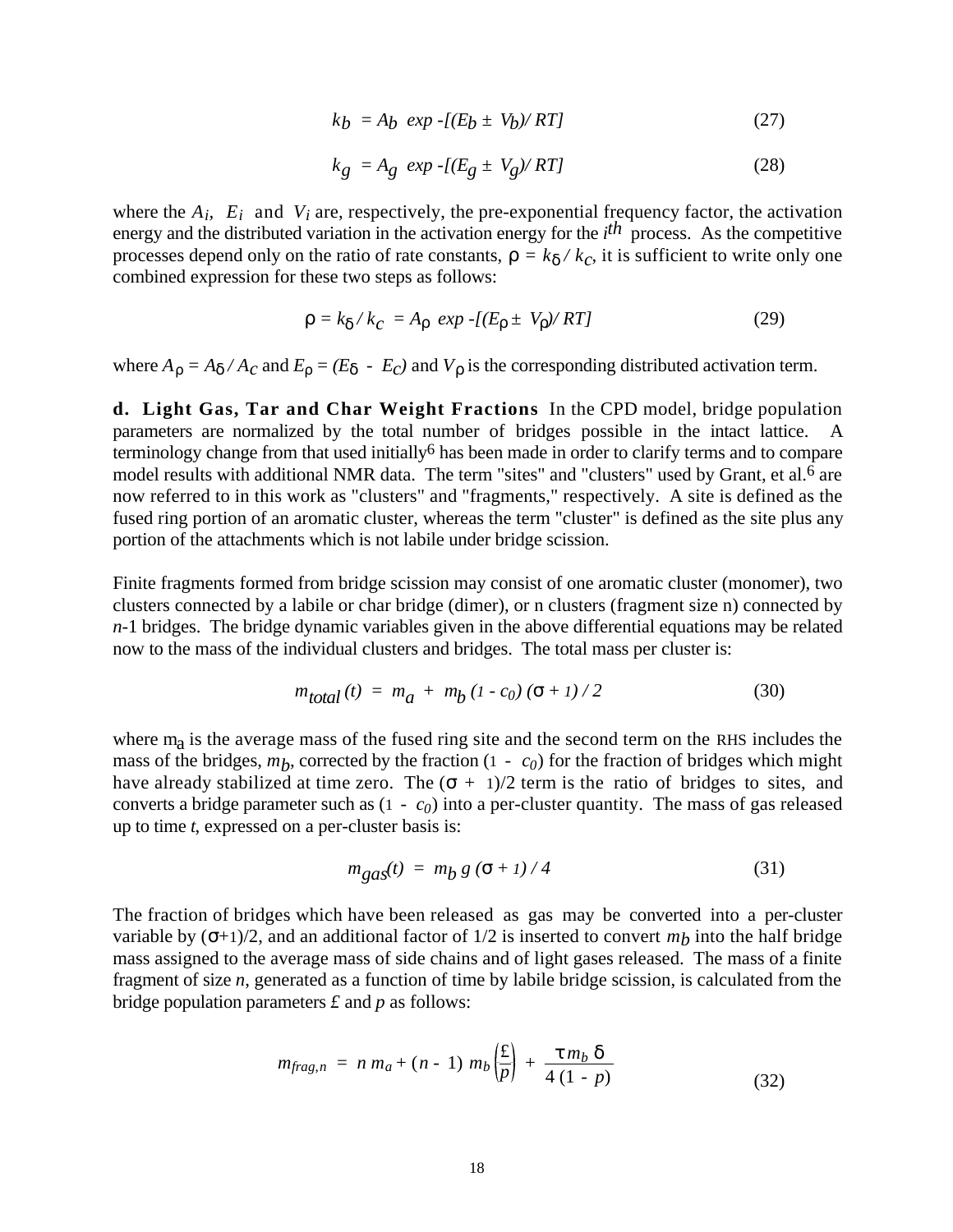The terms are defined in the nomenclature. The first term in Eq. 32 represents the molecular weight of the *n* clusters in a fragment ( $n = 1$  is a monomer, such as benzene, toluene or naphthalene;  $n = 2$  is a dimer, such as two benzenes connected by an aliphatic bridge; etc.). The second term is the molecular weight of labile bridges *mb* multiplied by the fraction of intact labile bridges *(n-1)£/p*. Finally, the third term provides the molecular weight of side chains to be released as gas, and is calculated from the fraction of side chains, /2(1-*p*), times the number of broken bridges , times the mass of each side chain  $m = m_b/2$ . The total mass associated with fragments of size *n* is the mass of the fragment *mfrag,n* multiplied by the population of those fragments, as follows:

$$
m_{fin,n} = m_{frag,n} Q_n(p) = \left\{ n \; m_a + (n-1) \; m_b \left( \frac{E}{p} \right) + \frac{m_b}{4 \; (1-p)} \right\} Q_n(p) \tag{33}
$$

In this equation,  $Q_n(p) = F_n(p)/n$  is the population of *n*-cluster fragments, expressed on a per cluster basis.<sup>9</sup> The total mass associated with the finite fragments (assumed to be the tar mass in earlier descriptions of the CPD model<sup>6,45</sup>) is obtained by summing the contributions from each fragment size, as follows:

$$
m_{fin}(t) = m_{fin,n}(t)
$$
\n(34)

Using Eqs. 5,8 and 9 to evaluate the sums over *n* in Eq. 34, the total mass of finite fragments on a per site basis is:

$$
m\ddot{f}in(t) = m_a F(p) + m_b K(p) \tag{35}
$$

where and are obtained by rearranging and collecting terms in Eq. 33 to obtain:

$$
= 1 + r \left[ \frac{f}{p} + \frac{(-1)}{4(1-p)} \right]
$$
 (36)

$$
= \left[\frac{1}{2(1-p)} - \frac{1}{p}\right]
$$
 (37)

and  $r = m_b / m_a$  is the ratio of bridge mass to site mass. The variables F(p) and K(p) are defined earlier in Eqs. 5 and 9.

The mass fraction of gas, finite fragments, and char may now be calculated from:

$$
f_{gas}(t) = \frac{m_{gas}(t)}{m_{total}} = \frac{rg(-1)}{4 + 2r(1 - c_0)(1 + 1)}
$$
(38)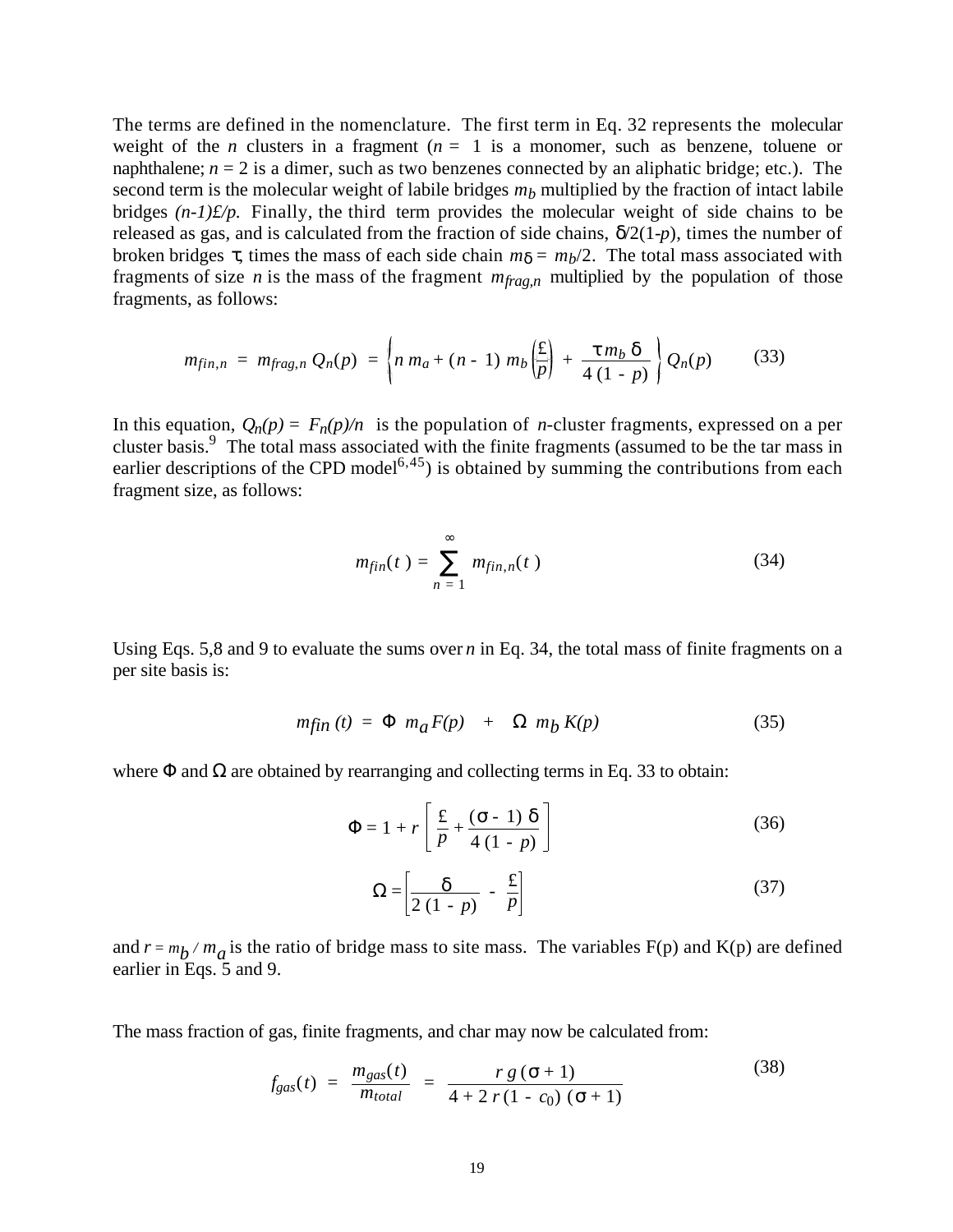$$
f_{fin}(t) = m_{fin}(t) / m_{tot}(t) = \frac{2}{2 + r(1 - c_0)(1 + 1)} \begin{bmatrix} F(p) + K(p) \end{bmatrix}
$$
 (39)

with

$$
f_{char}(t) = [1 - f_{gas}(t) - f_{fin}(t)]. \tag{40}
$$

The explicit dependence upon  $m_a$  and  $m_b$  is eliminated in the fractional weight quantities [i.e.  $f_{\text{gas}}(t)$ ,  $f_{\text{tar}}(t)$  and  $f_{\text{char}}(t)$  by dividing through with  $m_{\text{total}}$ . The designation of char used here applies to the portion of the coal contained in infinite arrays after the finite molecular clusters have been identified and contains both charred and unreacted labile bridges.

The ultimate yield of light gas is given by  $g( ) = 2(1 - c_0)$ , since both  $f( )$  and  $( )$  would be zero at infinite time. The estimate of the ultimate light gas yield provides input to the analysis which allows *r* to be calculated for the values and  $c<sub>o</sub>$  using Eq. 38 to obtain the relationship:

$$
r = 2f_{gas}( ) / \{(1 - c_0) ( + 1) [1 - f_{gas} ( )]\}
$$
 (41)

and using Eqs. 38 and 39 with the condition that  $= 0$  and  $= 1$  for  $t = 1$ , the ultimate yield of finite fragments is

$$
f_{\text{tar}}( ) = [I - f_{\text{gas}}( )] F(p) /_{t=}
$$
\n(42)

where the finite fragment population is given by the  $F(p)$  term obtained from percolation theory with  $p = c($   $)$ .

#### **III. Tar Release**

**a. Background.** The material extracted from parent coals using suitable solvents (such as tetrahydrofuran) corresponds to the bitumen, or finite fragments trapped in the coal at room temperature and pressure. This material is the first to vaporize from the coal as it is heated, since no bonds are broken to form the finite fragments prior to vaporization.<sup>49</sup> Many highly polar solvents such as pyridine extract colloidal dispersions along with the bitumen, which are agglomerates of material with extremely large molecular weights  $\sim 10^6$  amu), and hence extract yields using such solvents are not representative of material that would vaporize during heating. Hence, in the CPD model, unlike in other models,  $16,18$  pyridine extract yield data are not used as input parameters. The initial mass fraction of finite fragments in the parent coal is calculated in the CPD model from the bridge population parameters  $\mathcal{L}_o$ ,  $c_o$ , and  $f_{gas}$ , using percolation statistics.

The finite fragments formed as a result of bridge scission may undergo a phase change to form a vapor, dependent upon the pressure, temperature, and molecular weight. At a given temperature and pressure, the low molecular weight species (e.g., benzene, naphthalene) have high vapor pressures, causing significant quantities to be released as vapor. As pyrolysis products are cooled to room temperature and pressure, however, many of these species condense to form liquids and solids, and hence are classified as tar. Species that do not condense at room temperature and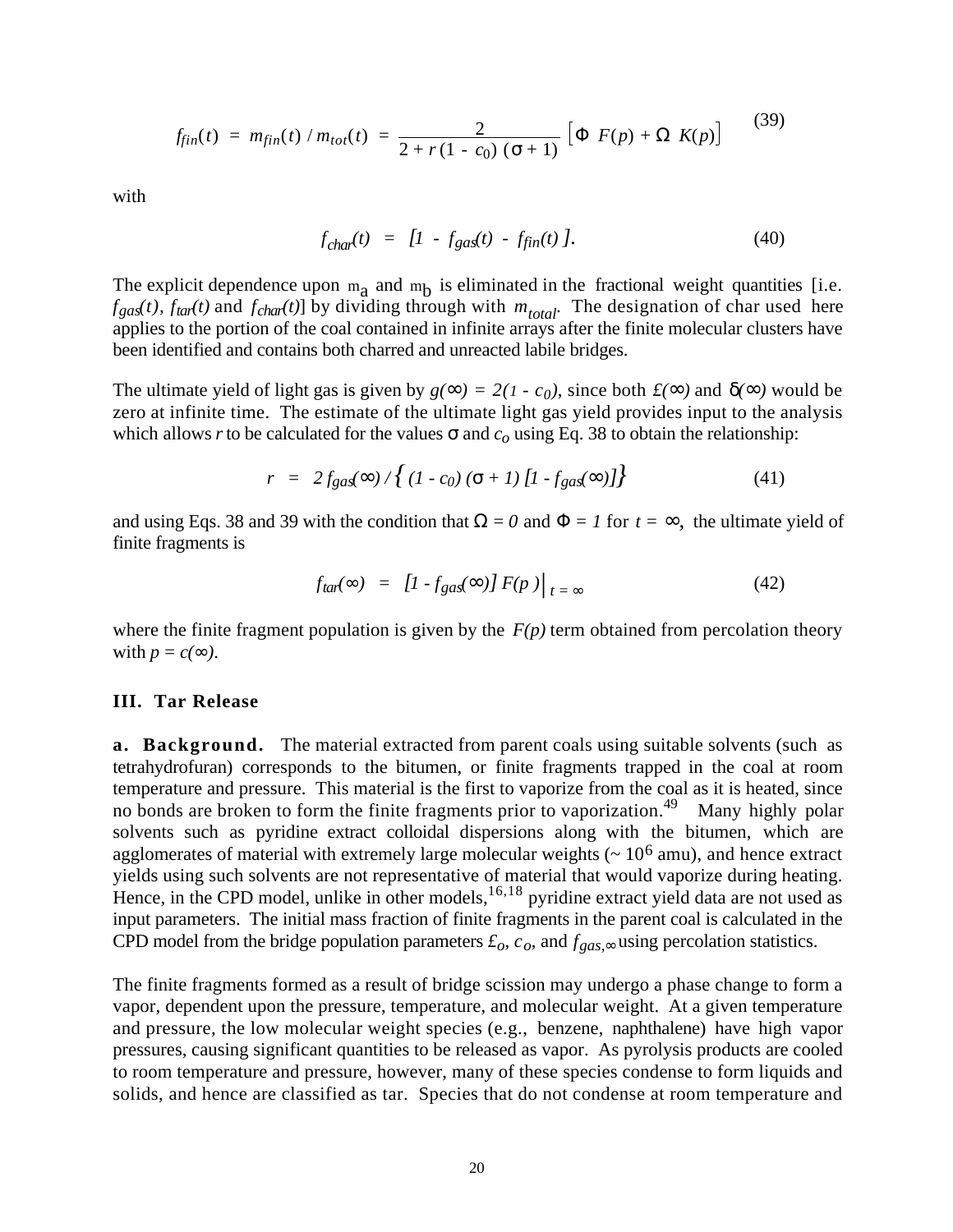pressure are considered light gas, and are treated separately.<sup>6</sup> High molecular weight species with low vapor pressures that do not vaporize at reaction temperatures and pressures remain in a liquid or solid state in the char matrix. Hence, a fragment of intermediate molecular weight may be metaplast at one temperature and tar vapor at an elevated temperature. The non-vaporized material that is detached from the infinite coal matrix is termed metaplast.

In the present work, the effect of vapor pressures on gas phase pyrolysis products is modeled assuming a simple form of Raoult's law, requiring the development of an empirical expression describing the vapor pressures of high molecular weight organic molecules (in the range 200 to 1000 amu). Previous generalized vapor pressure expressions were developed for only a limited set of species at very low pressures. The Raoult's law expression and the vapor pressure correlation are combined with a standard flash distillation calculation at each time step to determine the partitioning between vapor and liquid for each finite fragment size. Equilibrium between escaped tar and trapped metaplast is used to demonstrate the capability of this improved CPD model to describe pressure-dependent tar yields and molecular weight distributions. The Raoult's law formulation, development of the generalized vapor pressure expression, and the flash distillation equations are described below.

**b.** Raoult's Law. In a treatment similar to the flash vaporization scheme proposed by Niksa,<sup>15</sup> it is assumed that the finite fragments undergo vapor/liquid phase equilibration on a time scale that is rapid with respect to the chemical bond scission reactions. As an estimate of the amount of vapor and liquid present at any time, Raoult's law is invoked; the partial pressure  $P_i$  of a substance is proportional to the vapor pressure of the pure substance  $P_i^{\nu}$  multiplied by the mole fraction of the substance in the liquid  $x_i$ :

$$
P_i = y_i P = x_i P_i^{\nu}
$$
\n<sup>(43)</sup>

where  $y_i$  is the mole fraction of the species in the vapor phase. This simple form of Raoult's law neglects activity coefficients, since this type of data is not generally available for large molecular weight organic species. The total pressure *P* is the sum of the partial pressures of the different gaseous species:

$$
P = \sum_{i=1}^{j} p_i = P_i
$$
 (44)

**c. Vapor Pressures of High Molecular Weight Organic Molecules.** Vapor pressure data for coal tar are unavailable, so vapor pressure correlations based on compounds found in coal tar are generally used. Unger and Suuberg<sup>50</sup> proposed a vapor pressure correlation based on boiling points of six aromatic hydrocarbons<sup>51</sup> at a total pressure of 6.6 x 10<sup>-4</sup> atm (0.5 mm Hg). These compounds were selected because of their high molecular weight (198 to 342) and their lack of heteroatoms. The resulting correlation developed by Unger and Suuberg is: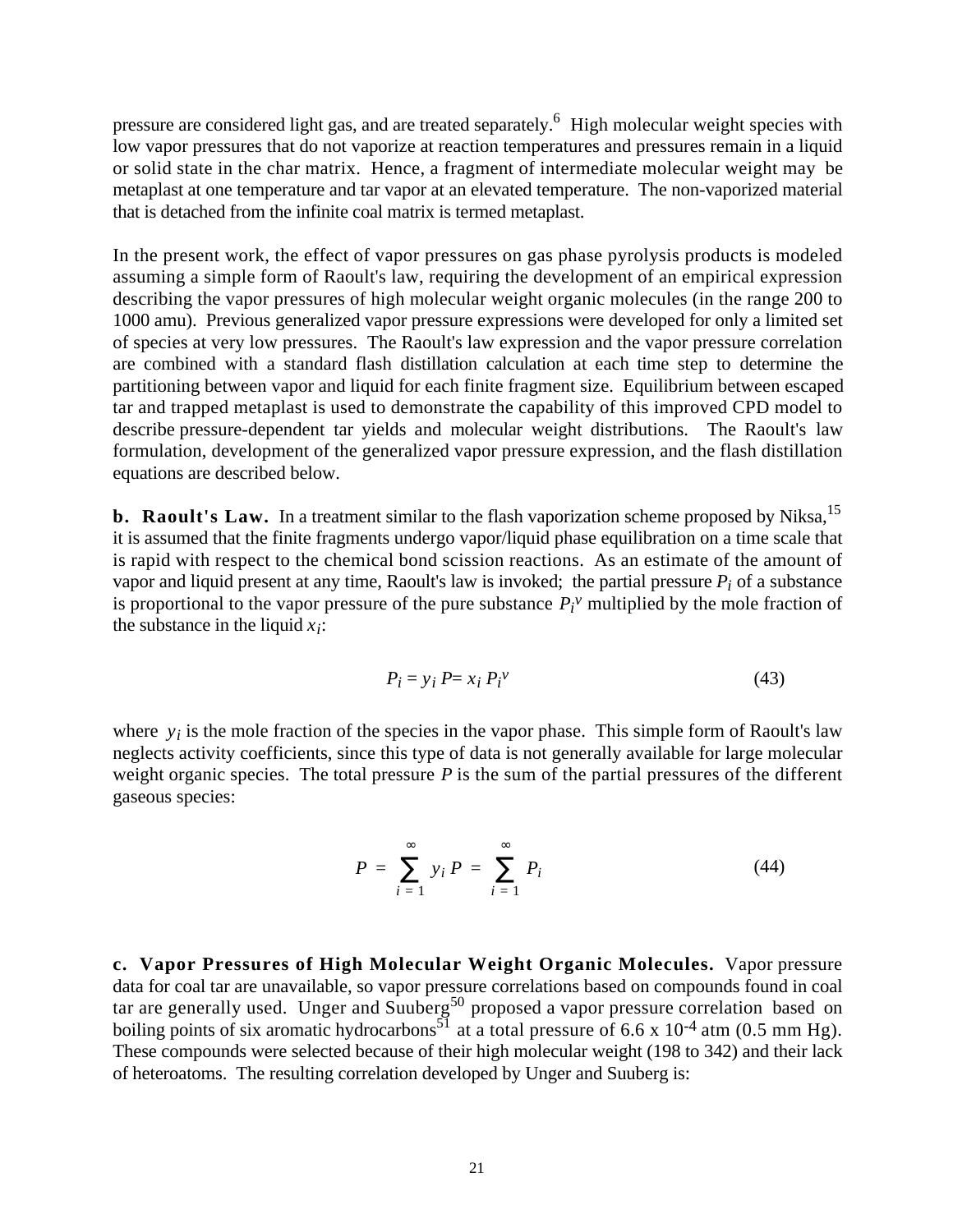$$
P_i^{\nu} = exp\left(-\frac{M_i^{\nu}}{T}\right) \tag{45}
$$

where  $= 5756$ ,  $= 255$ , and  $= 0.586$ , and units are in atmospheres and Kelvin. The form of Eq. 45 can be obtained from the Clausius-Clapeyron equation, assuming that the heat of vaporization is proportional to molecular weight. Equation 45 is the simplest thermodynamic expression relating vapor pressure, temperature, and molecular weight,<sup>52</sup> and is used because of the lack of detailed chemical structure and vapor pressure data on coal tar.

Several investigators have attempted to use the Unger-Suuberg correlation to describe tar release from metaplast. Many investigators use the form of the Unger-Suuberg correlation, but not the constants proposed by Unger and Suuberg. Solomon and coworkers<sup>18</sup> used the Unger-Suuberg correlation multiplied by a factor of 10 in order to fit tar and total coal volatiles yields as a function of pressure, although recently the factor of 10 was eliminated by changing other input parameters.<sup>53</sup> Niksa<sup>15</sup> used a similar form that was easy to integrate analytically, with = 1, and and as adjustable parameters to fit tar molecular weight data from Unger and Suuberg.<sup>54</sup> All three vapor pressure coefficients are treated as adjustable parameters in recent work by Niksa.<sup>16</sup> Oh and coworkers<sup>55</sup> and Hsu<sup>56</sup> found that by using the Unger-Suuberg correlation, good agreement could be achieved with high temperature pyrolysis data

 $(T > 873 \text{ K})$  but not with low temperature data  $(T < 873 \text{ K})$ . The current work suggests why the validity of the Unger-Suuberg correlation is limited, and gives a similar but alternate correlation.

The vapor pressure correlation of Unger and Suuberg<sup>50</sup> is based on data at low vapor pressures (0.5 mm Hg), but has been extrapolated to much higher pressures and molecular weights in coal devolatilization models. Reid, et al.<sup>52</sup> recommend using the Antoine equation to calculate vapor pressures (if constants are available) when the vapor pressure is in the range 10 to 1500 mm Hg (.01 to 2 atm). However, Reid and coworkers conclude that no correlation produces good agreement with data for  $P_i^{\nu}$  < 10 mm Hg (.01 atm). The approach used here is to develop new constants for Eq. 45 based on additional data at both low and high vapor pressures in order to treat to a wide range of coal pyrolysis conditions. The use of the resulting vapor pressure correlation eliminates some of the uncertainties in developing input parameters for coal pyrolysis models.

Gray, et al.<sup>57,58</sup> measured vapor pressures as a function of temperature for twelve narrow boiling fractions distilled from coal liquids produced from SRC-II processing of Pittsburgh seam bituminous coal. In their study, temperatures ranged from 267 K to 788 K, the coal liquids exhibited molecular weights ranging from 110 to 315 amu, and the lightest fractions exhibited vapor pressures as high as 35 atm. It is assumed that these are representative of low molecular weight tars released during primary pyrolysis. Gray and coworkers discuss equations of state that fit the vapor pressure data using critical properties of the liquid (i.e., the critical temperature and pressure). However, for the purposes of coal pyrolysis, critical properties are not well known, and simpler correlations are needed.

A new correlation was generated by curve-fitting the data of Gray, et al.<sup>57,58</sup> using Eq. 45; the new coefficients are shown in Table 1. This correlation, referred to as the Fletcher-Grant-Pugmire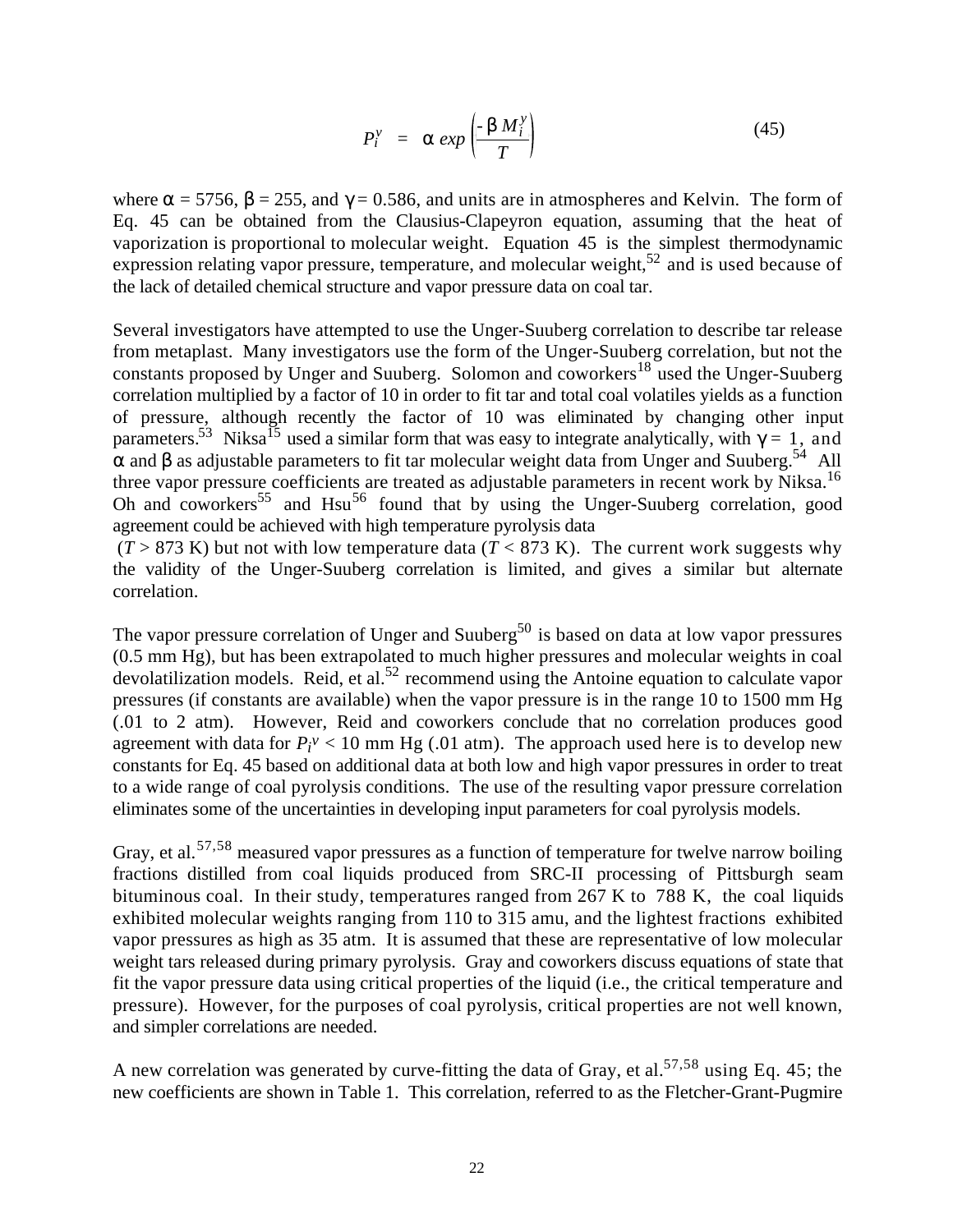(FGP) correlation, agrees well with the measured vapor pressures of the different molecular weight fractions, as shown in Fig. 7. Coefficients for the vapor pressure expressions used by other investigators are also shown in Table 1. It is interesting that the coefficient on the molecular weight ( ) from the curve-fit to the data of Gray and coworkers is 0.590, which is very close to the value of 0.586 found by Unger and Suuberg. The value of from the Unger-Suuberg correlation is 255, which compares reasonably well with the value of 299 in FGP correlation. The major difference between the two correlations is the value for FGP is fifteen times greater than that found in the Unger-Suuberg correlation. This is somewhat consistent with modeling efforts<sup>11</sup> where the vapor pressure from Unger-Suuberg correlation was multiplied by a factor of 10 in order to achieve agreement with a wide range of experimental data.

| $MW_i$<br>$P_i^{\nu} = exp$      |                   |                      |       |  |
|----------------------------------|-------------------|----------------------|-------|--|
|                                  | (atm)             | mole K)<br>$(g^{-})$ |       |  |
| Unger-Suuberg <sup>16</sup>      | 5756              | 255                  | 0.586 |  |
| Niksa <sup>15</sup>              | 70.1              | 1.6                  | 1.0   |  |
| Niksa and Kerstein <sup>16</sup> | $3.0 \times 10^5$ | 200                  | 0.6   |  |
| FGP (this work)                  | 87,060            | 299                  | 0.590 |  |

**Table 1 Vapor Pressure Correlations for Coal Pyrolysis Tar and Metaplast**

The FGP vapor pressure correlation was also compared with boiling point data at pressures of 5, 60, 760, and 7600 mm Hg (0.0066, 0.079, 1.0, and 10 atm) for a set of 111 pure organic compounds of the type that are thought to be present in coal-derived liquids. Boiling point data are from Perry and Chilton;<sup>59</sup> a list of the selected compounds is available.<sup>60</sup> Molecular weights as high as 244 are considered in this set of compounds. Long chain alkanes (hydrogen to carbon ratios greater than 1.5) and heteroatoms with more than two oxygen atoms are not considered in this data set, since they are not believed to occur in coal tars to a significant extent. Boiling point data at 10 atmospheres are only available for five compounds.<sup>25</sup> The FGP correlation was found to agree surprisingly well with the boiling points of these compounds at all four pressures, as shown in Fig 8. This is a simplistic vapor pressure expression; other vapor pressure expressions that take into account the variations in the chemical structures of the various compounds<sup>52</sup> are not considered. The correlation proposed by Unger and Suuberg<sup>50</sup> agrees with this set of data at the lowest pressure, but predicts higher boiling points than the data at pressures of 1 and 10 atm (see Fig. 8).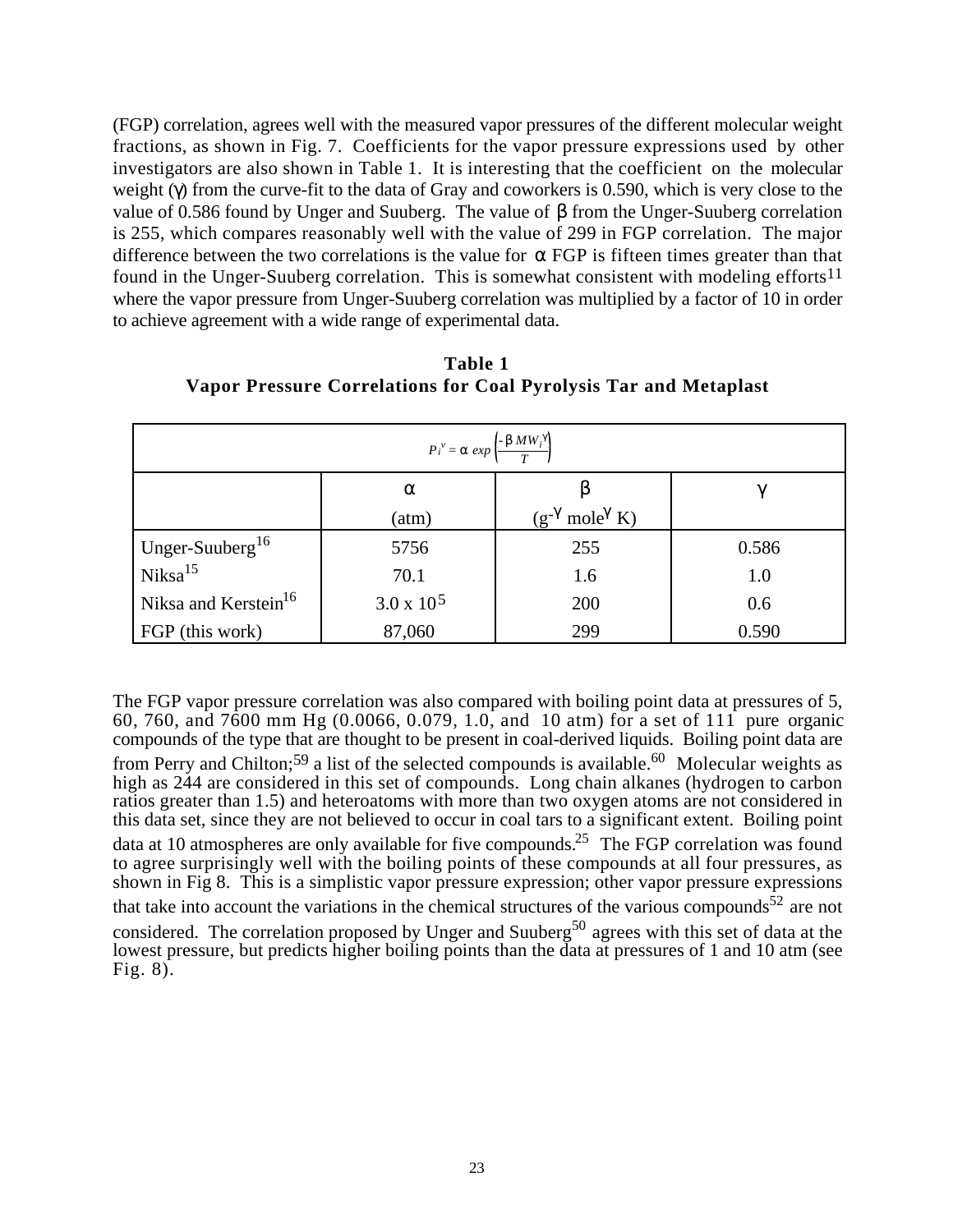

1000/Temperature  $(K<sup>-1</sup>)$ 

Figure 7. Comparison of the Fletcher-Grant-Pugmire vapor pressure correlation with vapor pressure data from Gray, et al.<sup>57,58</sup> for twelve narrow boiling fractions of coal liquids from a Pittsburgh seam coal.

The six data points used to develop the Unger-Suuberg correlation<sup>50</sup> were taken from Smith, et  $aL<sup>51</sup>$ ; the FGP correlation also agrees well with these same six data points. The sum-square error of the FGP correlation with regard to these six boiling points is actually 12% less than that obtained using the Unger-Suuberg correlation. The similarity of the two correlations at low vapor pressures suggests the need for careful examination of the two correlations versus data at a wide range of temperatures and pressures. The Unger-Suuberg correlation was found to yield poor agreement with the data of Gray, et al.  $57,58$  where the predicted vapor pressures were three times lower than the data at 35 atm.

Coal pyrolysis experiments have been conducted at pressures as high as 69 atm,<sup>61</sup> with reported tar molecular weight distributions extending into several thousand amu. Figure 9 shows an extrapolation of three vapor correlations to higher temperatures, pressures, and molecular weights than shown in Fig. 8, representing a wide range of pyrolysis conditions. The difference between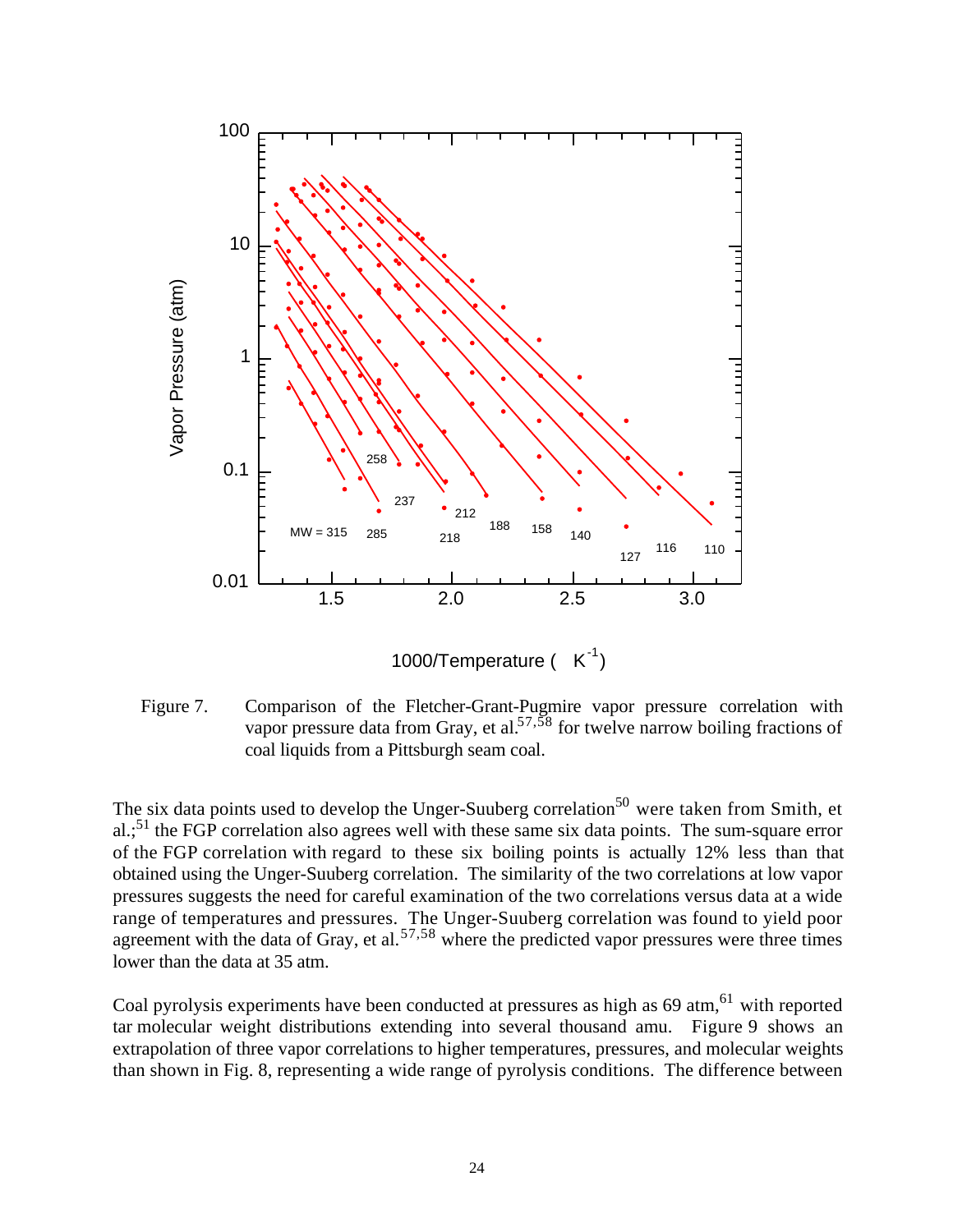

Figure 8. Comparison of the Fletcher-Grant-Pugmire vapor pressure correlation and the Unger-Suuberg vapor correlation with boiling point data for 111 organic compounds at pressures of .007, .08, 1, and 10 atm (5, 60, 760, and 7600 mm Hg).

the FGP correlation and the Unger-Suuberg correlation becomes more pronounced at higher pressures. For example, the predicted boiling point of a species with a molecular weight of 400 amu by the FGP correlation is nearly 500 K lower than that predicted by the Unger-Suuberg correlation. In contrast, the parameters in the vapor pressure correlations used by Niksa<sup>15,16</sup> were used as fitting parameters to achieve agreement with measured molecular weight distributions. In FLASCHCHAIN, two sets of vapor pressure coefficients are presented: one set for predictions with recombination kinetics, and one set when recombination kinetics are neglected. The boiling points predicted by the correlations used by Niksa and Kerstein<sup>16</sup> at a pressure of one atmosphere closely follow the 0.007 atm curve from the FGP correlation in Fig. 9, and are not shown. For a molecular weight of 400 amu, the two Niksa correlations15,16 give boiling points at atmospheric pressure that are respectively 800 K and 300 K lower than predicted by the FGP correlation, illustrating that unrealistic solutions can be obtained when vapor pressure coefficients are used as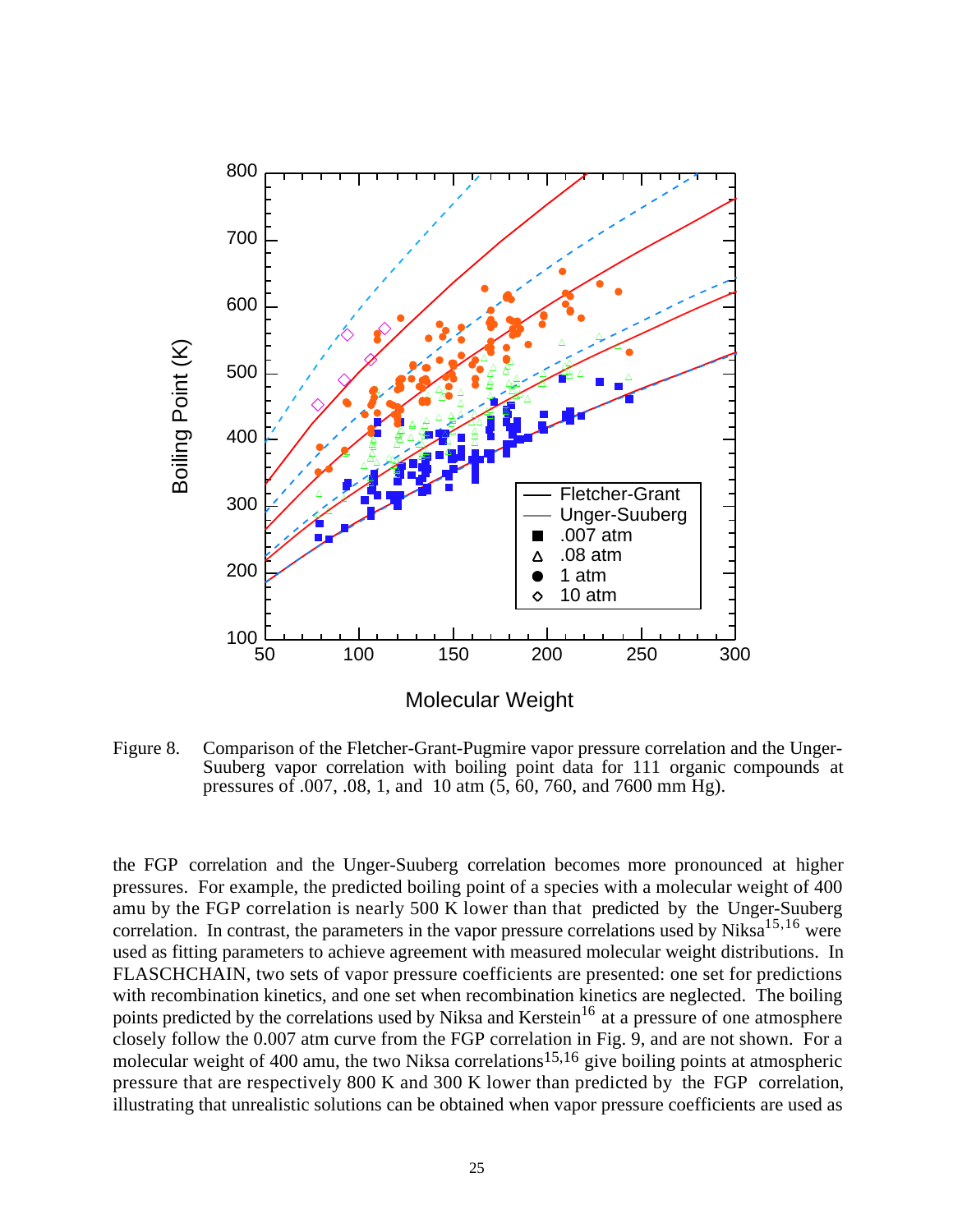adjustable parameters. The FGP vapor correlation agrees with measured vapor pressures of coal liquids and boiling points of pure compounds over a wide range of pressures. The coefficients *,*

, and used in the correlation are fixed by independent data, thereby reducing the number of unknown parameters in coal pyrolysis models.



Figure 9. Comparison of the FGP (this work), Unger-Suuberg,<sup>50</sup> and Niksa<sup>15</sup> vapor correlations for molecular weights as high as 1500 and pressures as high as 69 atm.

**d. Flash Distillation**. The mass of finite fragments can be used as the feed stream of a flash distillation process, where vapor-liquid equilibrium is achieved. The approach to flash distillation is patterned after the method outlined by King.<sup>62</sup> If  $f_i$  = the moles of species *i* before vapor-liquid equilibrium,  $l_i$  = the moles of species *i* in the metaplast after vapor-liquid equilibrium, and  $v_i$  = the moles of species *i* in the vapor phase after vapor-liquid equilibrium, then the following relations apply:

$$
f_i = v_i + l_i \tag{46}
$$

$$
F = V + L \tag{47}
$$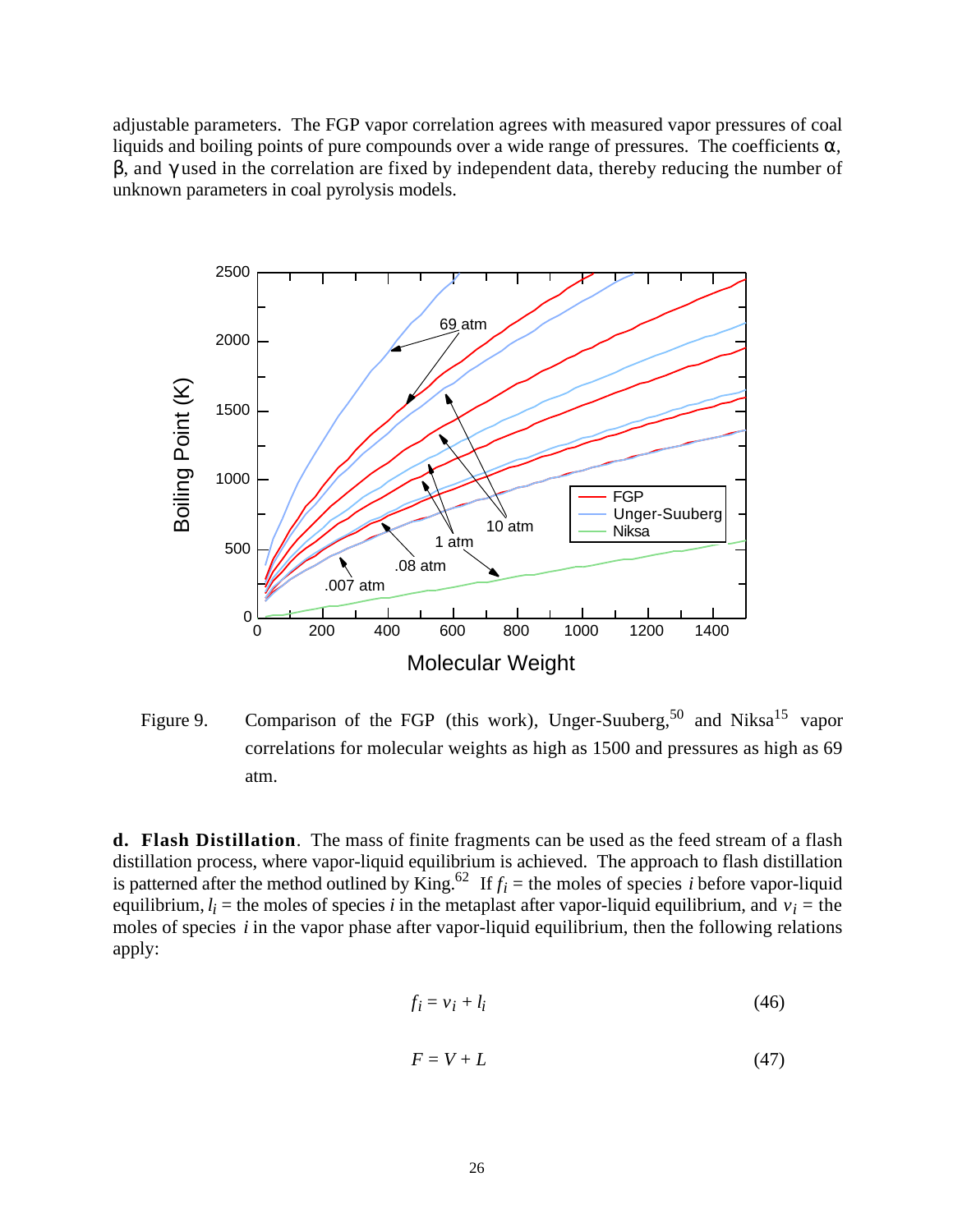where

$$
F = f_i, \quad V = \quad v_i, \quad L = \quad l_i \tag{48}
$$

 $\mathcal{A}$ 

and

$$
f_i = z_i F, \quad v_i = y_i V, \quad l_i = x_i L \tag{49}
$$

Vapor-liquid relationships are expressed in the form:

$$
y_i = K_i x_i \tag{50}
$$

In this treatment, Raoult's law (Eq. 43) is used to calculate values of  $K_i$  as a function of time, based on the current particle temperature and ambient pressure. Substituting the expression for *yi* (Eq. 50) into Eq. 46 yields

$$
z_i F = K_i x_i V + x_i L = x_i (F - V) + x_i K_i V
$$
 (51)

This equation is rearranged to provide an expression for  $x_i$ :

$$
x_i = \frac{z_i}{(K_i - 1)\frac{V}{F} + 1}
$$
 (52)

Following recommendations by Rachford and Rice, $63$  the identity

$$
y_i + x_i \quad 0 \tag{53}
$$

can be used with Eqs. 50 and 52 to provide a stable equation for iterative numerical solution:

$$
f\left(\frac{V}{F}\right) = \frac{z_i (K_i - 1)}{(K_i - 1)\left(\frac{V}{F}\right) + 1}
$$
 (54)

This equation is in a form with relatively linear convergence properties, with no spurious or imaginary roots.<sup>62</sup> Other forms of solution present highly nonlinear functions, which often lead to imaginary roots. The secant method (e.g.,  $\text{Gerald}^{64}$ ) is used to solve for  $V/F$  from Eq. 54, and Eqs. 50 and 52 are used to obtain  $x_i$  and  $y_i$ .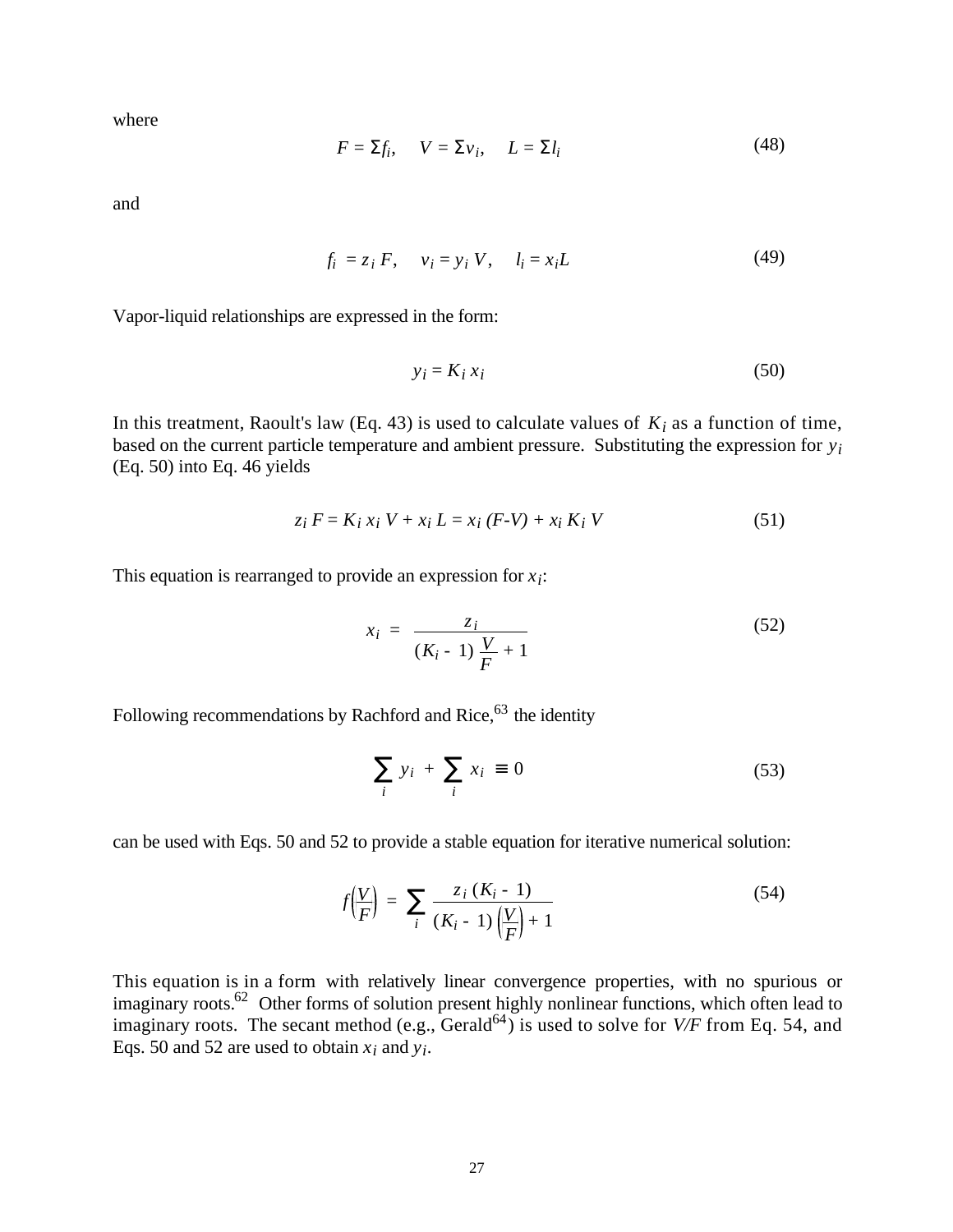**e. Mass Transport Considerations**. The application of the flash distillation equations to coal tar evolution requires appropriate assumptions regarding the location and amount of material that is in vapor-liquid equilibrium. Different theoretical treatments of mass transfer effects on coal tar evolution are reviewed by Suuberg.<sup>4</sup> For example, Oh, et al.<sup>55</sup> and  $Hsu<sup>56</sup>$  used bubble transport models to describe intraparticle transport of tar and gases. In a different approach used by Solomon, et al.<sup>18</sup> and by Niksa,  $15,16$  the tar vapor is convected only by the light gas, and it is assumed that the volume of vaporized tar is insignificant compared to the volume of evolved light gas. If tar vapor is formed, but no light gases are formed at the same time, that approach implies that the tar vapor is trapped within the particle. Other approaches allow for the possibility that some liquid from the metaplast may be entrained in the light gas in an attempt to explain reported molecular weights greater than  $1000$  amu,<sup>4</sup> where the molecular weight is too high to allow vaporization.

In the CPD model, the assumption is made that all gaseous species (light gases and tar vapors) are convected away from the particle due to the increase in volume between the gas and solid. The convection step is assumed to be rapid compared with the chemical reactions of bond scission and char formation. Convection of liquid metaplast by gases and tar vapors is thought to be of secondary importance, based on recent measurements of tar molecular weights, $18,21$  and is ignored in this work. This is consistent with experimental results of Suuberg, et al.,  $65$  which indicate that tar evaporation is more important than transport of liquid tar by light gas. The vapor pressures predicted by the FGP correlation drop steeply with molecular weight, implying that there is little vaporization of high molecular weight compounds. In other words, most of the tar vapor at a given temperature consists of compounds with vapor pressures higher than the ambient pressure. It is assumed that the volume of tar vapor alone is sufficient to cause rapid evolution from the vicinity of the particle, without the necessity of transport by lighter gases. The presence of light gas is not necessary for tar release by a convective flow mechanism, since the phase change from liquid metaplast to tar vapor increases the volume by two to three orders of magnitude.

Only the tar and light gas formed in the last time step are considered to be in vapor-liquid equilibrium with the metaplast. This is analogous to a plug flow reactor, in that the tar and light gas formed at earlier residence times does not mix with newly-formed pyrolysis products. The amount and molecular weight distribution of the tar and light gas formed at each time step is stored for use in the flash distillation calculation of the next time step. The computed results are therefore time-step dependent unless care is taken to use small time increments during periods of rapid tar release. In order to maintain computational efficiency, a numerical scheme was implemented that adjusts the time step based on the rate of reaction.

**f. Crosslinking**. Large amounts of high molecular weight compounds are generated during the pyrolysis of bituminous coals, as evidenced by solvent extraction experiments. Fong and  $\sim$  coworkers<sup>67</sup> measured the amount of pyridine extracts from coal chars as a function of residence time at moderate heating conditions ( $\sim$  500 K/s). A maximum of 80% of the original coal was either released as volatile matter or extracted with pyridine during these experiments. However, at the completion of volatiles release, very small amounts of pyridine extractables were obtained. The final volatiles yield was approximately 40% in these experiments; the additional amount of pyridine extractables (approximately 40%) was in some manner crosslinked to the char matrix before the end of devolatilization. The pyridine extract data are viewed as a qualitative description of the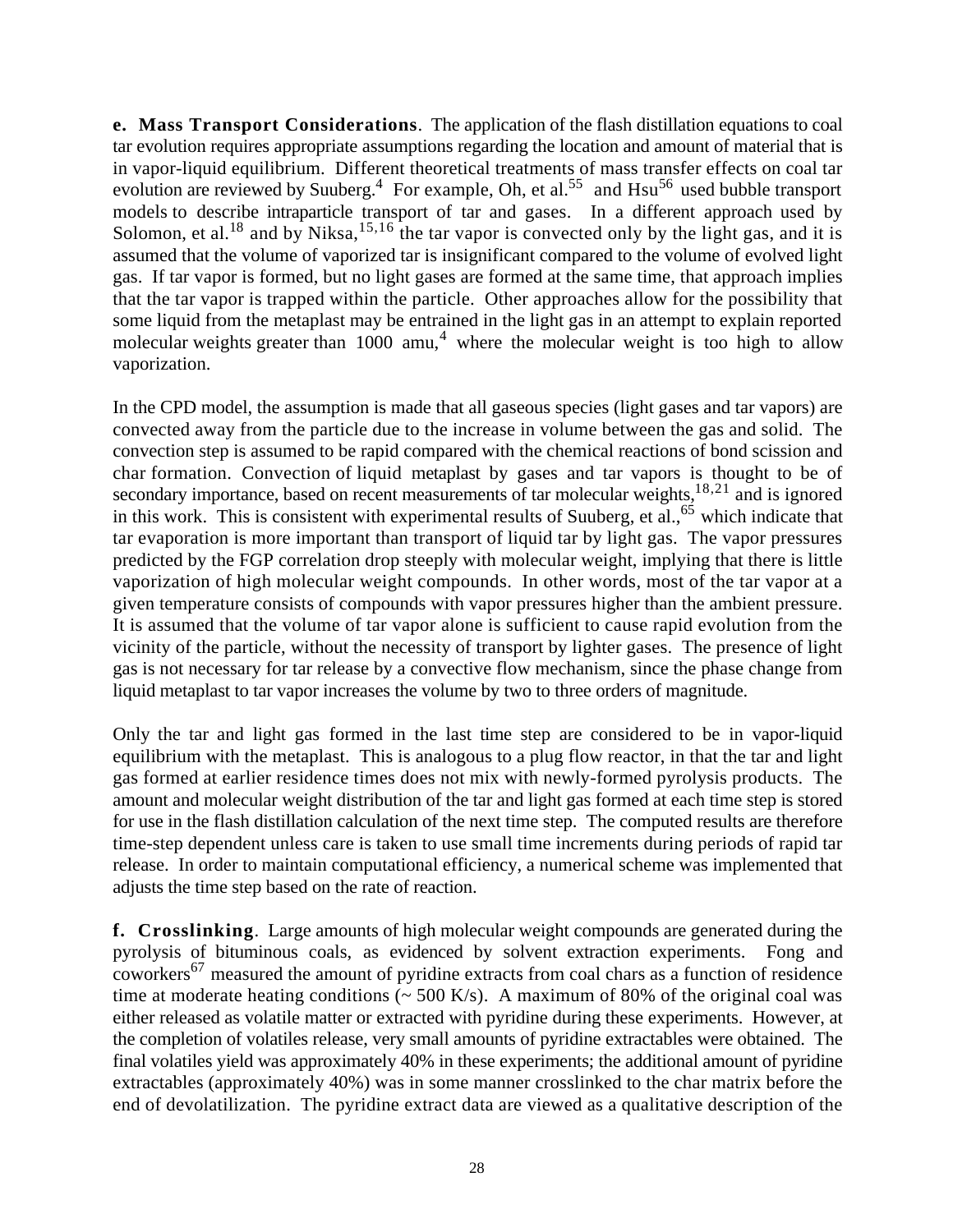amount of metaplast existing in the coal. However, pyridine extracts contain significant quantities of colloidally dispersed material (molecular weights of 106 amu or higher), and hence these data should not be used quantitatively.

Additional experiments have been performed to characterize the extent of crosslinking in coal chars during devolatilization. Solvent swelling measurements of coal chars are interpreted as indications of the extent of crosslinking.67 Solid state 13C NMR measurements of the chemical structure of coal chars also show an increase in the number of bridges and loops between aromatic clusters in the final stages of mass release,  $29,31$  indicative of crosslinking. The importance of crosslinking was illustrated in a recent comparison of earlier formulations of the CPD model that did not treat crosslinking with models that include treatments of crosslinking.68

A simple crosslinking model is used in this work to account for the reattachment of metaplast to the infinite char matrix. The rate of crosslinking is represented by a simple, one-step Arrhenius rate expression:

$$
\frac{dm_{\text{cross}}}{dt} = -\frac{dm_{\text{meta}}}{dt} = k_{cross} m_{\text{meta}}
$$
\n(55)

where *mmeta* is the mass of metaplast, *mcross* is the amount of metaplast that has been reattached to the infinite char matrix, and  $k_{cross}$  is the Arrhenius rate constant  $[k_{cross} = A_{cross} exp(-E_{cross}/RT)].$ 

The mass of metaplast is updated at each time step, based on: (1) the amount of finite fragment material generated during labile bridge scission, according to the percolation statistics, and (2) the flash distillation submodel and vapor pressure relationship. The amount of metaplast that has been reattached to the infinite char matrix during each time step is calculated and added to the mass of the char. For simplicity, the metaplast that is reattached to the char is assumed to uniformly decrease the concentration of all fragment size bins on a mass basis. In other words, one rate of reattachment (on a mass basis) is used, independent of fragment size. In reality, the fragments containing many clusters contain the most sites for reattachment,<sup>6</sup> and should therefore crosslink faster (on a number basis) than compounds with one or two clusters. However, since the concentration of each fragment size decreases monotonically with the number of clusters, very few fragments with large numbers of clusters exist. At the present time, there is no mechanistic or empirical basis for the use of separate crosslinking rates for each fragment size bin, and errors introduced by assuming uniform crosslinking rates are thought to be small.

The crosslinking mechanism in the CPD model is decoupled from the percolation statistics. For bituminous coals, the crosslinking occurs subsequent to tar release,<sup>29,31</sup> meaning that the labile bridge scission and the reattachment of finite clusters occur in series. For low rank coals, such as lignites, there is evidence for crosslinking before significant tar release.<sup>31,67,69</sup> This type of early crosslinking is treated in the selection of initial chemical structure parameters for the CPD model, and will be treated formally in a subsequent investigation.

It is assumed that the crosslinking process does not introduce an additional mechanism for light gas release, so that the population of side chains is not affected by the crosslinking reaction. However,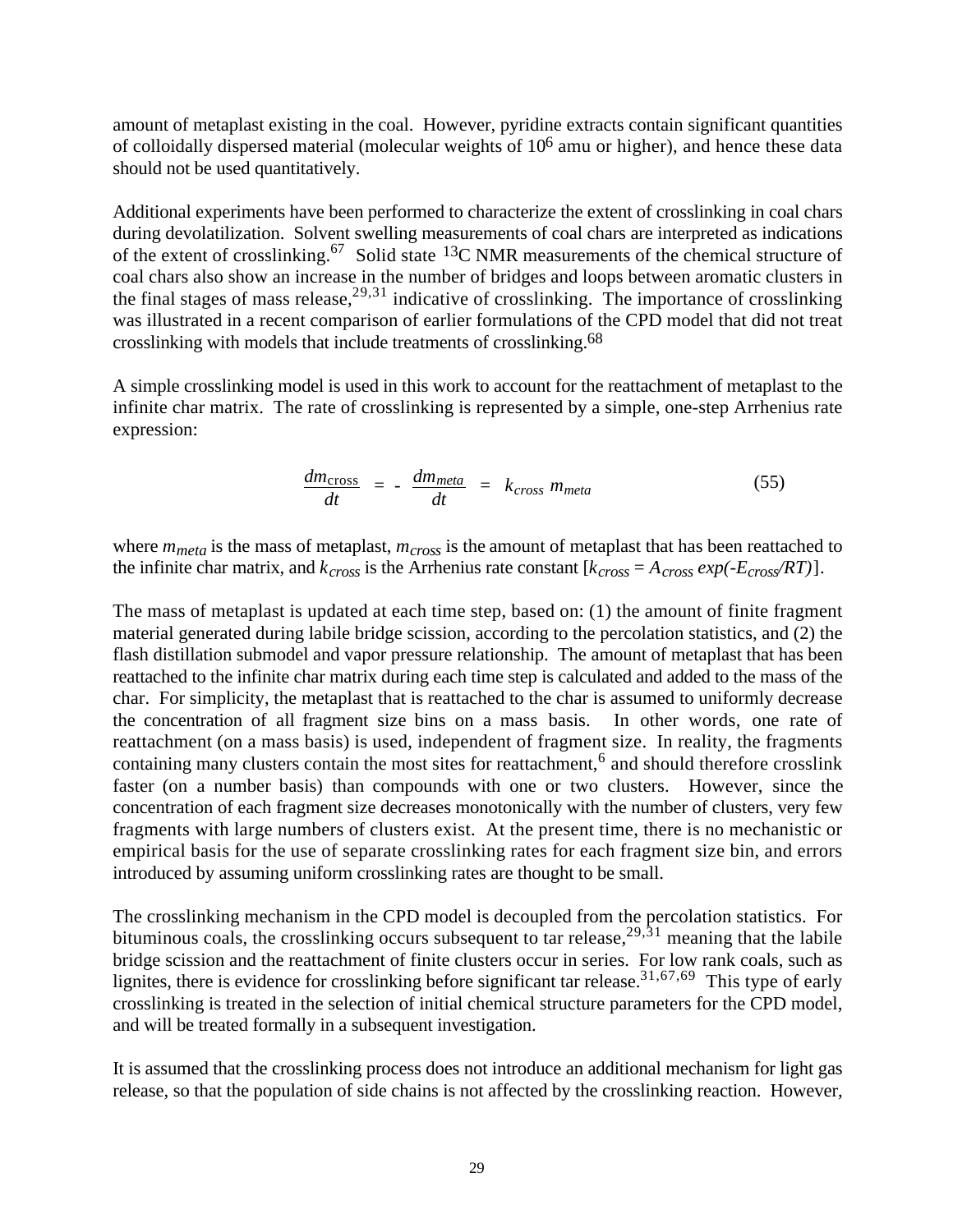tar that is released from the particle may contain labile bridges  $(f)$ , char bridges  $(c)$ , and side chains ( ). The initial description of the CPD model allowed for reactions of tar in the gas phase after release from the particle.<sup>6,45</sup> In this work, secondary tar reactions in the gas phase are not treated in order to permit comparison with devolatilization experiments such as heated grids where the tar is quenched after leaving the vicinity of the particle. The side chains released with the tar must therefore be subtracted from the pool of side chains available to form light gas from the char and metaplast. The number of side chains, , is calculated from the percolation statistics, which are decoupled from the flash distillation and crosslinking mechanisms, as described earlier in Eq. 15:

$$
\frac{d}{dt} = \frac{2}{\left(1 + 1\right)} - k_g \tag{56}
$$

where  $k_g$  is the rate constant for light gas formation from side chains  $(g_I)$ , and other terms are described in the nomenclature. The first term on the RHS of Eq. 56 represents the formation of side chains due to labile bridge scission, and the second term represents the release of side chains as light gas, *g1*. The mass of light gas formed from side chains is calculated from an algebraic relationship (same as Eq. 21):

$$
g_1 = 2 (1-p) \tag{57}
$$

where *p* is the number of intact bridges  $(f + c)$ . The first term in Eq. 57 represents the total number of broken labile bridges (which are split into two pieces) and the second term represents the number of side chains remaining. Additional light gas, *g2*, is released during the stabilization of labile bridges to form char bridges. The amount of light gas formed during char formation is calculated from the change in the char bridge population as given in earlier Eq. 22.

In the initial description of the CPD model,  $6,45$  the labile bridges and side chains in the evolved tar continued to react at the same temperature as the particle; a gradual decrease in tar yield was accompanied by a corresponding increase in gas yield at long residence times. In a combustion environment, this simulates the thermal cracking of tar and the initial stages of soot formation. However, in the present formulation, gas phase reaction of tar is not calculated, and only the amount of gas released from the char and metaplast is treated. In order to account for the decrease of gas precursors as tar is released, the mass of gas formed (*mgas*) is normalized by the tar yield as follows:

$$
m'_{gas} = m_{gas} \left( 1 - f_{tar} \right) \tag{58}
$$

where  $f_{tar}$  is the mass fraction of coal evolved as tar and  $m'_{gas}$  is the normalized amount of gas. This is an approximate normalization procedure, and assumes that the concentrations of labile bridges, char bridges, and side chains in the tar are equal to the respective concentrations in the combination of metaplast, crosslinked metaplast, and the infinite char lattice. This assumption is good to first order, but small errors are introduced because the tar consists of only the light molecular weight fragments (monomers and dimers), and hence should contain a slightly different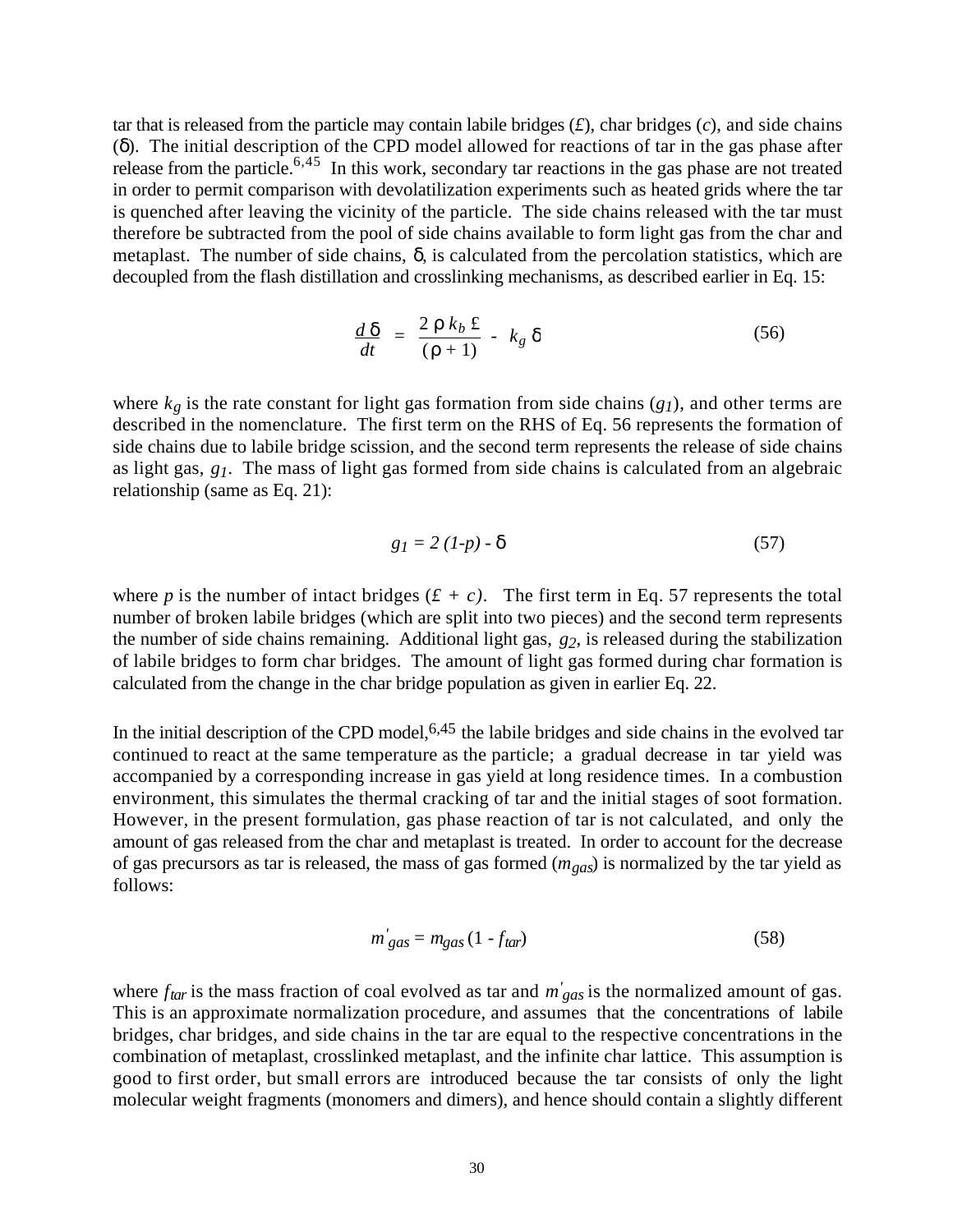concentration of side chains than the metaplast and infinite char lattice. The alternative to this assumption is an extensive accounting procedure of molecular fragment bins with appropriate exchange coefficients, as used by Niksa and Kerstein.<sup>16</sup> Errors introduced by this assumption are small and the CPD model does not contain this complexity for the present.

**g. Computational Details.** The time-dependent differential equations for £, c and (Eqs. 11, 14, and 15) are solved numerically using the modified Euler predictor-corrector method.<sup>64</sup> The other dynamic variables  $(p, g_1, g_2)$  may be obtained from the first three variables using algebraic expressions (Eqs. 18-22). The required computational time on a VAX 11/780 is short (less than 5 sec of CPU time) for a typical simulation. The input data include gas, tar and char yields along with particle temperatures as a function of residence time.

The activation energies used in this model are distributed to correspond with the changing distribution of bond strengths as the species evolve. The chemical reactions with distributed energies are viewed as progressing sequentially, with the low-activation-energy species reacting at lower temperatures, followed by the high-activation-energy species. Thus, the specific activation energy of these reactions is increased according to a normal distribution function as the reactions proceed. The normalized probability function, therefore, is given as follows:

$$
\frac{d_i}{d_i_{max}} = \frac{1}{\sqrt{2} V_i} \int_{i}^{E} exp\left\{-\frac{1}{2} \left(\frac{E - E_i}{V_i}\right)^2\right\} dE \tag{59}
$$

where  $E_i$  and  $V_i^2$  are the mean activation energy and its variance, respectively, for the *ith* distributed process to be determined for  $d_i/d_i$   $_{max}$ , the ratio of any distributed variable to its maximum value. Equation 59 represents the fractional area under a normal curve for the appropriate value of *E*, and is coded in the form of a look-up table using the transformation

$$
z = \frac{E - E_i}{V_i} \tag{60}
$$

For any extent of reaction indicated by  $d_i/d_i$   $_{max}$ , the activation energy is calculated from tabulated values of the area under the normal curve represented in Eq. 59. For example, the activation energy is set equal to *Ei* when 50% of the reaction is completed. This method used for distributing activation energies allows the rates to change as the reaction proceeds without the necessity of solving a complex distribution function involved in traditional DAEM methods.\*\* Using the above distribution for the gas release activation energy,  $d_i/d_i$   $_{max}$  for the gas release is given by

$$
g/g_{max} = g/g( ) = g/2(1-c_0)
$$
 (61)

The corresponding  $d_i/d_i$  max for the bridge-breaking reaction becomes  $(1 - \frac{f}{f_0})$ .

l

<sup>\*\*</sup> The authors used this assumption to simplify the computational details. This approach is somewhat unconventional; the effect on the model of the traditional integral form of the distributed activation energy needs to be explored.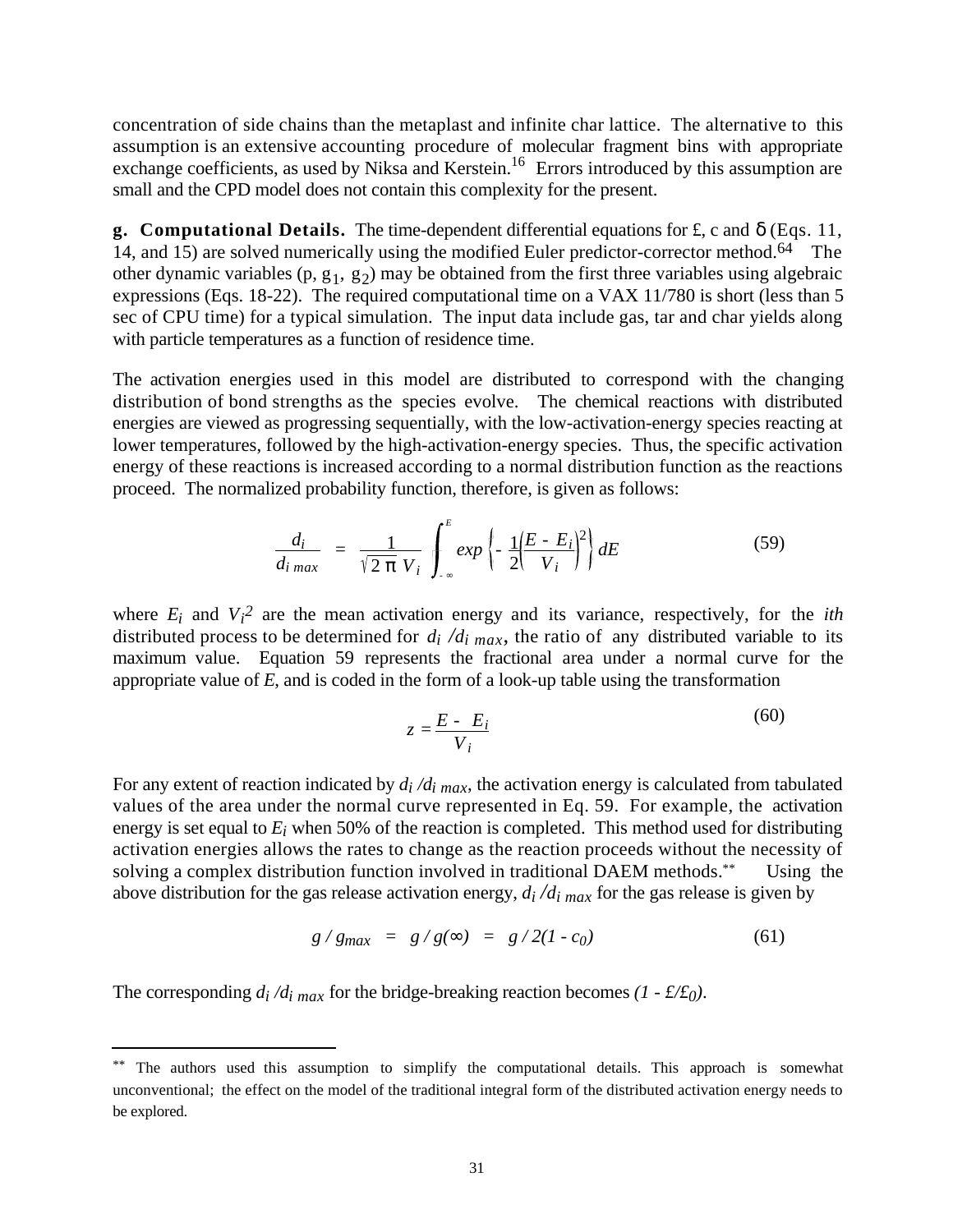#### **IV. Selection of Model Input Parameters**

The relation of model input parameters to actual chemical and physical properties of the coal, developed below, establishes the mechanistic basis of the model and facilitates extrapolation to other coal types and operating conditions.

**a. Kinetic Rate Parameters.** Use of the CPD model requires specification of three rates: the rate of labile bridge scission, the rate of light gas release, and the rate of crosslinking. These kinetic rates are assumed to be coal-independent; only the chemical structure determines differences in devolatilization behavior due to coal type. In addition, the composite rate coefficient relating the rate of side chain formation to the rate of char bridge formation must also be specified. A discussion of the rate parameters for the bridge scission, gas release, and char formation reactions is provided in earlier publications.<sup>6,45</sup> The value of  $E<sub>b</sub>$  in the CPD model was set at 55 kcal/mole, as reported by Serio. A weighted-average of the activation energies for light gas release reported by Serio resulted in  $E_g = 69$  kcal/mole. The data of Serio et al.<sup>5</sup> were curve-fit using the CPD model to obtain values for  $A_b$ ,  $V_b$ ,  $A_g$ , and  $V_g$ . Results of this evaluation are shown in Figs. 10-12, with resulting kinetic parameters given in Table 2. As shown by Fletcher, et al.,  $4\overline{5}$  these kinetic parameters allow good agreement between predicted and measured coal devolatilization rates for heating rates ranging from  $1$  K/s to  $10^4$  K/s. For example, a comparison of CPD model predictions with the data of Fletcher,  $70,71$  which include measurements of single particle temperatures, is shown in Fig. 13 for Illinois #6 coal particles (106-125 μm size fraction). As discussed below, chemical structure parameters for these model predictions were taken directly from NMR data, which was not possible with earlier model formulations that did not treat vaporliquid equilibrium and crosslinking.

**b. Crosslinking Rates.** The use of the crosslinking mechanism in the CPD model requires specification of two additional rate parameters:  $E<sub>cross</sub>$  and  $A<sub>cross</sub>$ . Solomon and coworkers<sup>18</sup> used solvent swelling data to generate an empirical correlation between the rate of CH4 release and the rate of crosslinking in high rank coals ( $E_{CH_4} = 60$  kcal/mol). Other investigators have taken crosslinking rates from time-dependent pyridine extractables from coal chars during devolatilization (Fong, et al.;<sup>66</sup>  $E_{cross}$  = 42 kcal/mol) or from tar and total volatiles yields (Niksa and Kerstein;<sup>16</sup>) *Ecross* = 50 kcal/mol). This section describes the rationale for the selection of the values of *Ecross* and *Across* used in the CPD model, and illustrates the sensitivity of the model to these parameters.

The crosslinking in bituminous coals occurs subsequent to tar release, as evidenced by the NMR data regarding the number of bridges and loops per aromatic cluster as a function of mass release.<sup>29</sup> Therefore, the activation energy used for the crosslinking rate in the CPD model must be higher than that used for labile bridge scission (55 kcal/mol). A series of calculations was performed to determine the performance of the CPD model with three different values of *Ecross* (60, 65, and 70 kcal/mol). The pre-exponential factor *Across* was set to that used for gas release in the CPD model (3.0 x 10<sup>15</sup> s<sup>-1</sup>); this high value assures rapid crosslinking after a threshold temperature is achieved. Model predictions using the three values of *Ecross* were compared with: (a) temperature-dependent total volatiles yield data at different heating rates; $^{70}$  (b) time-dependent, pyridine extract yield data;66 and (c) NMR data regarding the number of bridges and loops per aromatic cluster.<sup>29</sup> Results and interpretations are as follows: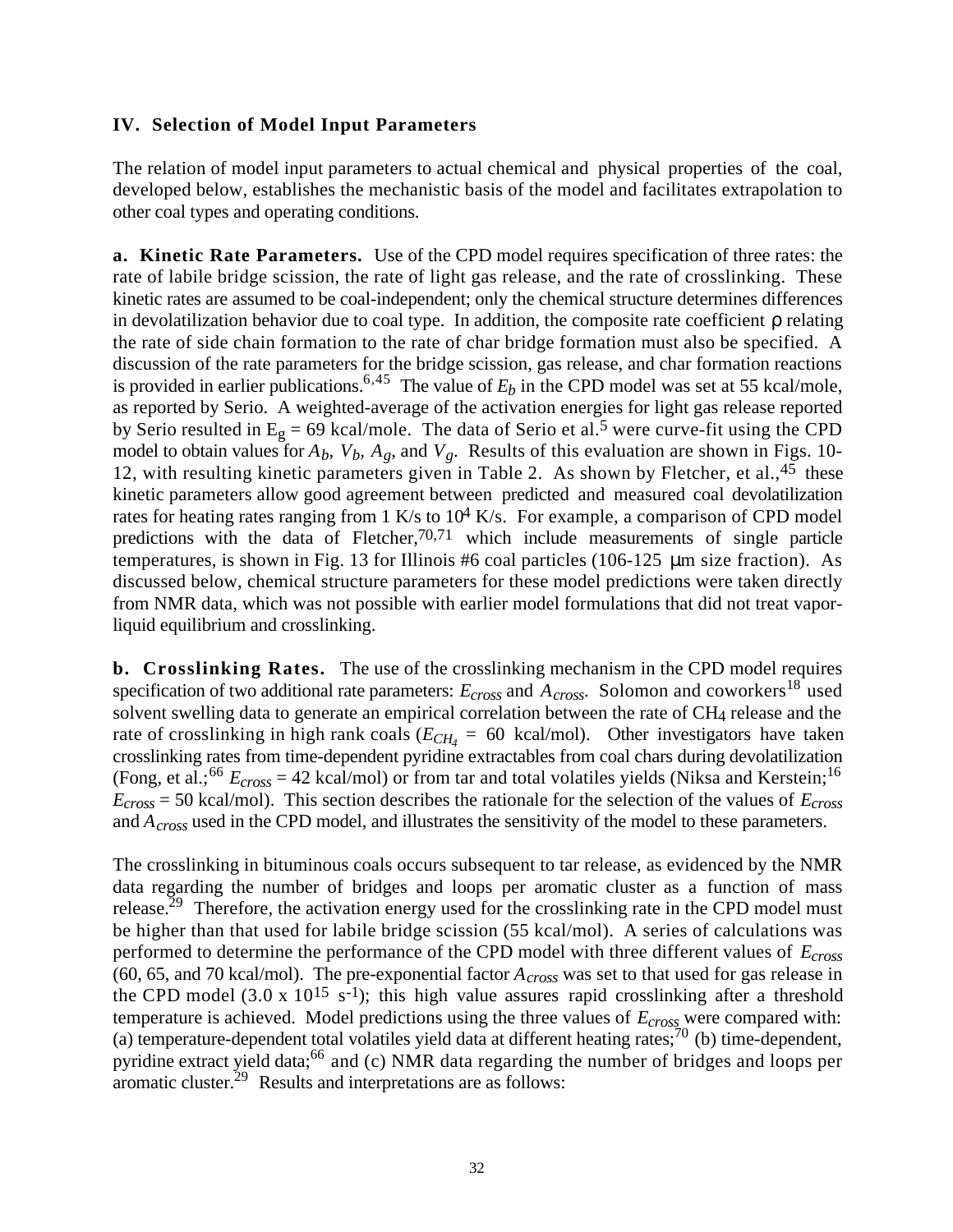

Figure 10. (a) CPD calculations of devolatilization yields of char, tar, and light gases versus time for Illinois No. 6 high-volatile bituminous coal. Experimental data are from Serio, et al.,<sup>5</sup> and chemical structure parameters for the model are taken directly from NMR data (no adjustable parameters); (b) Bridge dynamic population parameters on a per site basis as a function of time  $($ ,  $g_1$ , and  $g_2$  variables are divided by two).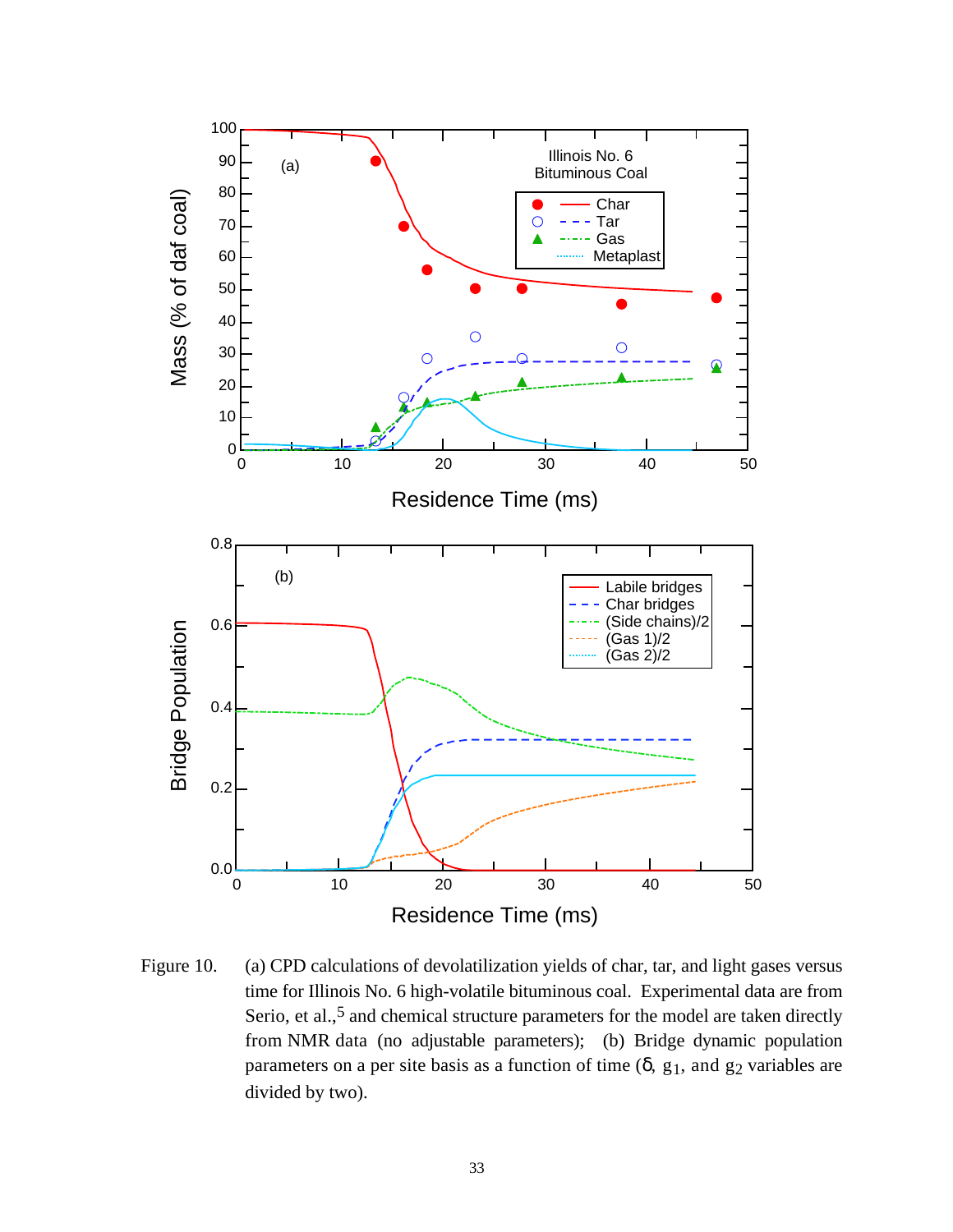

Figure 11. (a) CPD calculations of devolatilization yields of char, tar, and light gases versus time for Montana Rosebud subbituminous coal. Experimental data are from Serio, et al.,<sup>5</sup> and chemical structure parameters for the model are taken directly from NMR data (one adjustable parameter: *co*); (b) Bridge dynamic population parameters on a per site basis as a function of time  $($ ,  $g_1$ , and  $g_2$  variables are divided by two).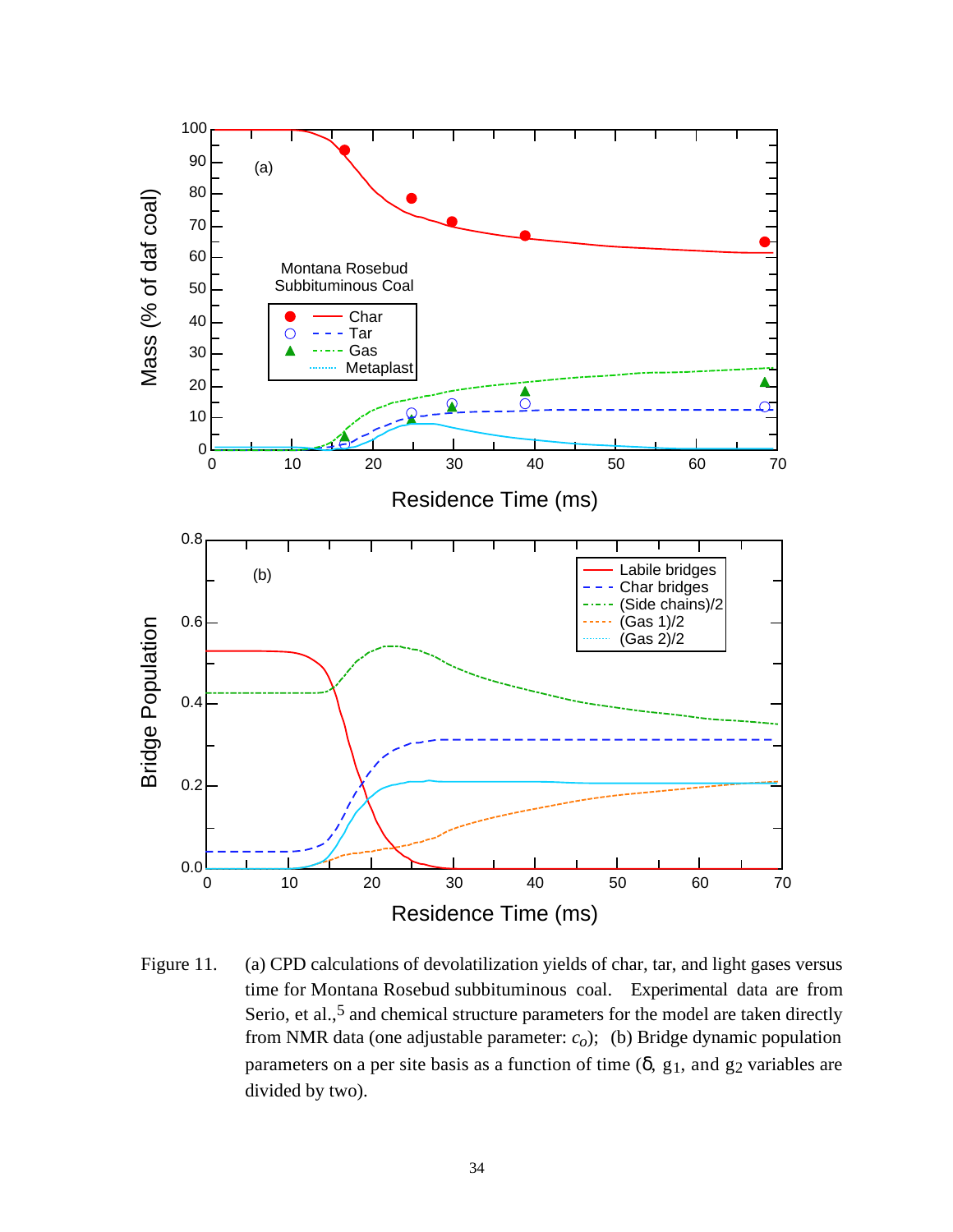

Figure 12. (a) CPD calculations of devolatilization yields of char, tar, and light gases versus time for North Dakota Beulah Zap lignite. Experimental data are from Serio, et al.,5 and chemical structure parameters for the model are taken directly from NMR data (one adjustable parameter: *co*); (b) Bridge dynamic population parameters on a per site basis as a function of time  $($ ,  $g_1$ , and  $g_2$  variables are divided by two).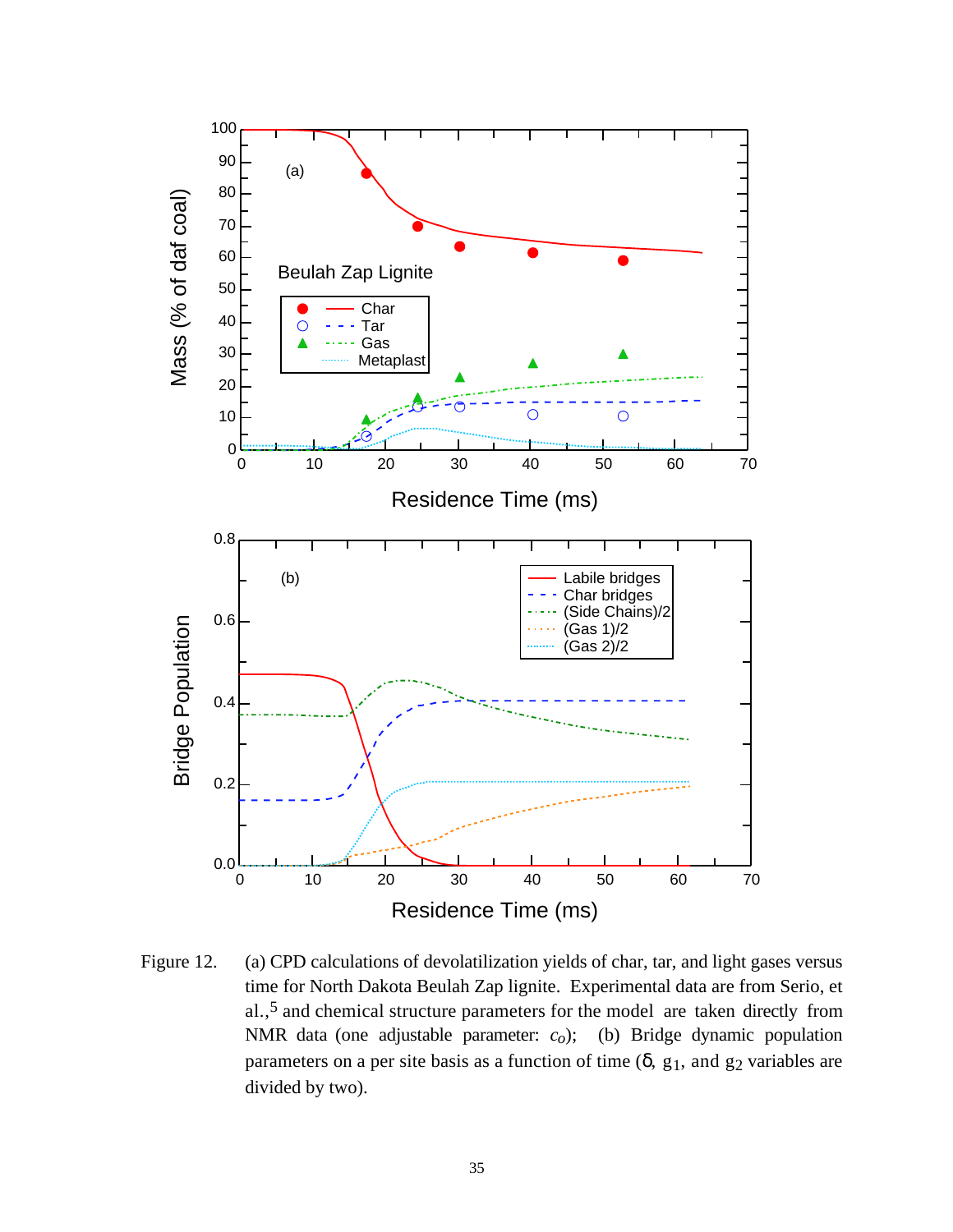parameter value value description  $E_b$  55.4 kcal/mol Bridge scission activation energy  $A_b$  2.6 x 10<sup>15</sup> s<sup>-1</sup> Bridge scission frequency factor *b* 1.8 kcal/mol Standard deviation for distributed  $E_b$  $E_g$  69 kcal/mol Gas release activation energy  $A_g$  3 x 10<sup>15</sup> s<sup>-1</sup> Gas release frequency factor *g* 8.1 kcal/mol Standard deviation for distributed *Eg* 0.9 Composite rate constant *k /kc*

**Table 2 Rate Parameters Used in the CPD Model**



Figure 13. CPD model predictions (curves) of devolatilization yields of char, tar, and light gases versus time for Illinois #6 coal in the Sandia CDL. Experimental data (points) are from Fletcher;  $70,71,77$  and chemical structure parameters for the model are taken directly from NMR data (no adjustable parameters).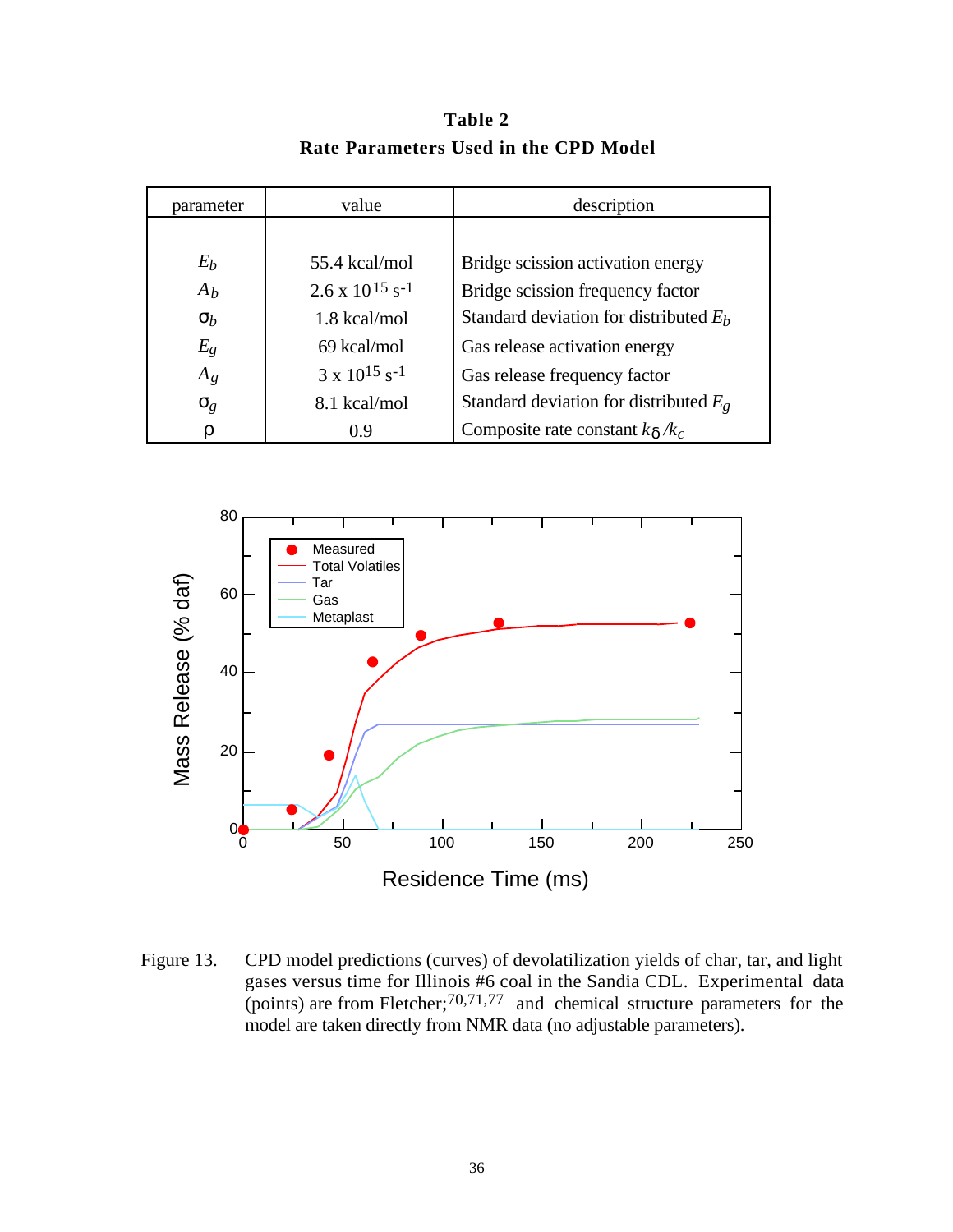Volatiles Yield Data. Gibbins-Matham and Kandiyoti<sup>72</sup> measured total volatiles yields from a Pittsburgh No. 8 coal sample as a function of temperature for three conditions: (i) 1000 K/s with a 30 s hold time at the final temperature; (ii) 1000 K/s with a 0 s hold time (immediate quench); and (iii) 1 K/s with immediate quench. The coal used in these experiments was from the Argonne premium coal bank (-20 mesh), but was sieve classified to approximately 100 μm in diameter. At temperatures lower than 800 K, the measured mass release at 1 K/s exhibits the same temperature dependence as the measured mass release at 1000 K/s with the 30 s hold. The initial mass release at 1000 K/s with no hold time at the peak temperature occurs at temperatures that are approximately 150 K higher than in the 30 s hold time experiment. The high temperature volatiles yield for the 1 K/s experiment was about 7% (daf) lower than in the 1000 K/s experiments.

An earlier formulation of the CPD model<sup>45</sup> showed good agreement with the temperature dependence and total volatiles yields measured by Gibbins-Matham and Kandiyoti.<sup>72</sup> Since the crosslinking rate affects the total yield as a function of heating rate, these data were used to help select values of *Ecross* for the improved CPD model. Comparisons of CPD predictions with these data using the three different values of *Ecross*, are shown in Fig. 14. Chemical structure parameters for these predictions are derived from the tar and total volatiles yields at 1000 K/s with 30 s hold at 973 K (i.e., values for *£o* were adjusted to fit this data point for each value of *Ecross*), since no NMR data regarding chemical structure are available for this size-classified coal. The



Figure 14. CPD model predictions of total volatiles yields (curves) with different values of *Ecross* compared with the heated grid data (points) of Gibbins-Matham and Kandiyoti<sup>72</sup> for a Pittsburgh No. 8 coal at different heating rates.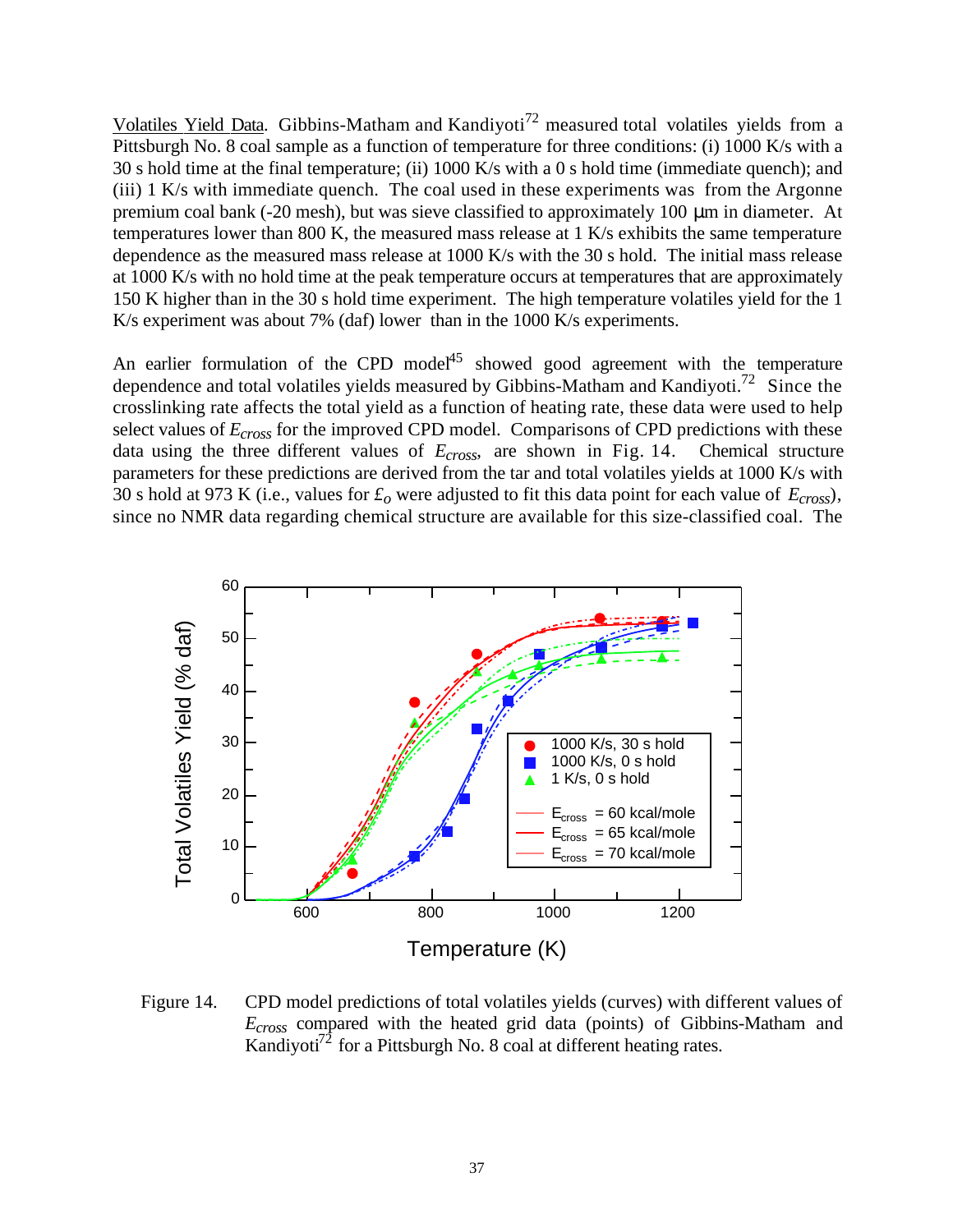predictions show only a slight sensitivity to the value for *Ecross*. For example, in the 1000 K/s case with 0 s hold time, predicted total yields at 1200 K range from 50 to 53%. The predictions of total volatiles yields using *Ecross* = 70 kcal/mol at 1 K/s are approximately 5% higher than the data at high temperatures (above 900 K). The value of *Ecross* of 65 kcal/mol seems to give slightly better agreement with the data in these three cases than the other two values. The relative insensitivity of the predictions to the value of *Ecross* is most likely due to the moderate temperatures (1200 K maximum) in these heated grid experiments, which limits the crosslinking rate.

Pyridine Extract Data. Fong and coworkers<sup>66</sup> measured the pyridine extract yields from chars produced during devolatilization experiments as a function of residence time on a heated screen at heating rates of  $\sim$  500 K/s. The extract yield is related to the amount of finite material (metaplast) in the char at any time. Approximately 25% of the parent bituminous coal was extracted with pyridine, and up to 65% of the parent coal appeared as extract yield during pyrolysis. However, after completion of pyrolysis, extract yields of 0% were measured.

Only qualitative comparisons of CPD model predictions can be made with the data from Fong, et al.<sup>66</sup> because pyridine extracts colloidal material (with molecular weights of several million amu) as well as metaplast that may never vaporize at typical pyrolysis conditions. The experimental extraction procedure was performed at the boiling point of pyridine (388.5 K), which may also have broken some of the weak bonds in the coal and chars. Extraction experiments performed with other solvents, such as tetrahydrofuran (THF), typically give lower extract yields (~ 10% or less). In addition, the mass release predicted by the CPD model occurs at residence times 10% earlier than measured by Fong and coworkers. The particle temperature histories determined in this experiment may be subject to well-known biases that commonly occur in heated-screen temperature measurements.<sup>70-74</sup> The mass release predicted by the CPD model agrees with experimental data at rapid heating rates where particle temperatures have been measured optically<sup>5,45,71</sup> and with data at low heating rates (1 K/s), as explained above.

The predicted amounts of metaplast for the Fong experiment (case D in his experiment) with a heating rate of 640 K/s and a final temperature of 1018 K are shown in Fig. 15 as a function of residence time for different values of *Ecross*, along with the pyridine extract yield data. The chemical structure and rate parameters used in these predictions are identical to those used in the predictions described in the previous section for the data of Gibbins-Matham and Kandiyoti.<sup>72</sup> The predictions show production and depletion of metaplast in the same time period that the increase in pyridine extracts occurs. As mentioned above, the predicted amount of metaplast is not expected to agree because pyridine extracts contain significant amounts of colloidal dispersions. The predictions with *Ecross* equal to 60 and 65 kcal/mol are in qualitative agreement with the residence times of the peak in the extract yield data. The prediction using *Ecross* = 70 kcal/mol exhibits a long tail in the final stages of metaplast depletion (residence times between 1 and 1.5 seconds), whereas a rapid depletion of the extract yields are observed at a residence time of 1.1 seconds. The best agreement between CPD model calculations and the pyridine extract data is achieved using *Ecross* = 65 kcal/mol.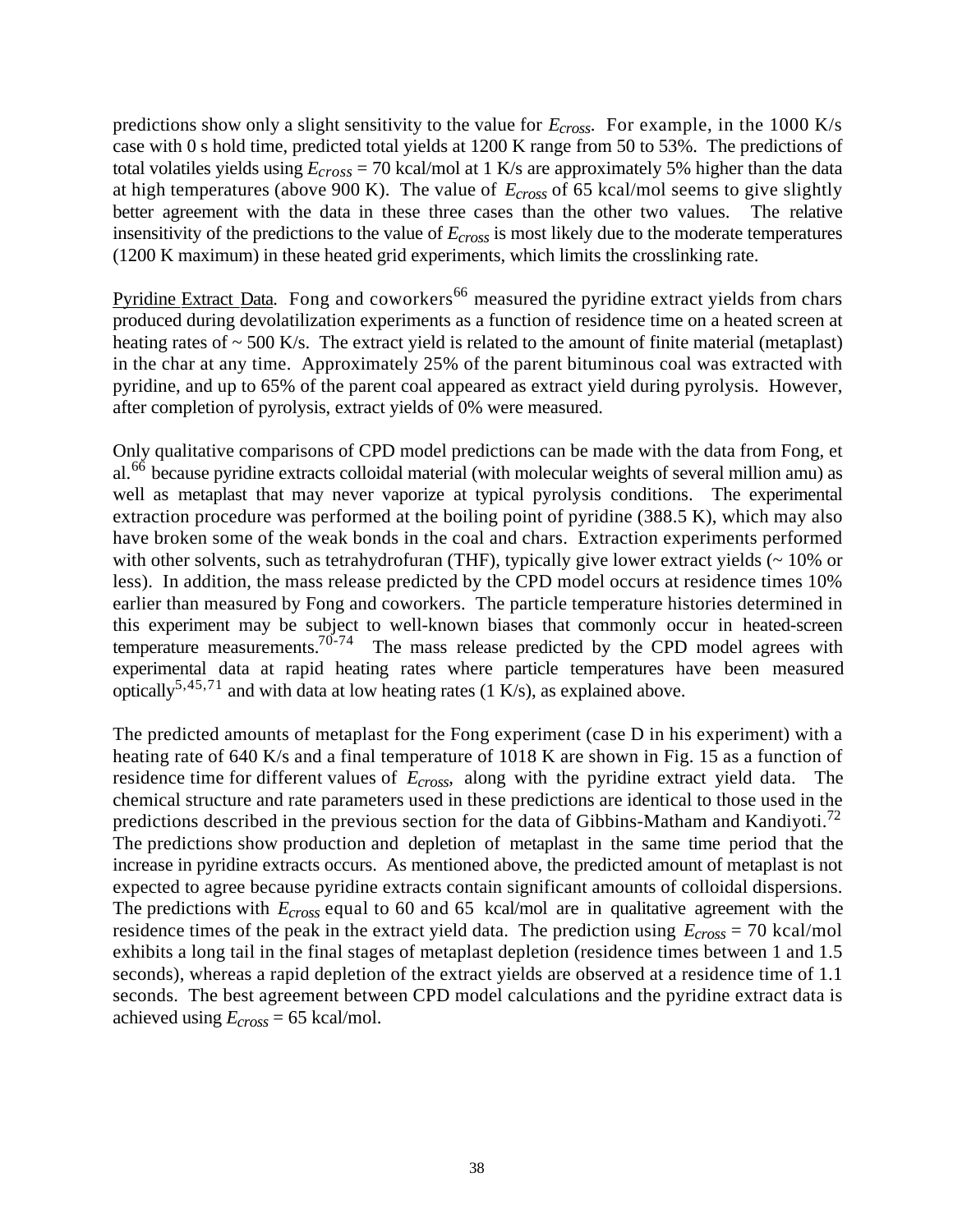

Figure 15. CPD model predictions (solid curves) of the amount of metaplast in a char particle derived from a Pittsburgh No. 8 coal, compared with pyridine extract data (points and dashed line) from a heated grid experiment.<sup>66</sup> In both the experiment and the calculations, the heating rate is 640 K/s, with a final holding temperature of 1018 K.

NMR Data. Previous measurements of the chemical structure of char particles sampled as a function of residence time in an entrained flow reactor at Sandia identify quantitatively the number of bridges and loops between aromatic clusters.29,31 The number of bridges and loops per cluster is a quantitative indication of the extent of crosslinking in the solid material. For an Illinois No. 6 bituminous coal, the number of bridges and loops per cluster was shown to increase in the late stages of devolatilization, after the tar was released.<sup>29,31</sup> For a North Dakota Beulah Zap lignite, the number of bridges and loops per cluster increased early in the devolatilization process.<sup>31</sup> In the CPD model, the amount of metaplast that has been reattached to the infinite char matrix is calculated, providing a direct measure of the extent of crosslinking. Model calculations of the amount of reattached metaplast are therefore compared with the number of bridges and loops per cluster determined from NMR analyses of char samples. All input chemical structure parameters used in the CPD model for this coal are taken directly form the NMR data. Heating rates in these experiments are approximately  $10^4$  K/s, with a maximum gas temperature of 1250 K and a maximum particle temperature of 1200 K. The actual particle temperature history is determined from measurements of the size, temperature, and velocity of individual particles at different residence times in the entrained flow reactor.<sup>70,71</sup> As shown in Fig. 16 for an Illinois No. 6 bituminous coal, the model predicts that the amount of reattached metaplast remains constant until the late stages of mass release, and then increases rapidly, which agrees qualitatively with the extent of mass release at which the measured increase in the number of bridges and loops per cluster is observed. The prediction with *Ecross* equal to 70 kcal/mol shows the latest rise in the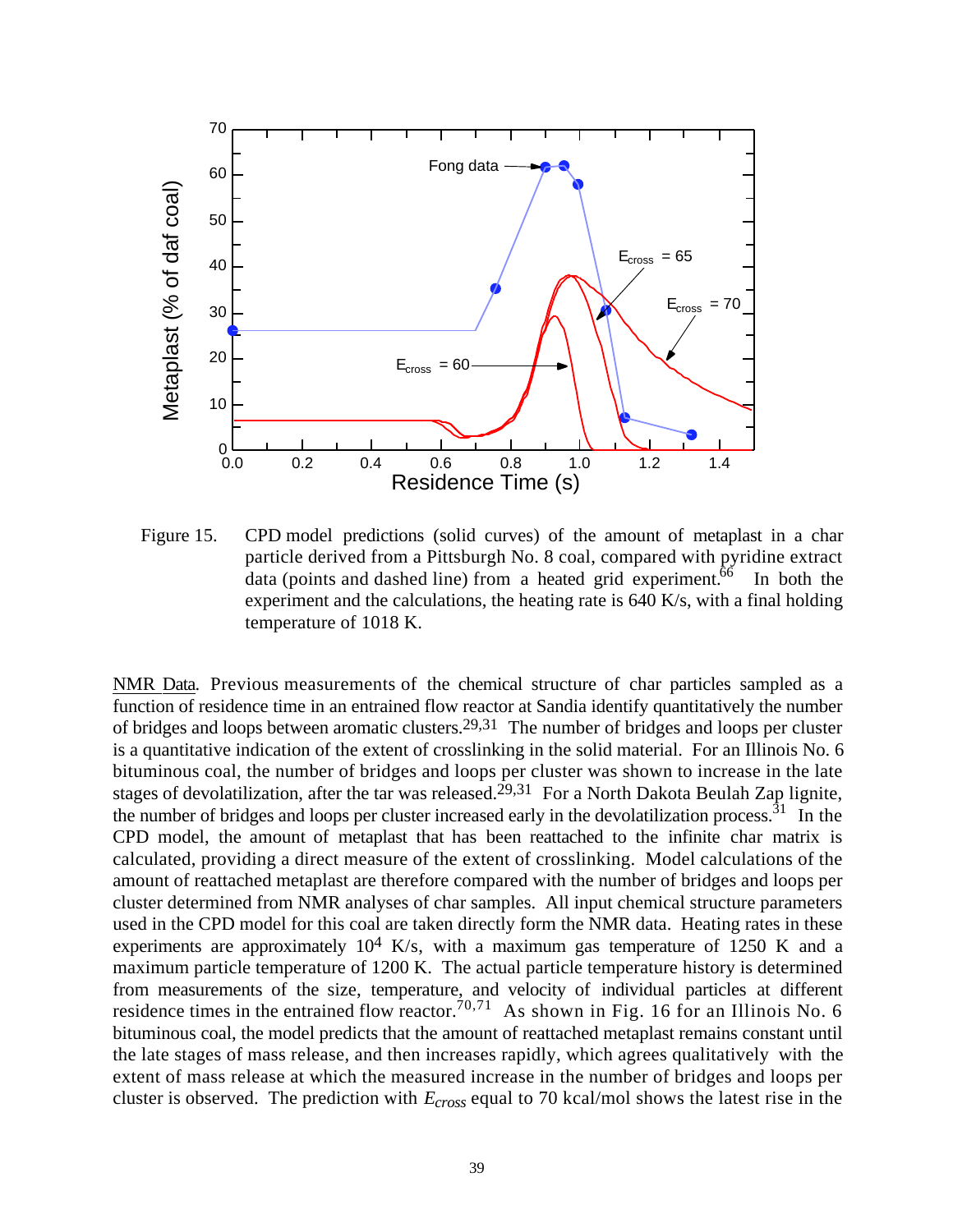amount of reattached metaplast, which agrees better with the NMR data than the predictions using the two lower values of *Ecross*. The uncertainties involved in these NMR data are sufficiently large, however, that only *Ecross* = 60 kcal/mol can be considered to be an unlikely value.

Based on the comparisons with (i) pyridine extract data, (ii) total volatiles yields as a function of heating rate, and (iii) NMR determinations, a value of *Ecross* = 65 kcal/mol was selected for use in the CPD model. All calculations presented in the remainder of this paper use *Ecross* = 65 kcal/mol.



Figure 16. CPD model predictions (with different values of *Ecross*) of the amount of reattachment of metaplast in a char derived from an Illinois No. 6 coal, compared with NMR data from an entrained flow reactor. $^{29}$ 

**c. Chemical Structure Parameters.** The pyrolysis behavior of different coals, including product yields and release rates, is directly a function of the chemical structure of the coal. Ideally, all of the input parameters for a coal pyrolysis model should be determined from measurements of the elemental composition and chemical structure as a function of coal type. It is quite possible that sophisticated devolatilization models may be able to fit tar and gas yields, and even molecular weights, based on physically unrealistic values of chemical structure parameters. These models often have enough adjustable parameters that the physical interpretation of individual parameters becomes difficult, although in all cases "the model agrees well with the data." Such was the case with earlier formulations of the CPD model; input parameters were determined from curve-fits of tar and total volatiles yields, even though the processes of vapor-liquid equilibrium and crosslinking were not treated.<sup>6,45</sup> In the present formulation of the CPD model, five parameters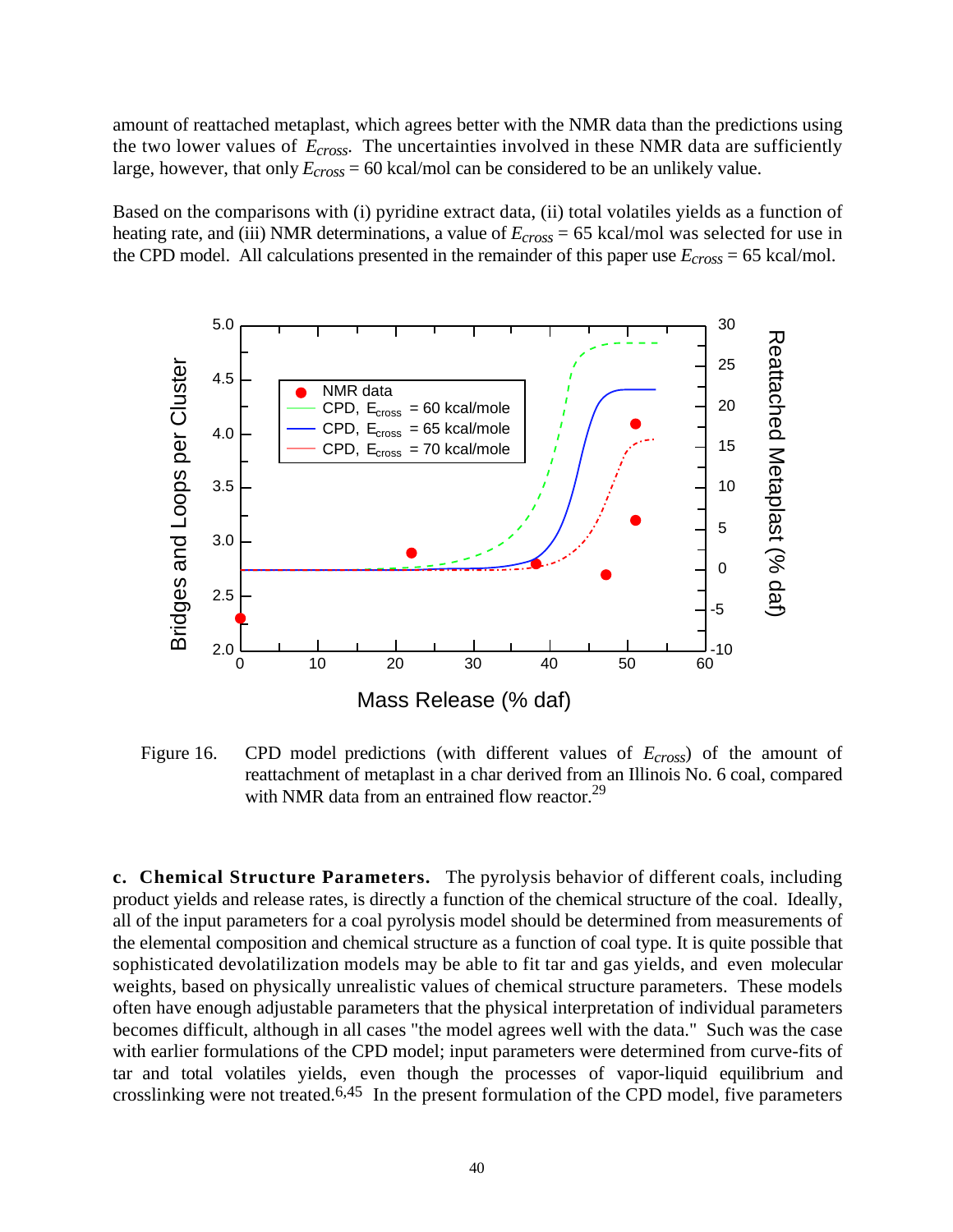describe the chemical structure of each coal; (i) the coordination number,  $+1$ , (ii) the initial number of intact labile bridges  $f_o$ ; (iii) the initial number of char bridges  $c_o$ ; (iv) the hypothetical ultimate gas yield  $f_{gas}$ ; and (v) the average molecular weight of an aromatic cluster  $m_a$  (this parameter was simply set to 120 amu in the original treatment of the CPD model). The approach taken here is to take the input parameters in the CPD model directly from the NMR determinations of chemical structure, which drastically reduces the number of adjustable parameters in the model.



% Carbon (daf) in Parent Coal

Figure 17. Total number of attachments per aromatic cluster  $( +1)$  determined from <sup>13</sup>C NMR analyses. NMR data are for coals from the Argonne premium sample bank<sup>75,76</sup> from AFR,<sup>5</sup> and from the Penn State sample bank examined at Sandia<sup>29,31,77</sup> and at BYU (ACERC).<sup>78</sup>

The coordination number  $( +1)$  is taken directly from <sup>13</sup>C NMR measurements of the parent coals using techniques described by Solum and coworkers.<sup>75</sup> Since the coordination number is defined as the total number of attachments per cluster, it accounts for side chains as well as labile and char bridges. Measured values of the coordination number range from 3.9 to 5.8, but show no systematic variation with coal rank, as shown in Fig. 17 for sixteen coals: the 8 Argonne premium coals;76 5 research coals used at Sandia National Laboratories;77 3 research coals used at Advanced Fuel Research (AFR);<sup>5</sup> and 3 coals from the ACERC suite.<sup>78</sup> Relevant chemical structure data for these coals, using techniques discussed by Solum and coworkers, 33,75 are shown in Table 3. The highest values of the coordination number occur for the Rosebud subbituminous coal from AFR and for the Wyodak coal from the Argonne premium sample bank. The Rosebud subbituminous coal sample analyzed by NMR spectroscopy was unfortunately subjected to oxidation over long times at room temperatures (weathering), which may have caused structural changes in the coal.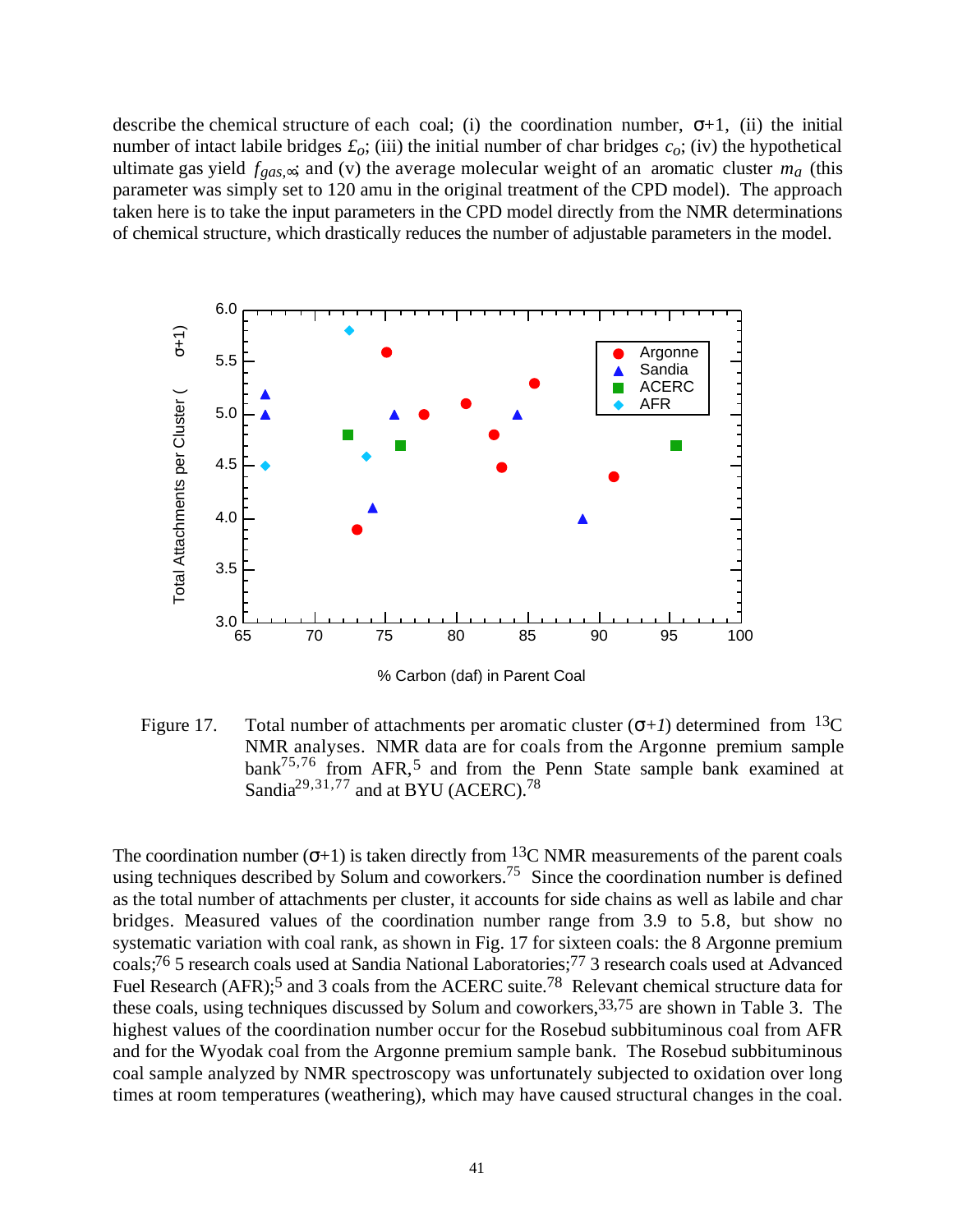| Coal Type            | $\%C$ (daf) | Melust | m  | $\mathbf{p}_0$ | $\overline{f_a}$ | AC/CI | $+1$ |
|----------------------|-------------|--------|----|----------------|------------------|-------|------|
| Zap (AR)             | 72.9        | 277    | 40 | 0.63           | 0.55             | 9     | 3.9  |
| Wyodak (AR)          | 75.0        | 410    | 42 | 0.55           | 0.55             | 14    | 5.6  |
| Utah (AR)            | 80.7        | 359    | 36 | 0.49           | 0.61             | 15    | 5.1  |
| III6 (AR)            | 77.7        | 316    | 27 | 0.63           | 0.72             | 15    | 5.0  |
| Pitt8 (AR)           | 83.2        | 294    | 24 | 0.62           | 0.70             | 15    | 4.5  |
| Stockton (AR)        | 82.6        | 275    | 20 | 0.69           | 0.75             | 14    | 4.8  |
| Freeport (AR)        | 85.5        | 302    | 17 | 0.67           | 0.81             | 18    | 5.3  |
| Pocahontas (AR)      | 91.1        | 299    | 14 | 0.74           | 0.86             | 20    | 4.4  |
| Zap (Sandia)         | 66.6        | 410    | 51 | 0.59           | 0.57             | 14    | 5.2  |
| Zap (Sandia, repeat) | 66.6        | 440    | 52 | 0.48           | 0.57             | 13    | 5.0  |
| Blue (Sandia)        | 75.6        | 410    | 47 | 0.42           | 0.53             | 14    | 5.0  |
| Ill6 (Sandia)        | 74.1        | 270    | 34 | 0.56           | 0.67             | 11    | 4.1  |
| Pitt8 (Sandia)       | 84.2        | 356    | 34 | 0.45           | 0.60             | 15    | 5.0  |
| Poc (Sandia)         | 88.8        | 316    | 18 | 0.70           | 0.77             | 18    | 4.0  |
| Zap (AFR)            | 66.5        | 339    | 46 | 0.63           | 0.58             | 11    | 4.5  |
| Rose (AFR)           | 72.4        | 459    | 48 | 0.57           | 0.53             | 15    | 5.8  |
| $III6$ (AFR)         | 73.6        | 267    | 29 | 0.61           | 0.67             | 11    | 4.6  |
| 1443 (lig, ACERC)    | 72.3        | 297    | 36 | 0.59           | 0.56             | 10    | 4.8  |
| 1488 (sub, ACERC)    | 76.0        | 310    | 37 | 0.54           | 0.56             | 11    | 4.7  |
| 1468 (anth, ACERC)   | 95.4        | 656    | 12 | 0.89           | 0.94             | 49    | 4.7  |

**Table 3 Chemical Structure Parameters from 13C NMR for 19 Coals**

AR refers to 8 coals from the Argonne premium sample bank;<sup>75,76</sup> Sandia refers to 5 coals examined at Sandia National Laboratories by Fletcher;<sup>77</sup> AFR refers to 3 coals examined by Serio, et al.<sup>5</sup> at Advanced Fuel Research (AFR); and ACERC refers to three coals examined from the Advanced Combustion Engineering Research Center (ACERC) at BYU and the University of Utah.78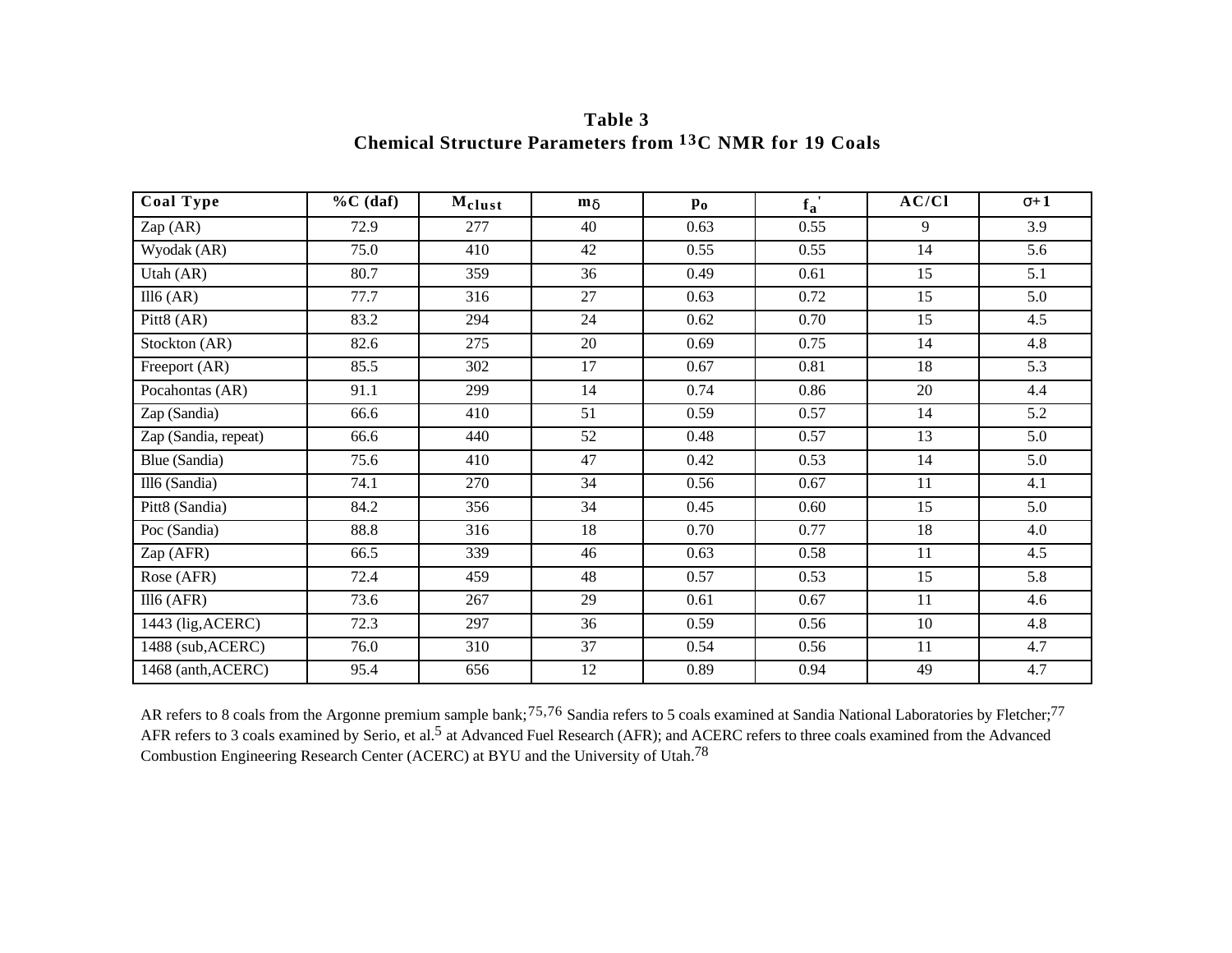The corresponding number for the Wyodak subbituminous coal, which is similar to the Rosebud coal, is 5.6. This may indicate a peculiar feature of subbituminous coals which is not completely understood at present. The coordination number has been shown to stay relatively constant in coal chars during devolatilization.29,31 The distribution of attachments between side chains versus the bridges and loops per cluster, however, does change as a function of the extent of devolatilization, dependent on coal type.29,31 The coordination number ( *+*1) can be used to calculate the number of intact bridges per cluster () used by Solomon<sup>68,79</sup> as follows:  $= p(-1)/2$ . The value of measuring the number of intact bridges to clusters, is greater than 2 but less than the value of 4 to 5 for the coordination number  $( +1)$ , since the coordination number accounts for side chains as well as bridges.

The population of intact bridges in the parent coal  $(p<sub>o</sub>)$  is also measured by <sup>13</sup>C NMR, and is used as an input parameter in the CPD model, noting that  $p_o = \mathcal{L}_o + \mathcal{L}_o$ . The value of  $p_o$  therefore sets an upper bound to the number of labile bridges  $f<sub>o</sub>$  in the parent coal, while  $c<sub>o</sub>$  determines the actual fraction of the total bridges that are stable at temperatures typical of devolatilization. There seems to be no consistent variation in the measured value of *po* as a function of coal rank, as shown in Fig. 18, except for the fact that the anthracite has more intact bridges than the other coals. The scatter in these data is interpreted as diversity in coals of similar rank, and indicates more diversity



% Carbon (daf) in Parent Coal

Figure 18. Initial fraction of intact bridges  $p<sub>o</sub>$  determined from <sup>13</sup>C NMR analyses. NMR data are for coals from the Argonne premium sample bank<sup>75,76</sup> from AFR,<sup>5</sup> and from the Penn State sample bank examined at Sandia<sup>29,31,77</sup> and at BYU  $(ACERC)$ <sup>78</sup>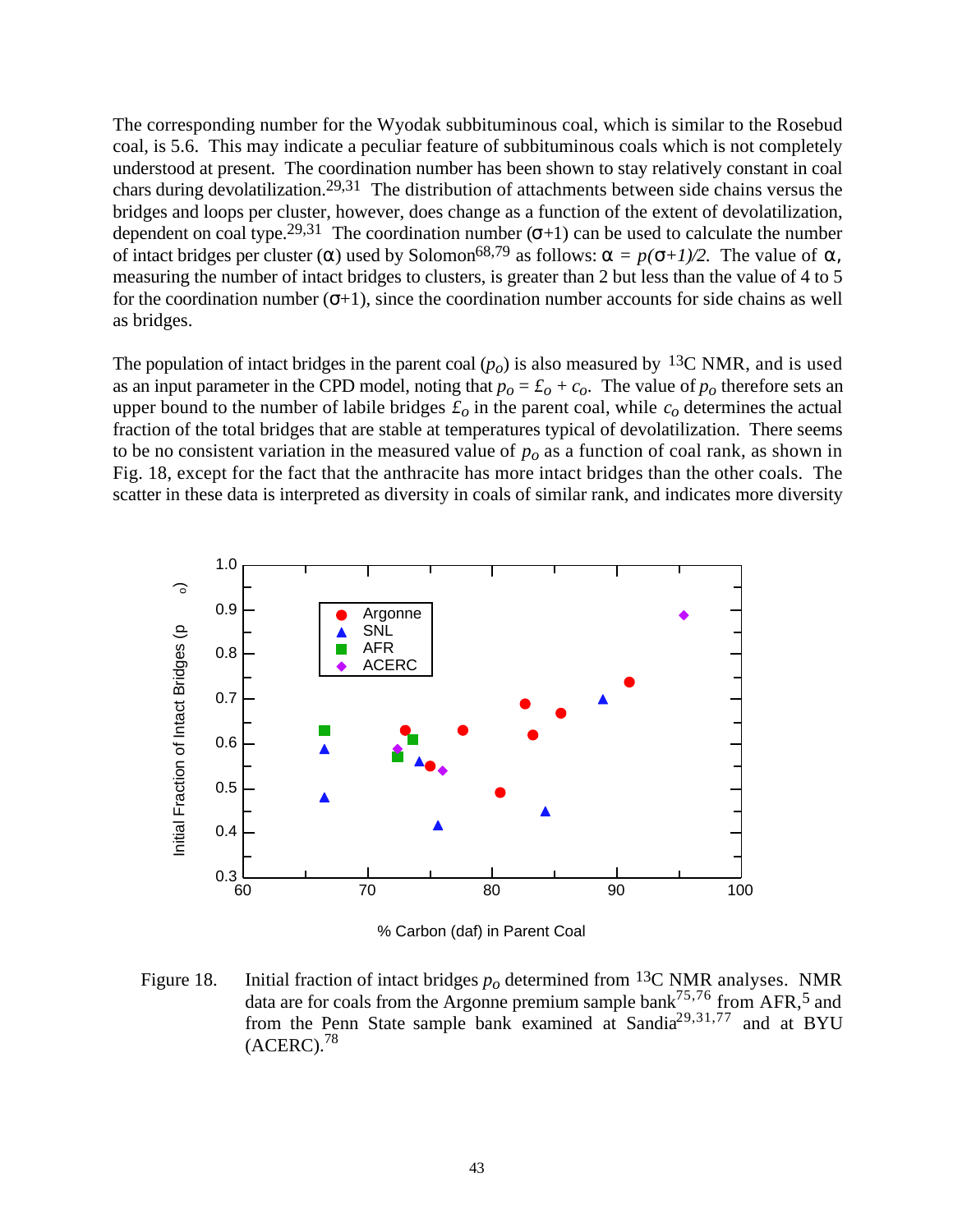among low rank coals than high rank coals. The value of *co* is related to the concentration of stable bridges between clusters, such as bi-aryl and aryl-ether linkages, particularly in the high rank coals. There is currently no method to measure this quantity, and *co* is determined empirically by comparing CPD model predictions with measured tar yields. In low rank coals (particularly lignites), *co* is used to approximate the early crosslinking that occurs. The introduction of a progressive crosslinking mechanism into the CPD formulation is the subject of ongoing research, and will eliminate the need to specify *co* for low rank coals.

The value of  $f_{gas}$ , is related to the molecular weight of labile bridges  $(m_b)$ , the molecular weight of the aromatic part of the cluster  $(m_q)$ , the initial char bridge population  $(c_q)$ , and the coordination number  $( +1)$  in Eq. 41. Equation 41 can therefore be rearranged to provide an expression for  $f_{gas}$  in terms of  $m_b$ , as follows:

$$
f_{gas,} = \frac{m_b ( + 1) (1 - c_o)}{[2 m_a + m_b ( + 1) (1 - c_o)]}
$$
 (62)

The average molecular weight of a labile bridge in the CPD model is twice the molecular weight of a side chain ( $m_b = 2m$ ). The value of m can be estimated from the <sup>13</sup>C NMR data by subtracting the mass of the aromatic material from the total cluster molecular weight and dividing by the number of attachments per cluster, as follows:

$$
m = \frac{M_{\text{clust}} - C_{\text{clust}} M_C}{+1} \tag{63}
$$

In the NMR estimates, the high rank coals have low side chain molecular weights compared to the low rank coals, as shown in Fig. 19. This means that the Pocahontas coal contains a large number of intact bridges between aromatic clusters that are smaller than bridges observed in lower rank coals. The low rank coals contain approximately the same number of bridges per cluster, but the molecular weight of each bridge is higher. These trends correspond to measured aromaticities as a function of coal rank; high rank coals exhibit higher carbon aromaticities (and hence less aliphatic carbon) than low rank coals. The larger aliphatic bridges in the low rank coals are sometimes referred to as polymethylenes.79 The NMR data are consistent with the observation that more aliphatic -CH2- (polymethylene) is seen in FTIR spectra of low rank coal tars than in high rank coal tars.<sup>21</sup>

Realistically, an unspecified fraction of tightly-bound -methyl groups remain attached the aromatic unit at typical devolatilization temperatures. These -methyl groups are counted in the NMR measurements as side chains, but should be considered as part of the aromatic cluster in the CPD model, since they are not released during devolatilization. The fraction of tightly-bound side chains may be a significant quantity in high rank coals, such as the low volatile bituminous Pocahontas coal, where side chain molecular weights are small to begin with. Good agreement with gas yield data from Pocahontas coal was achieved when the side chain molecular weight used in the CPD model was reduced by 7 amu from the NMR measurements  $(m = 14$  as measured by NMR, so  $m' = 7$  in the CPD model for this coal). This factor of 7 amu reduction in the NMRmeasured value of *m* was also used for all other coals; this factor becomes less important for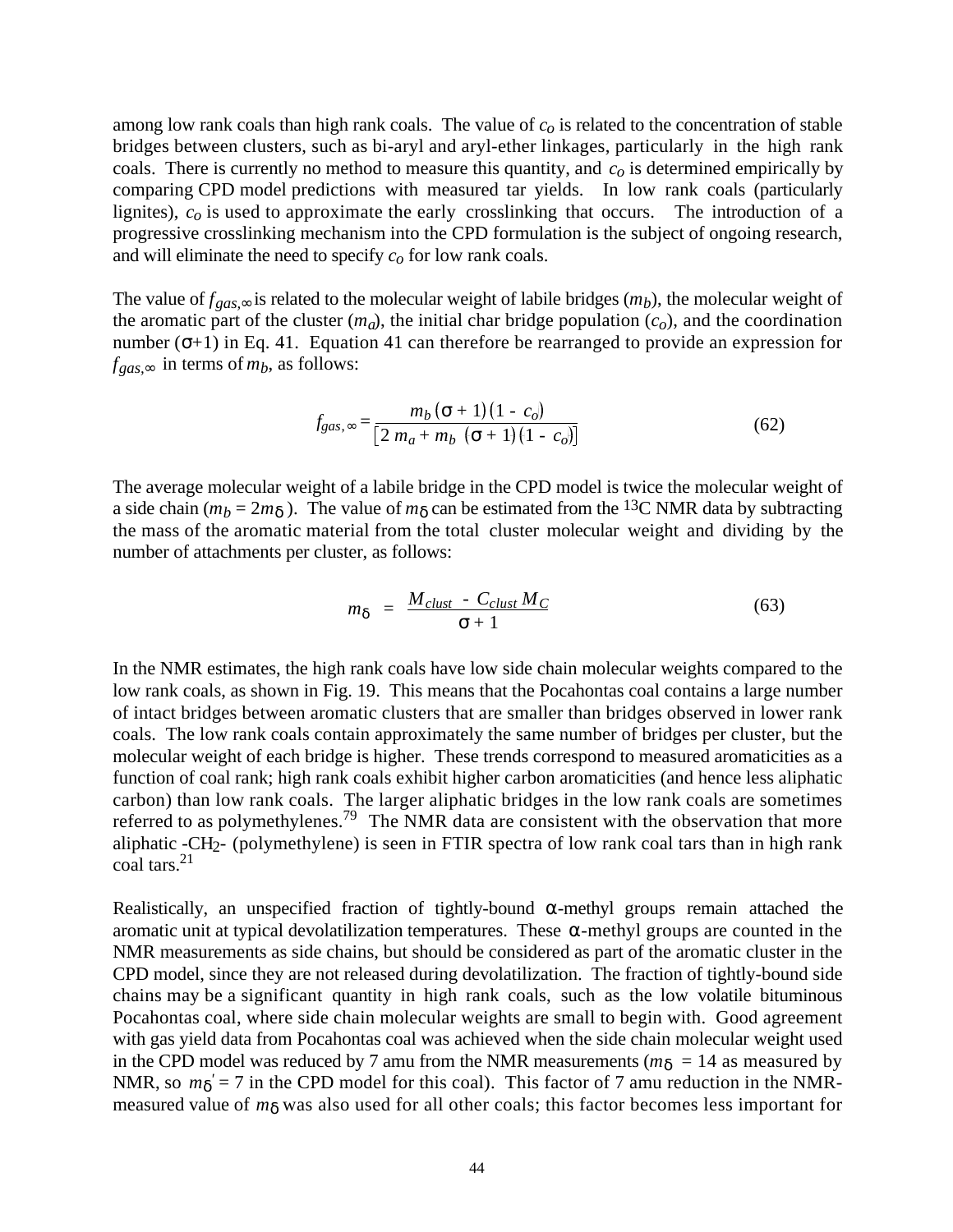lower rank coals because the *m* is larger, reaching 52 amu for the Zap lignite from the PETC suite (PSOC-1507D).



Figure 19. Measured molecular weights per side chain *m* determined from 13C NMR analyses. NMR data are for coals from the Argonne premium sample bank<sup>75,76</sup> from AFR,<sup>5</sup> and from the Penn State sample bank examined at Sandia<sup>29,31,77</sup> and at BYU (ACERC).<sup>78</sup> The line represents a correlation of the data.

The average molecular weight of an aromatic cluster (Mclust, as measured by Solum and coworkers75) consists of contributions by aromatic and aliphatic moieties. The molecular weight of each fragment size bin  $(m_{frag,n})$  in the CPD model is calculated from Eq. 32.<sup>6</sup> This equation is a nonlinear function of the number of aromatic clusters per fragment (*n*), the number of intact bridges ( $p = \pounds + c$ ), and the number of side chains (). The molecular weight of a dimer is therefore not simply twice the molecular weight of a monomer, etc. The average molecular weight of an aromatic cluster, including the side chains and half of the bridges, has

also been estimated by Solum, et al.75 using NMR measurements of coal structure. The molecular weight per cluster is calculated from the ratio of the number of aromatic carbons per cluster to the carbon aromaticity, as follows:

$$
M_{\text{clust}} = \frac{C_{\text{clust}} M_c}{f_a^{'} X_C} \tag{64}
$$

where *Mclust* is the molecular weight per cluster, *Cclust* is the number of aromatic carbons per cluster,  $M_C$  is the molecular weight of carbon (12 amu),  $f_a'$  is the carbon aromaticity, and  $x_C$  is the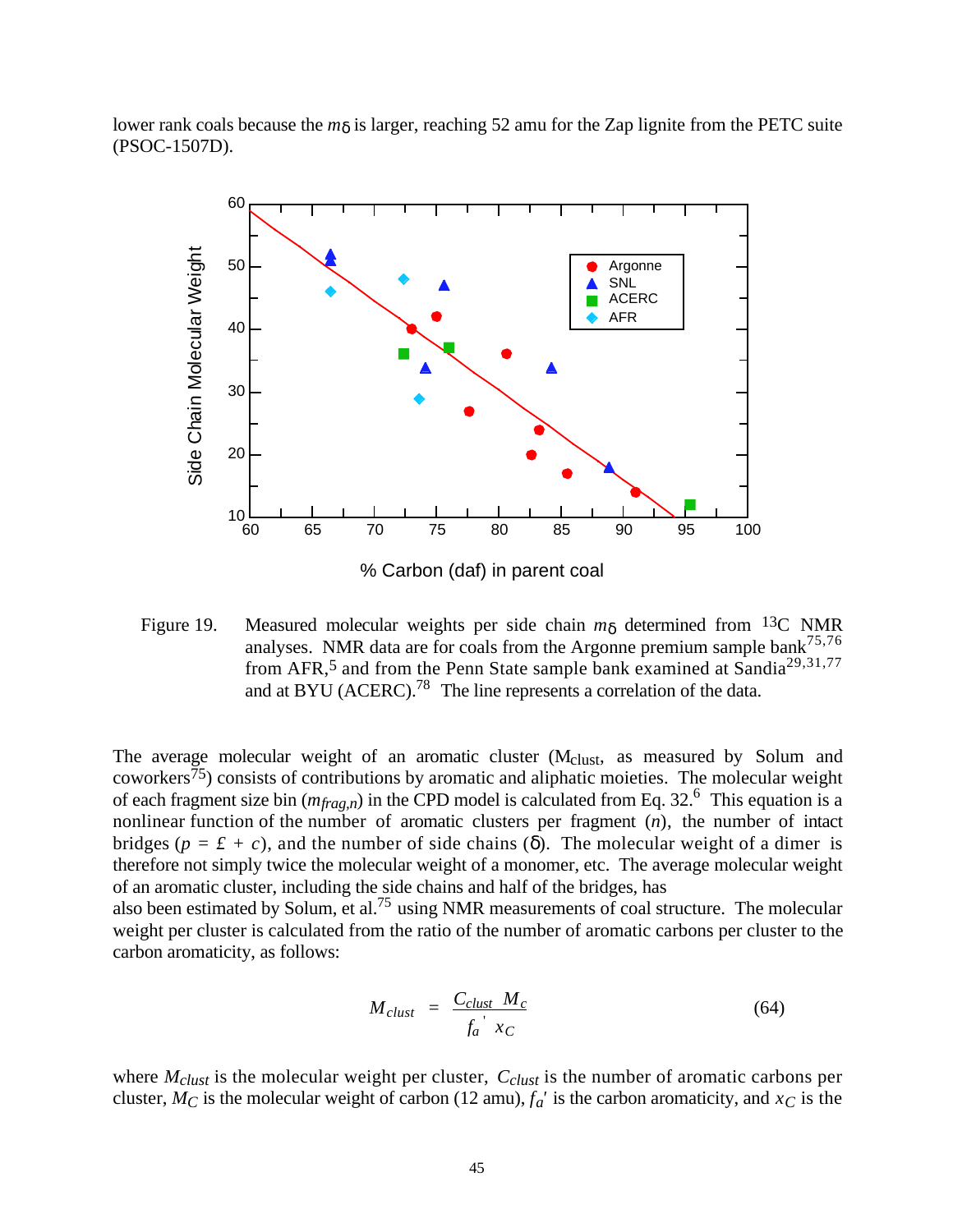percentage of carbon in the coal (daf basis). The number of aromatic carbons per cluster increases uniformly with rank, as shown in Fig. 20. However, the NMR determinations of cluster molecular weight show no such clear trend as a function of coal rank, due to diversity in chemical structure; only a slight trend is observed that *Mclust* decreases slightly as rank increases, as shown in Fig. 21.



Figure 20. <sup>13</sup>C NMR determinations of the average number of aromatic carbons per cluster as a function of the carbon content of the parent coal. NMR data are for coals from the Argonne premium sample bank<sup>75,76</sup> from AFR,<sup>5</sup> and from the Penn State sample bank examined at Sandia<sup>29,31,77</sup> and at BYU (ACERC).<sup>78</sup>

Knowing the molecular weight per cluster *Mclust*, the side chain molecular weight *m* , and the coordination number  $+1$ , the average molecular weight of the aromatic part of the cluster  $(m_a)$  is determined in the CPD model by rearranging Eq. 63, as follows:

$$
m_a = M_{\text{clust}} - m \left( +1 \right) \tag{65}
$$

This equation assures that the mass associated with -carbons is assigned to  $m_a$  when the measured value of *m* is reduced by 7 amu, as described above. Equation 65 assures that the molecular weight of a monomer fragment, as predicted by Eq. 32 with  $n = 1$ , will be equal to the cluster molecular weight *Mclust* from the NMR data.

The extensive use of NMR data for input parameters limits the amount of curve-fitting that is possible with the CPD model, and calculations become true predictions rather than empirical interpolations. As discussed above, the only adjustable coal structure parameter is the initial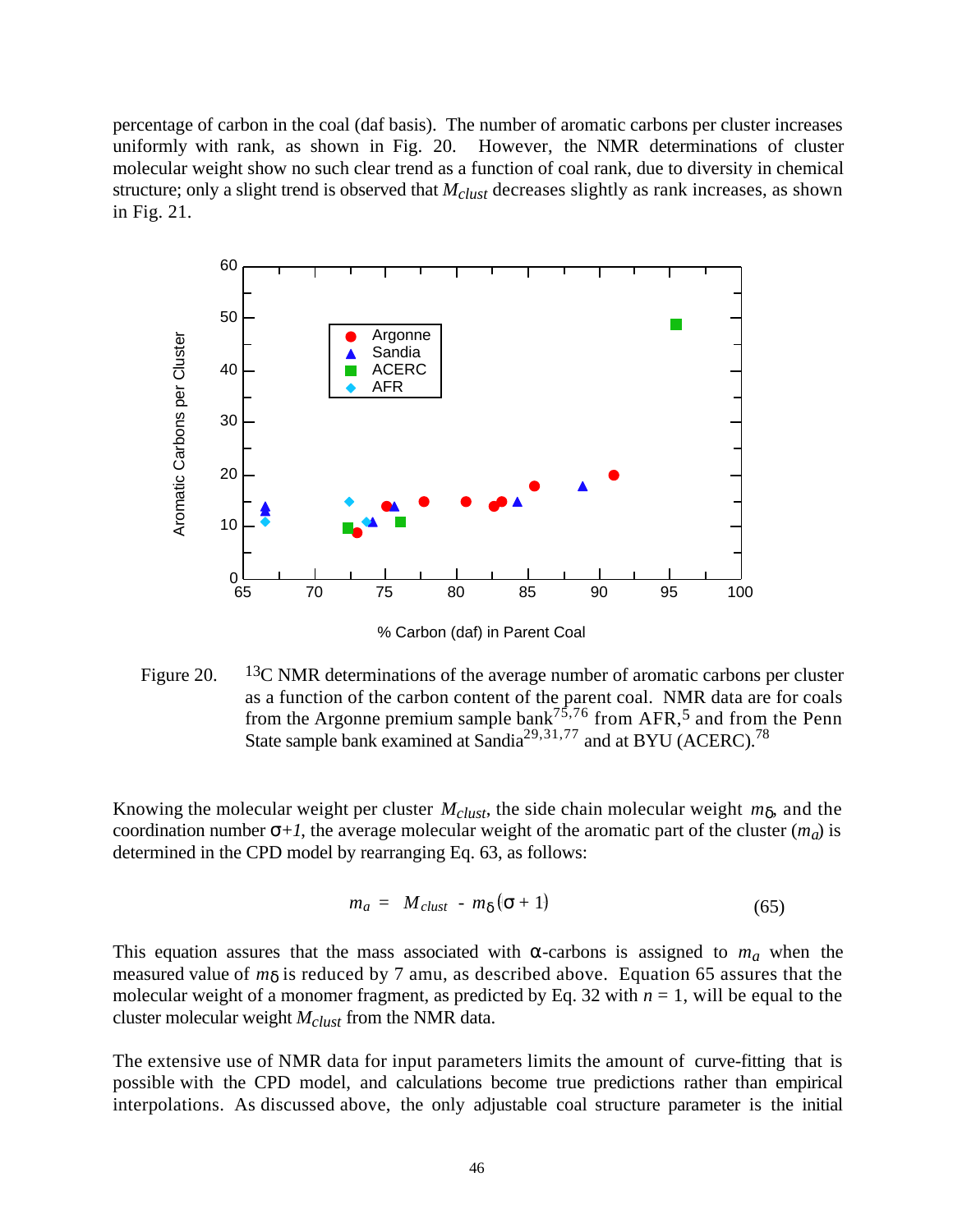population of char bridges *co*, which in effect limits the tar production from the labile bridges. This empiricism for low rank coals will be eliminated by the introduction of a progressive crosslinking mechanism in the CPD model, as discussed by Solomon and coworkers.79

The tar yields predicted by the CPD model are limited principally by the values of the coordination number  $+1$  and the initial bridge population  $p<sub>o</sub>$ . The gas yield is principally affected by the value of *fgas,* , which is calculated directly from the average molecular weight per side chain *m* determined in the NMR measurements. The value of *co* limits the tar yield in the low rank coals (approximating early crosslinking) and in the high rank coals (due to finite populations of char bridges thought to exist in the parent coal matrix). The CPD calculations of tar and total volatiles yields for the high volatile bituminous coals, with  $c<sub>o</sub> = 0$ , become true predictions based on NMR parameters. Only one coal-dependent parameter is currently used in the CPD calculations for the low or high rank coals, meaning that the total volatiles yield is a true prediction while the calculate tar yield is affected by *co*.



Figure 21. Measured average molecular weights per aromatic cluster *Mclust* determined from 13C NMR analyses. NMR data are for coals from the Argonne premium sample bank<sup>75,76</sup> from AFR,<sup>5</sup> and from the Penn State sample bank examined at Sandia<sup>29,31,77</sup> and at BYU (ACERC).<sup>78</sup>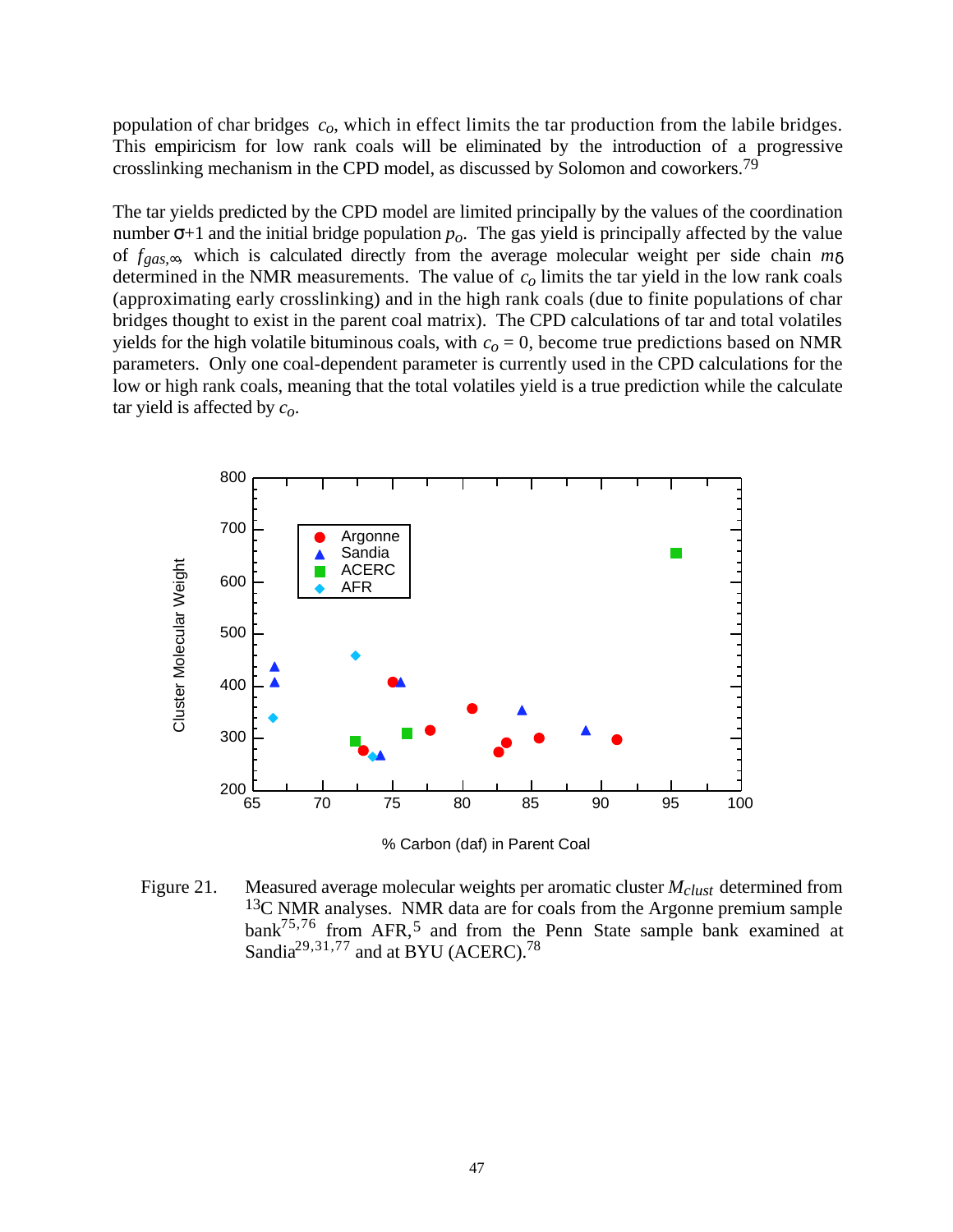## **V. Comparison with Data**

**a. Tar and Total Volatiles Yields.** Since coal-dependent chemical structure parameters for the CPD model are taken directly form NMR data, with only one adjustable parameter as explained above, predictions of tar and total volatiles yields are compared with measured yields in order to evaluate the model. Predicted tar molecular weights are also compared with available data as part of the model evaluation. The predictions of pyrolysis behavior for the high volatile bituminous coals have no adjustable parameters, since  $c<sub>o</sub> = 0.0$  for these coals. For example, the comparisons of CPD model predictions with bituminous coal data shown in Figs. 10 and 13 were performed with no adjustable parameters (all chemical structure parameters taken directly from NMR data), while the comparisons shown in Figs. 11 and 12 used only  $c<sub>o</sub>$  as an adjustable parameter. This method of model evaluation is in contrast to the more common route of setting the parameters to exactly match the yields and molecular weights, and then rationalizing the coefficients based on known structure.

The predictions shown in Figs. 10 to 13 show the relationships between tar release, metaplast formation, crosslinking, and gas release. In each case, the metaplast decreases slightly during the initial stages of tar release, corresponding to the release of finite fragments present in the parent coal. This is followed by labile bridge scission, generating more finite fragments which are distributed between tar and metaplast. Labile bridge scission also generates additional side chains, and a net decrease in side chains to to light gas release is not seen until the end of labile bridge scission. The mass fraction of metaplast slowly decreases to zero after tar release due to crosslinking. A significant population of side chains exists at the end of these predictions. The plots of the bridge population parameters (Figs. 10b, 11b, and 12b) account for bridges and side chains released with the tar (in a manner similar to Eq. 58), but do not account for side chains removed during the crosslinking process. However, significant side chain populations are observed in 13C NMR analyses of chars from the Sandia experiments,77 which is consistent with CPD model predictions. The distribution of the activation energy for light gas release allows gradual release of side chains as light gas as the particle temperature is increased.

CPD model predictions of tar and total volatiles yields are compared with several sets of data in Figs. 22 and 23. The data shown here were obtained (a) at low heating rates in a TGA80 for the eight Argonne premium coal samples; (b) in rapid heating experiments for three coals in a heated tube reactor;5 and in a laminar flow reactor for five coals at heating rates of approximately 104  $K/s$ .<sup>71,77</sup> The tar yields in the TGA were obtained by an FTIR technique, changing the absorbance as a function of coal type. Only the maximum tar yields reported in the rapid heating experiments are used (based on mass balances), since the tar reacts further in the hot reactor gases. The tar yields are estimated to be accurate only to within  $\pm 5\%$ , due to errors in mass balances and/or absorbance values.

The general trend shown in Fig. 22 is that the low rank coals (65 to 75% carbon) attain the same total volatiles yields as the high volatile bituminous coals (80 to 85% carbon), and then the total volatiles yields decrease for the high rank coals (>85% carbon). The tar yields are generally small for the low rank coals, reach a maximum for the high volatile bituminous coals, and then decrease for the high rank coals. However, these general trends (indicated by the curves in Fig. 22) are not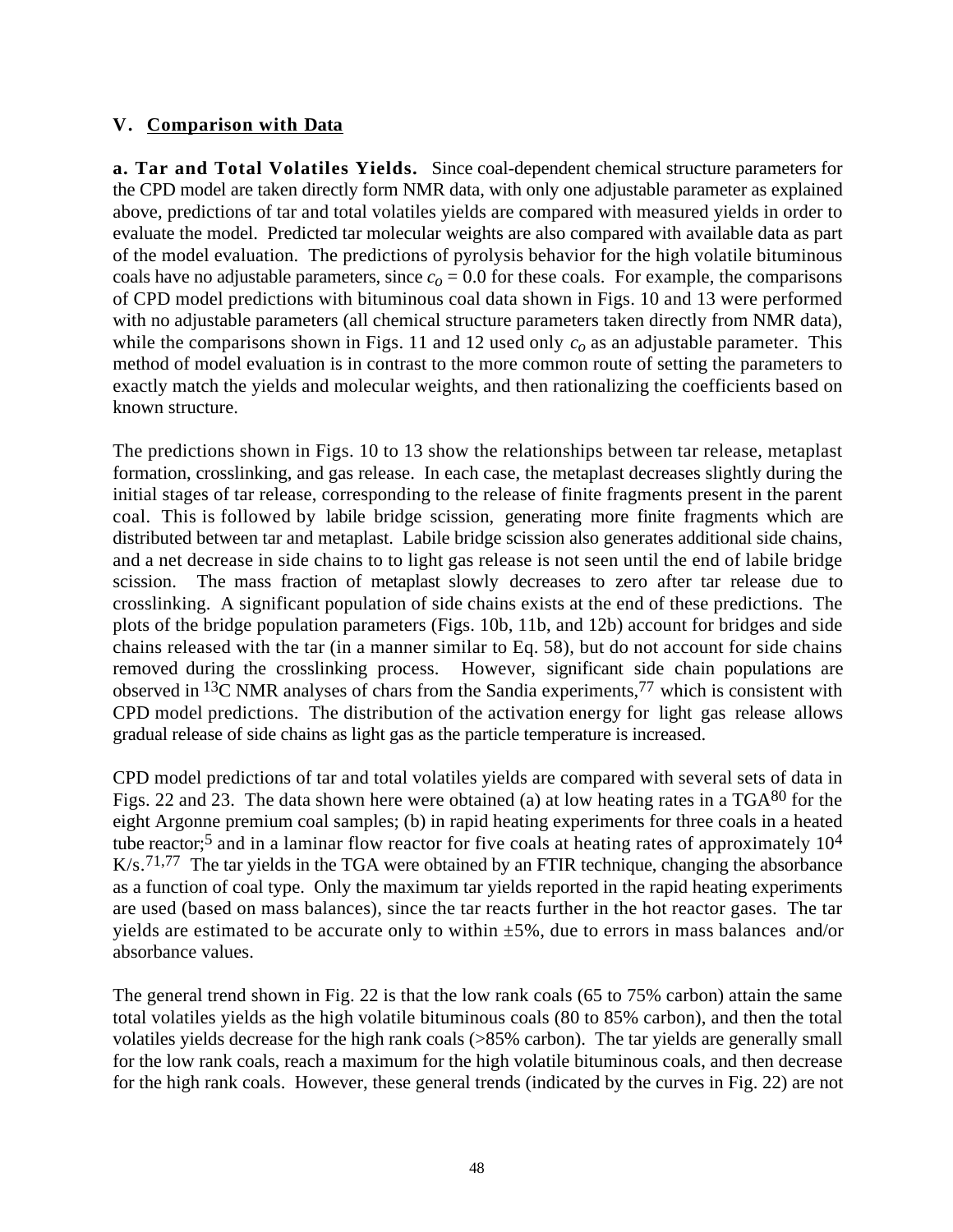

% Carbon (daf) of Parent Coal

Figure 22. Comparison of predicted and measured tar and total volatiles yields for a wide range of coals. Carbon content is used to illustrate coal rank. Data are for coals from the Argonne premium sample bank,  $75,76$  from AFR, 5 and from the Penn State sample bank<sup>29,31,77,78</sup> for which NMR data are available.



Figure 23. Comparison of predicted and measured tar and total volatiles yields for a wide range of coals. The 45° line illustrates the difference between the predicted and measured values. Data are for coals from the Argonne premium sample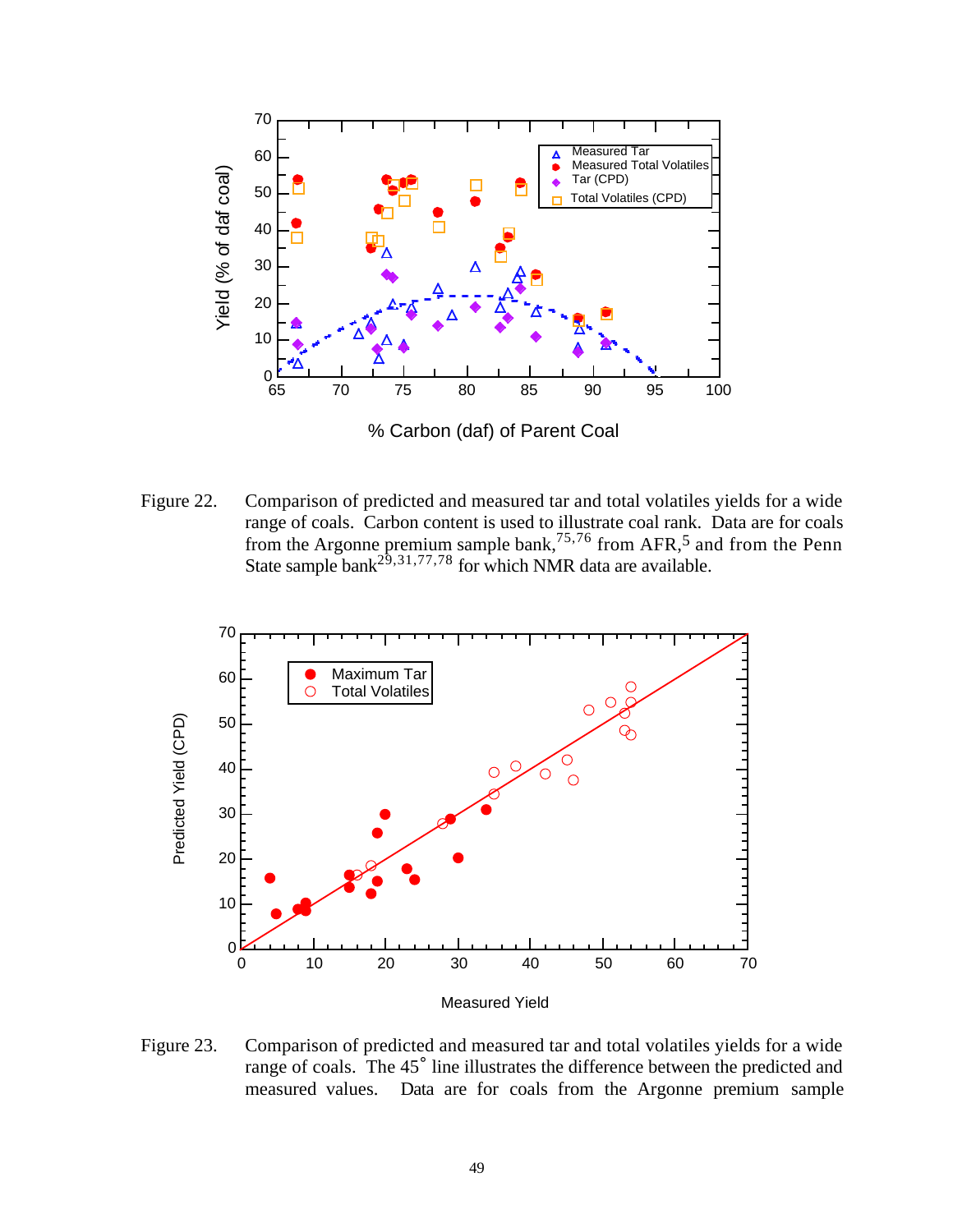universal, and there is considerable scatter in the data. The comparison of predicted tar and total volatiles yields (Fig. 23) shows that the CPD does not merely predict a trend, but rather gives quantitative agreement, even though input parameters were taken directly from NMR characterizations of coal structure. The tar yield is slightly underpredicted for high tar yields (i.e., high volatile bituminous coals), but is probably within the uncertainty in the data.

The amount of finite fragments that exist in the parent coal is a function of the initial bridge population parameters  $(f_o \text{ and } c_o)$  and the coordination number  $( +1)$ . At ambient temperatures, the vapor pressure of the finite fragments is much lower than the ambient pressure, and the initial finite fragments exist in the coal as metaplast. The fraction of the parent coal that exist as metaplast (*fmeta,o*), calculated in the CPD model using the input parameters from NMR data, varies from 0.3% of the daf coal for the Pocahontas low volatile bituminous coal from the Argonne premium sample bank to 13% for the New Mexico Blue subbituminous coal (PSOC-1445D). Intermediate values of *fmeta,o* were determined for the other coals, although there is no clear distinction with coal rank. In general, the value of *fmeta,o* was lower for the Argonne coals, with a maximum of 4.9% for the Utah Blind Canyon high volatile bituminous coal Solvents such as pyridine produce extract yields from bituminous coals as high as  $25\%$ ,  $66,81a$  but contain significant amounts of colloidal dispersions. <sup>81b</sup> Other coal devolatilization models<sup>16,18</sup> use pyridine extract yields as a measure of the initial amount of metaplast. The initial fraction of metaplast in the CPD model, however, correlates with extract yields using moderate solvents with moderate contact times, such as tetrahydrofuran, where less colloidal dispersions are generally obtained than with pyridine. For instance, an extract yield of approximately 6% was obtained by soaking a Pittsburgh seam coal in tetrahydrofuran at room temperature for one hour, followed by a fifteen minute ultrasonic bath which raised the THF nearly to its boiling point.<sup>54</sup> Recent extraction experiments by Lee and coworkers,82 performed in a Soxhlet apparatus for 48 hours, indicate low extract yields for Zap lignite and Pocahontas coal (2 and 1%, respectively) and moderate extract yields for high volatile Illinois No. 6 and Utah Blind Canyon coals (17 and 19%, respectively). At present, no attempt is made in the CPD model to derive input parameters from the extract yield data, since the degree of chemical interaction between the coal and the solvent is uncertain.

**b.** Tar Molecular Weight. The experimental measurement of tar molecular weight distributions is a challenging and controversial research topic. Size exclusion chromatography (SEC) and high performance liquid chromatography (HPLC) have both been used to analyze coal tars, but suffer from the difficulty in selecting calibration compounds with the same conformational geometries as exist in coal tars. Freihaut and coworkers<sup>21</sup> showed that large differences in the average tar molecular weight occur when the standard polystyrene calibration is used in SEC analyses rather than more realistic model compounds.

Another technique commonly used to determine tar molecular weights is field ionization mass spectrometry (FIMS). Relative structure differences in the tars from the eight Argonne premium coals at slow heating rates (0.05 K/s) were recently analyzed using  $FIMS$ .<sup>80</sup> Molecular weight distributions were also determined for tars from a lignite at two additional heating rates (600 K/s and 20,000 K/s). However, in the FIMS technique, it is difficult to determine the percentage of the sample that is transported through the transfer lines to the mass spectrometer; the small transfer lines may act as chromatographic columns, and absorb large and/or irregularly-shaped compounds.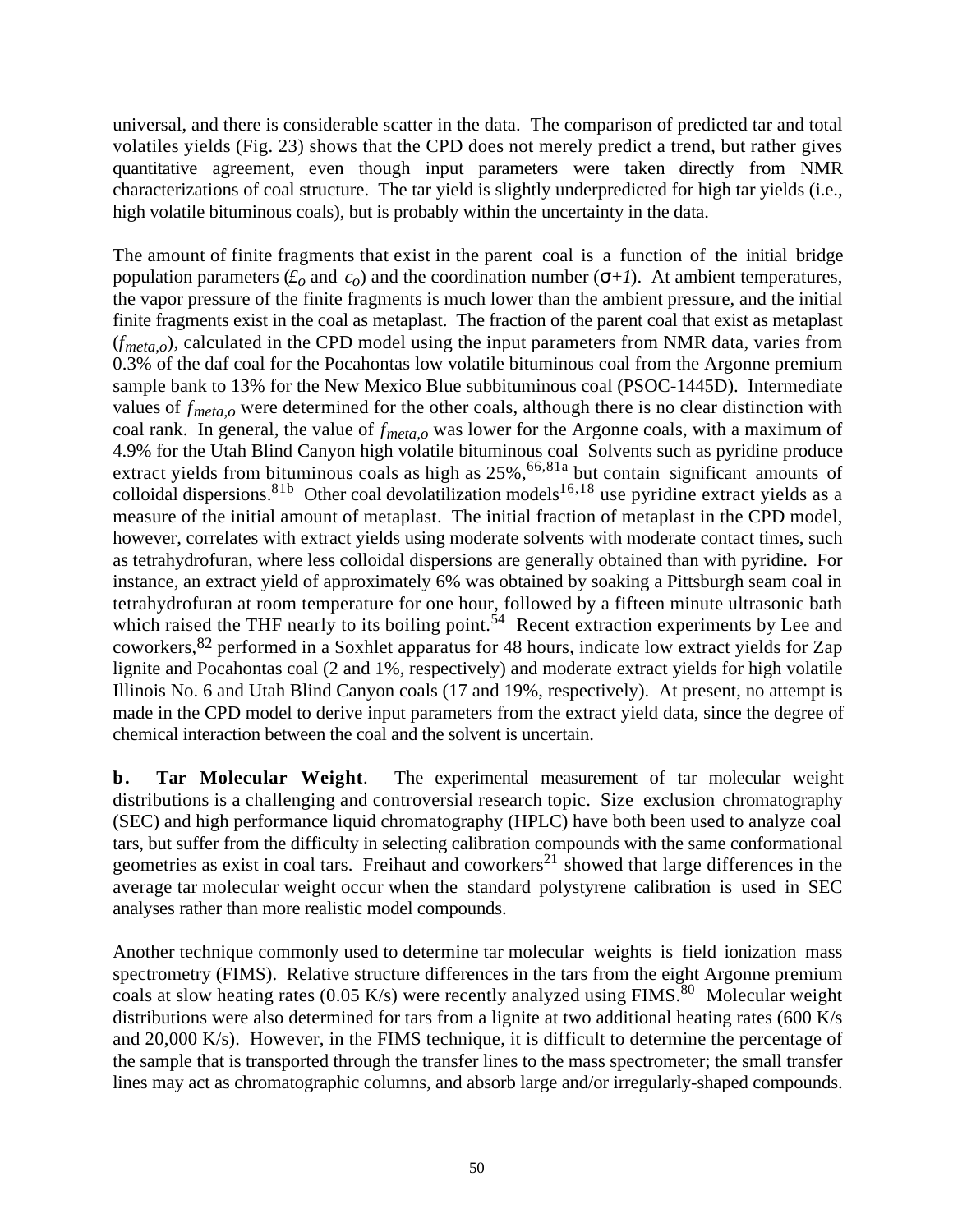As in the liquid chromatographic techniques, this method is viewed as a measure of trends in tar molecular weight distributions, and cannot be used quantitatively with great confidence.

Comparisons of trends in the calculated and measured distributions help determine if the coal structure and chemical reaction chemistry is described appropriately. In the CPD model, tar consists of a distribution of fragment sizes, and these are averaged on a mass basis. The smallest fragment size bin in the model is the average monomer molecular weight taken from NMR data, and hence represent relatively coarse size bins are used in the model. For this reason, comparisons of mass-averaged or number-averaged tar molecular weights are used to evaluate model performance. The mass-averaged tar molecular weights calculated from the CPD model are compared with SEC data from Freihaut, et al.<sup>21</sup> and FIMS data from Solomon, et al.<sup>80</sup> in Fig. 24. The carbon content is used here to approximate coal rank, in order to directly compare with the data from Freihaut and coworkers. The average tar molecular weights shown for the FIMS data were estimated by visual inspection of the spectra, and hence may be in error by approximately 50 amu. The CPD calculations were performed for rapid heating rates ( $\sim 10^3$  to 10<sup>4</sup> K/s), except for the Pocahontas lv bituminous coal. The FIMS tar data for lignite in this comparison are from the rapid heating experiment  $(2 \times 10^4 \text{ K/s})$ . The SEC data shown here are from Freihaut's "model compound calibration;" his data from the polystyrene calibration are 400 to 500 amu higher and are not thought to be realistic. All of the SEC data were obtained at heating rates estimated at 2000 to 5000 K/s in an entrained flow reactor where thermal radiation, rather than convection, was the dominant mode of particle heating.



Figure 24. Mass-averaged molecular weights of tars from different coals calculated by the CPD model compared with SEC data from Freihaut, et al.<sup>21</sup> and FIMS data from Solomon, et al..<sup> $67$ </sup> The CPD calculations were performed for rapid heating rates  $\sim 10^4$  K/s), and the FIMS tar data for lignite are from the rapid heating experiment. The curves represent rough correlations of CPD model predictions.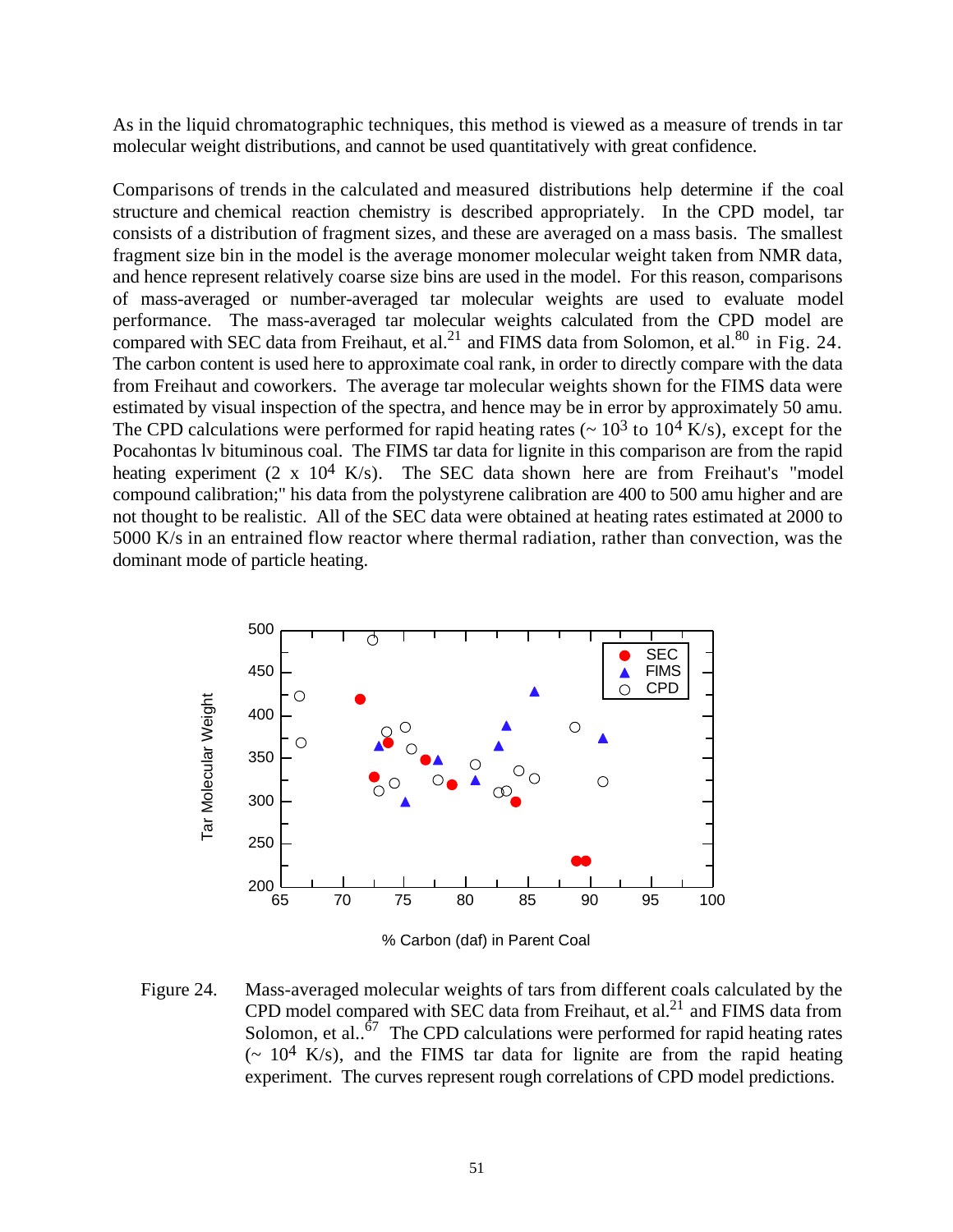The disagreement between the FIMS and the SEC tar molecular weight data is indicative of the quantitative and qualitative uncertainties in the two techniques. The high rank coal tars exhibit higher average molecular weights than the low rank coal tars in the FIMS data, while the SEC data indicate the opposite trend (low rank tars have higher average molecular weights). The CPD model predictions of average tar molecular weight show no clear trend as a function of coal rank, although a linear regression would indicate a slight decrease in tar molecular weight as rank increases. The most important conclusion from this comparison is that CPD model predictions of the average tar molecular weights from different coals, using NMR parameters as input data, are within 100 amu of both the FIMS and SEC data. Considering the uncertainty in the measurements, the overall qualitative and quantitative agreement between the predicted and measured average tar molecular weights is reasonable.

**c. Pressure Effects.** Comparisons between predictions made with the CPD model and experimental measurements performed as a function of pressure are presented in Fig. 25. Data are from heated grid experiments by Anthony<sup>83</sup> and by Suuberg and coworkers<sup>61</sup> for a Pittsburgh #8 bituminous coal; very little data other than these have been collected as a function of pressure.



Figure 25. Comparison of CPD model predictions (curves) with pressure-dependent tar and total volatiles yield data (points) from Anthony<sup>83</sup> and Suuberg, et al.<sup>61</sup> for bituminous coals. Dashed lines represent predictions with no minimum internal particle pressure; solid lines represent predictions with a minimum internal pressure of 0.01 atm.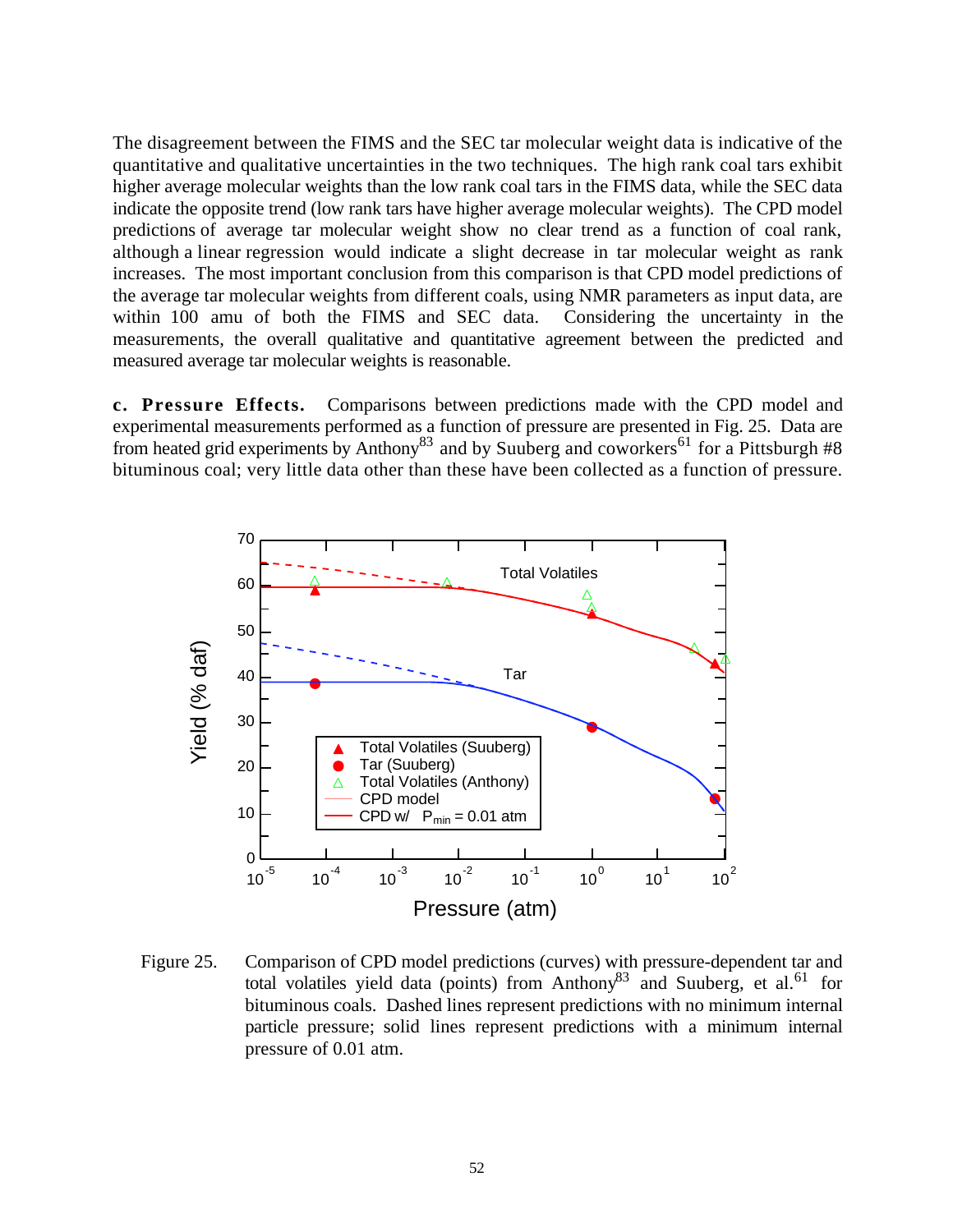Particle heating rates in these experiments were approximately 1000 K/s for the Suuberg data and 700 K/s for the Anthony data, with a final temperature of 1273 K and hold times ranging from 2 to 10 s. Rate data from these early heated grid experiments are subject to questions regarding the validity of the particle temperature during the heating time.<sup>70-74</sup> The uncertainties in particle temperature during heating do not significantly affect the yield data for the long hold time experiments. Model predictions were made with a heating rate of 1000 K/s and a 5 s hold time at 1273 K using the chemical structure coefficients for a Pittsburgh No. 8 coal, with slight adjustments made to match the tar and total volatiles yield data at 1 atm.

The dashed line in Fig. 25 represents the predicted yield if there is no pressure drop inside the particle, whereas the solid line represents a minimum internal particle pressure *Pmin* of 0.01 atm. A minimum internal particle pressure of 0.2 atm was used by Solomon and coworkers.<sup>18</sup> The pressure buildup inside the particle is due to volume expansion of light gases and tars during coal devolatilization. The optimum value for the parameter *Pmin* in the CPD model was determined empirically from the tar yield data obtained in vacuum by Suuberg and coworkers.<sup>61</sup> The predictions made using *Pmin* = 0.01 atm agree quite well with the reported total volatiles and tar yields for the bituminous coal.

Model predictions of the pressure-dependent devolatilization behavior of a lignite are shown in Fig. 26, along with data from Anthony<sup>83</sup> and Suuberg.<sup>84</sup> The chemical structure coefficients used in these predictions were taken from a lignite, with adjustments in  $\mathcal{L}_o$  and  $f_{gas}$ , to match the tar and total volatiles yields at 1 atm. The tar yield for this lignite is very low, hence the small effect of pressure on total yield compared to the bituminous coal. Total volatiles yields for the lignite decrease only slightly with increasing pressure in both the experimental data and the model predictions. The predicted tar yield decreases slightly with increasing pressure, but the gas yield increases to compensate, and hence the slight decrease in total volatiles yield with increased pressure.

The lignite contains a large amount of mass in the side chains and bridges, as evidenced by the relatively high average bridge molecular weight  $(m_h = 94)$  used in the model. The number of aliphatic carbons per cluster determined by NMR analyses for lignites is twice that determined for bituminous coals.<sup>31,69,77</sup> At atmospheric pressure, the gas precursors (side chains) attached to the tar are released as tar, and can detach from the tar as light gas if the ambient gas temperature is high enough. In heated grid experiments, the gas is immediately quenched, and the gas precursors remain in the tar. At elevated pressures, more tar remains in the lignite, and the associated side chains are released as light gas. Due to the large mass in the side chains, the increased gas yield compensates for the decrease in tar yield.

## **VI. Summary**

The chemical percolation devolatilization (CPD) model discussed in this chapter includes a realistic treatment of vapor-liquid equilibrium and a crosslinking mechanism. A new, generalized vapor pressure correlation for hydrocarbons such as tar and metaplast is proposed that is based on curvefits of vapor pressure data from coal liquids. The vapor pressure correlation compares well with pure component boiling points of hydrocarbons at pressures ranging from 0.007 atm to 10 atm and molecular weights ranging from 80 to 340 amu. This correlation is applicable to wider ranges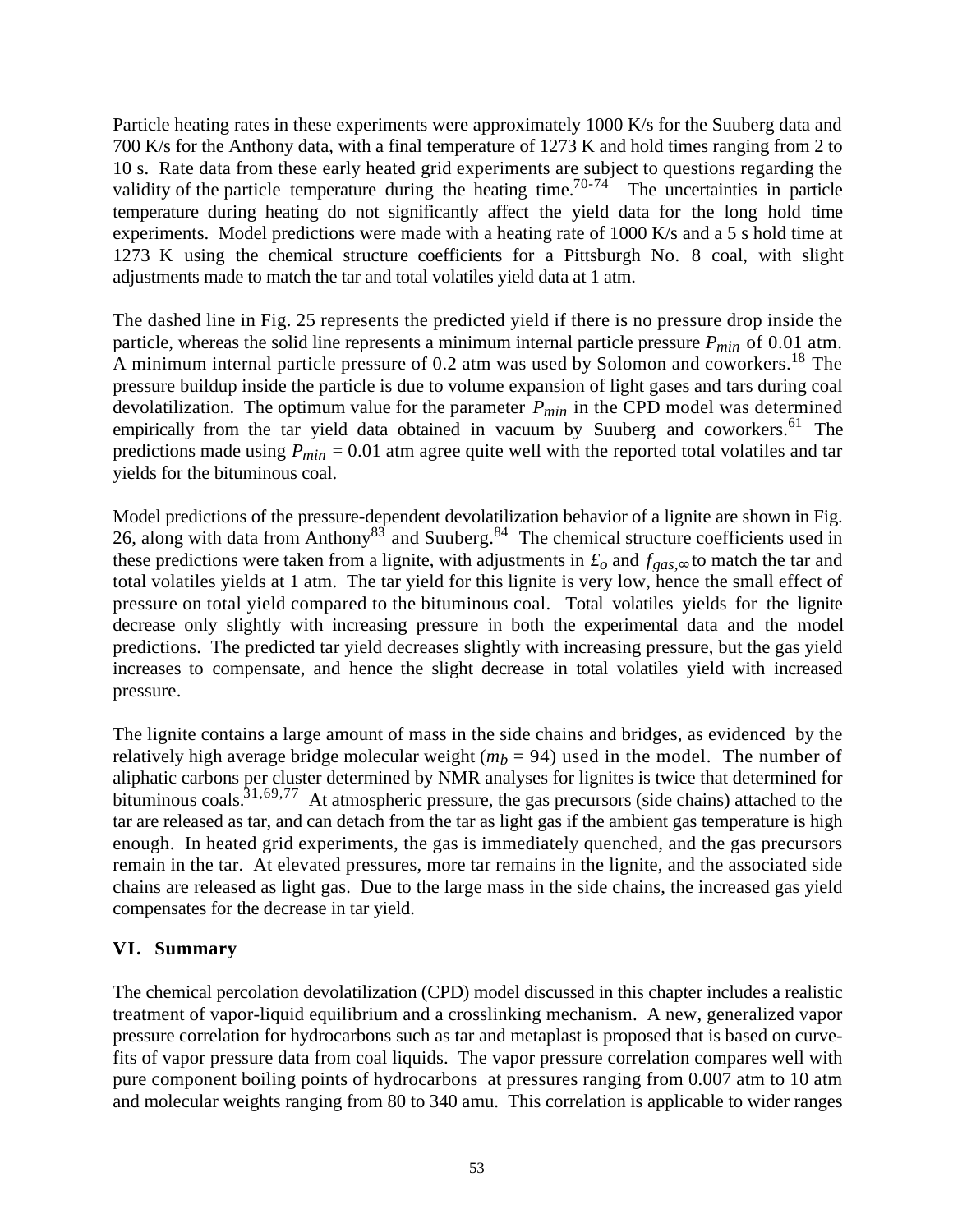of pressure, temperature, and molecular weight than previous generalized correlations that were based on limited experimental data. The use of a realistic vapor pressure expression eliminates much of the empiricism used to determine coefficients for devolatilization models.



Figure 26. Comparison of CPD model predictions (curves) with pressure-dependent tar and total volatiles yield data (points) for a lignite. $83,84$ 

The crosslinking mechanism used in the CPD model permits reattachment of metaplast to the infinite char matrix. The activation energy for the crosslinking rate is selected to be 65 kcal/mol based on comparisons of CPD model predictions with: (i) measured total volatiles yields as a function of heating rate; (ii) pyridine extract data; and (iii) chemical structure data determined from NMR analyses of chars at different extents of devolatilization.

Coal-dependent input parameters for the CPD model are taken from chemical characteristics of the parent coal, wherever possible. Four of the five coal-dependent chemical structure parameters in the CPD model are taken directly from NMR analyses of the parent coal  $(+1, M_{\text{clust}}, m, \text{and } p_o)$ . This is a significant change in philosophy from previous treatments; these input parameters are fixed by the NMR analyses rather than used as fitting parameters. The fifth chemical structure parameter  $(c<sub>o</sub>)$  is 0.0 for bituminous coals and is determined from measured tar yields for low and high rank coals. In low rank coals, *co* approximates the crosslinking that occurs prior to tar release at low heating rates, as evidenced by solvent-swelling analyses<sup>67</sup> and by NMR analyses of lignites.31 In high-rank coals, such as low volatile bituminous coals, *co* represents stable bridges, such as bi-aryl and aryl-ether linkages, which occur more frequently in the high rank coals than in medium and low rank coals. Identical kinetic rate parameters are used for all coals.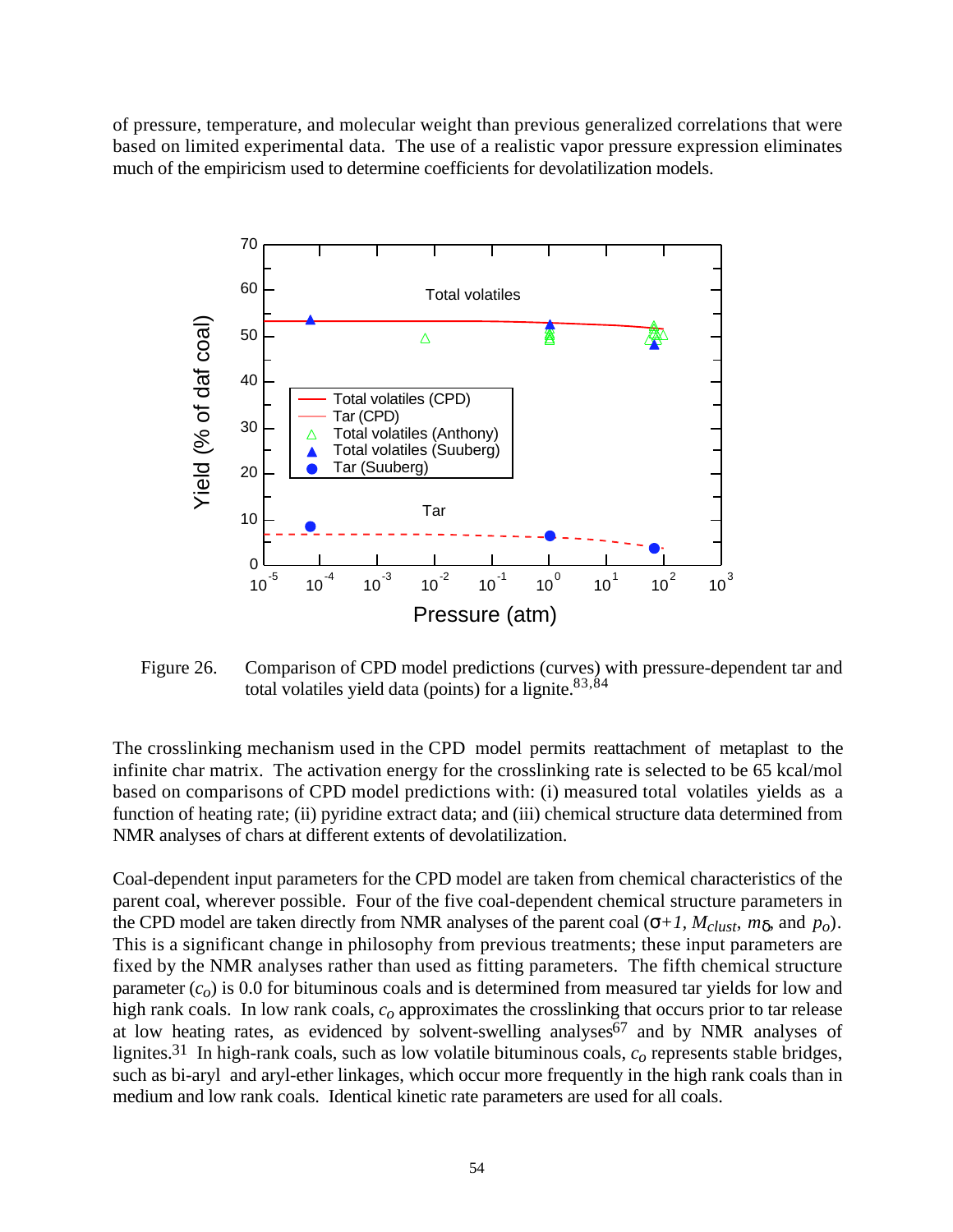Predictions of the amount and characteristics of tar from sixteen different coals compare well with available data. Total yields predicted by the CPD model are also in good agreement with measured yields. The initial amounts of metaplast predicted by the CPD model for parent coals correlate roughly with 1-hour extract yields in tetrahydrofuran, rather than extract yields in pyridine. Predicted tar molecular weights roughly agree with size-exclusion chromatography (SEC) data and field ionization mass spectrometry (FIMS) data with no adjustments of the input parameters or the vapor pressure correlation.

The model quantitatively predicts the observed decrease in tar and total volatiles yields for bituminous coals as pressure is increased in heated grid experiments with long hold times, using cluster molecular weights from NMR data and the new vapor pressure correlation. As the ambient pressure increases, the vapor pressure necessary for evaporation increases, and hence lower molecular weight fractions of the metaplast are released from the coal as tar vapor. Predictions of total volatiles yields from a lignite show no increase with increasing pressure, as observed experimentally. The model shows that the lignite contains a large mass of bridge material compared to the bituminous coal, and that the decrease in tar yield with increasing pressure is compensated by an increase in gas yield for the lignite.

The CPD model includes the principal thermochemical processes involved in coal pyrolysis. The fact that many of the characteristics of tars from different types of coals can be calculated from chemical structure data for the parent coal, without artificial adjustment of vapor pressure correlations or molecular weight distributions, is encouraging. It is hoped that additional chemical structure data for coal tars and chars can be used to refine the simple mechanisms currently used in the CPD model. Attention should also be focused on molecular weight distributions, as well as on the early crosslinking that occurs in low rank coals.

## **Acknowledgements**

Discussions with Don Hardesty and Larry Baxter at Sandia are gratefully acknowledged.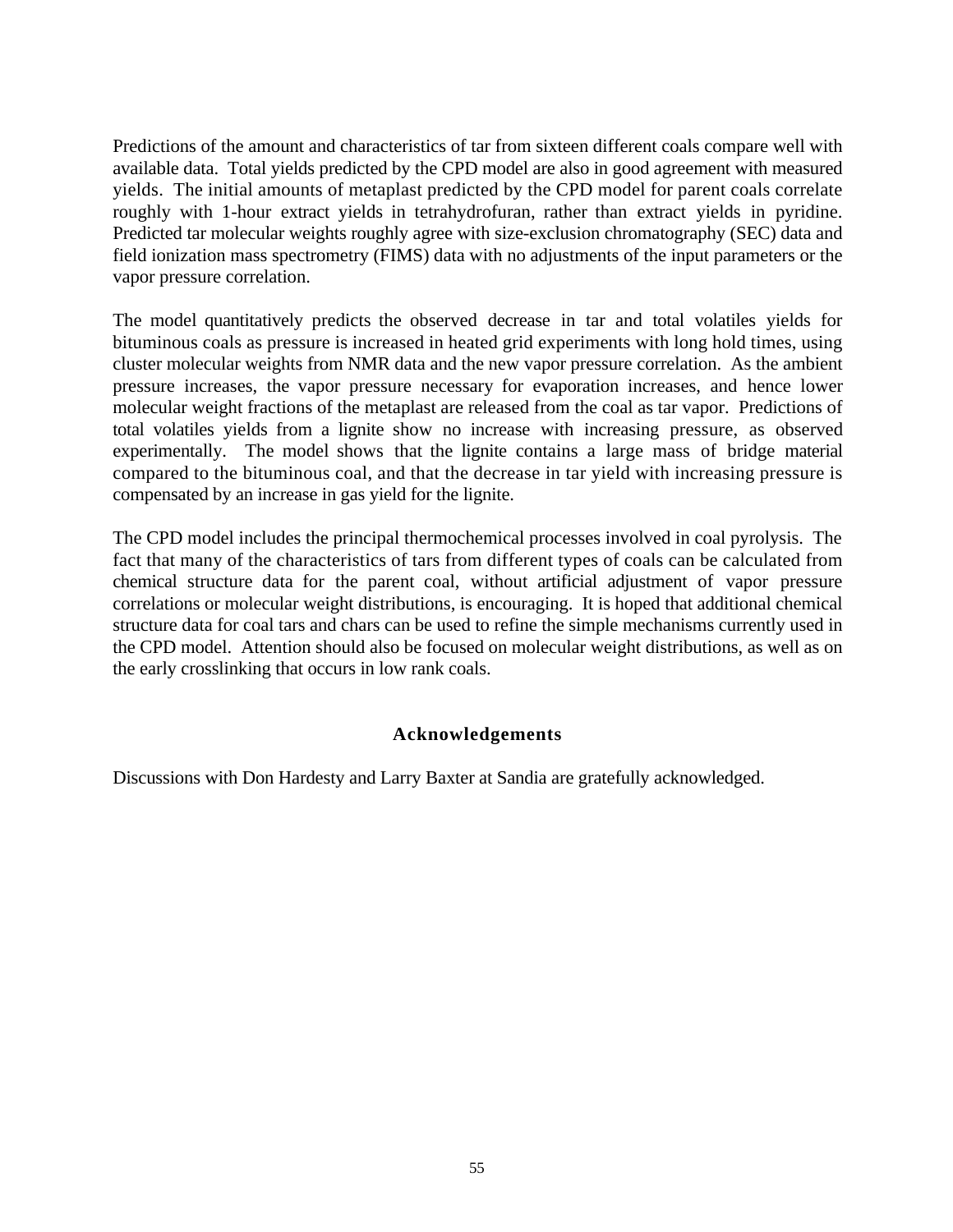# **Nomenclature**

| $\boldsymbol{A}$            | pre-exponential factor for rate constant                                  |
|-----------------------------|---------------------------------------------------------------------------|
| $\mathcal{C}_{\mathcal{C}}$ | population of char bridges, on a per bridge basis                         |
| $C_{\text{clust}}$          | number of carbons per aromatic cluster                                    |
| $E\,$                       | activation energy for rate constant                                       |
| $\int$                      | mass fraction, function                                                   |
| $f_a^{\prime}$              | percentage of aromatic carbon (carbon aromaticity)                        |
| $f_i$                       | moles of species $i$ in feed stream                                       |
| $F_n$                       | number of n-site finite fragments                                         |
| $\boldsymbol{F}$            | moles of feed stream for flash distillation calculation                   |
| 81                          | gas formed from side chains                                               |
| 82                          | gas formed from labile bridge stabilization to form char                  |
| $\boldsymbol{k}$            | kinetic rate coefficient                                                  |
| $K_i$                       | vapor-liquid equilibrium constant for species $i$ ( $K_i = y_i / x_i$ )   |
| $l_i$                       | moles of species $i$ in liquid phase                                      |
| L                           | moles of liquid phase for flash distillation calculation                  |
| $\mathbf f$                 | population of labile bridges, on a per bridge basis                       |
| $\boldsymbol{m}$            | mass                                                                      |
| $\boldsymbol{M}$            | molecular weight                                                          |
| n                           | number of aromatic clusters per finite fragment (size bin)                |
| $\boldsymbol{p}$            | population of intact bridges, on a per bridge basis ( $p = \pounds + c$ ) |
| $\boldsymbol{P}$            | total pressure                                                            |
| $P_i^v$                     | vapor pressure of species $i$                                             |
| $Q_n$                       | number of finite fragments on a per site basis $(Q_n = F_n/n)$            |
| $r_{ba}$                    | ratio of mass of bridges to mass of aromatic material $(m_b/m_a)$         |
| $\boldsymbol{R}$            | universal gas constant                                                    |
| t                           | time                                                                      |
| T                           | temperature                                                               |
| $v_i$                       | moles of species $i$ in vapor phase                                       |
| V                           | moles of vapor phase in flash distillation calculation                    |
| $x_C$                       | mass fraction of carbon (daf basis)                                       |
| $x_i$                       | mole fraction of species $i$ in liquid phase                              |
| $y_i$                       | mole fraction of species $i$ in gas phase                                 |
| $z_i$                       | mole fraction of species $i$ in feed stream                               |
|                             | population of side chains                                                 |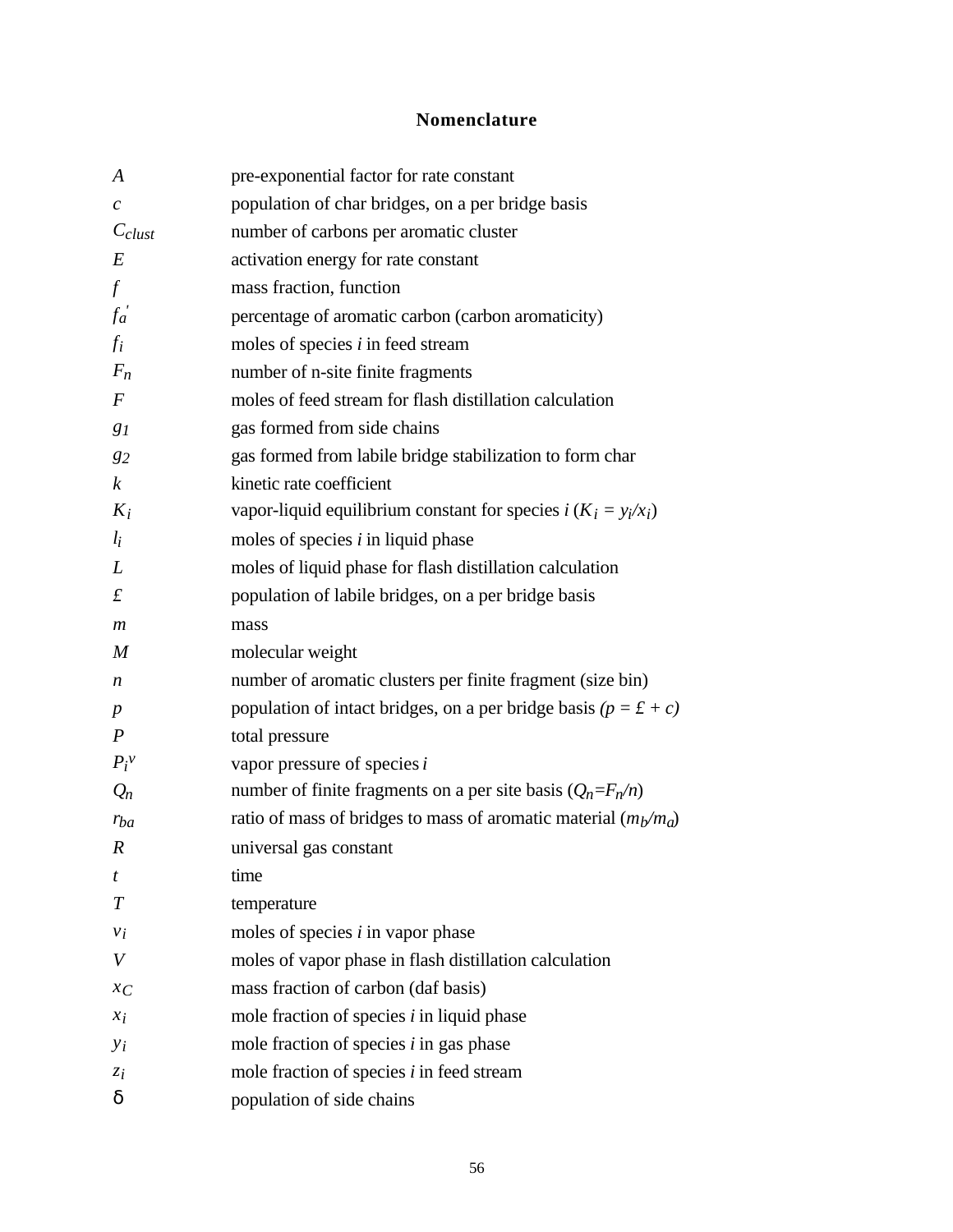|      | composite rate coefficient ( $=k_c/k_b$ )               |
|------|---------------------------------------------------------|
|      | number of broken bridges on the perimeter of a fragment |
| $+1$ | coordination number (number of attachments per cluster) |

# *Subscripts*

| $\mathfrak a$         | aromatic                                                           |
|-----------------------|--------------------------------------------------------------------|
| $\boldsymbol{b}$      | bridge                                                             |
| $\mathcal{C}_{0}^{0}$ | carbon                                                             |
| clust                 | cluster                                                            |
| cross                 | crosslink                                                          |
| fin                   | finite fragment material (detached from infinite coal matrix)      |
| frag                  | fragment                                                           |
| gas                   | light gas                                                          |
| $\dot{i}$             | arbitrary species index                                            |
| meta                  | metaplast                                                          |
| tar                   | tar                                                                |
| n                     | number of sites per finite fragment (monomer, dimer, trimer, etc.) |
| <b>NMR</b>            | from nuclear magnetic resonance data on coal and char particles    |
| 0                     | initial condition (parent coal)                                    |
|                       | coefficient in vapor pressure correlation                          |
|                       | coefficient in vapor pressure correlation                          |
|                       | coefficient in vapor pressure correlation                          |
|                       | side chains                                                        |
|                       | final or infinite condition (fully pyrolyzed coal)                 |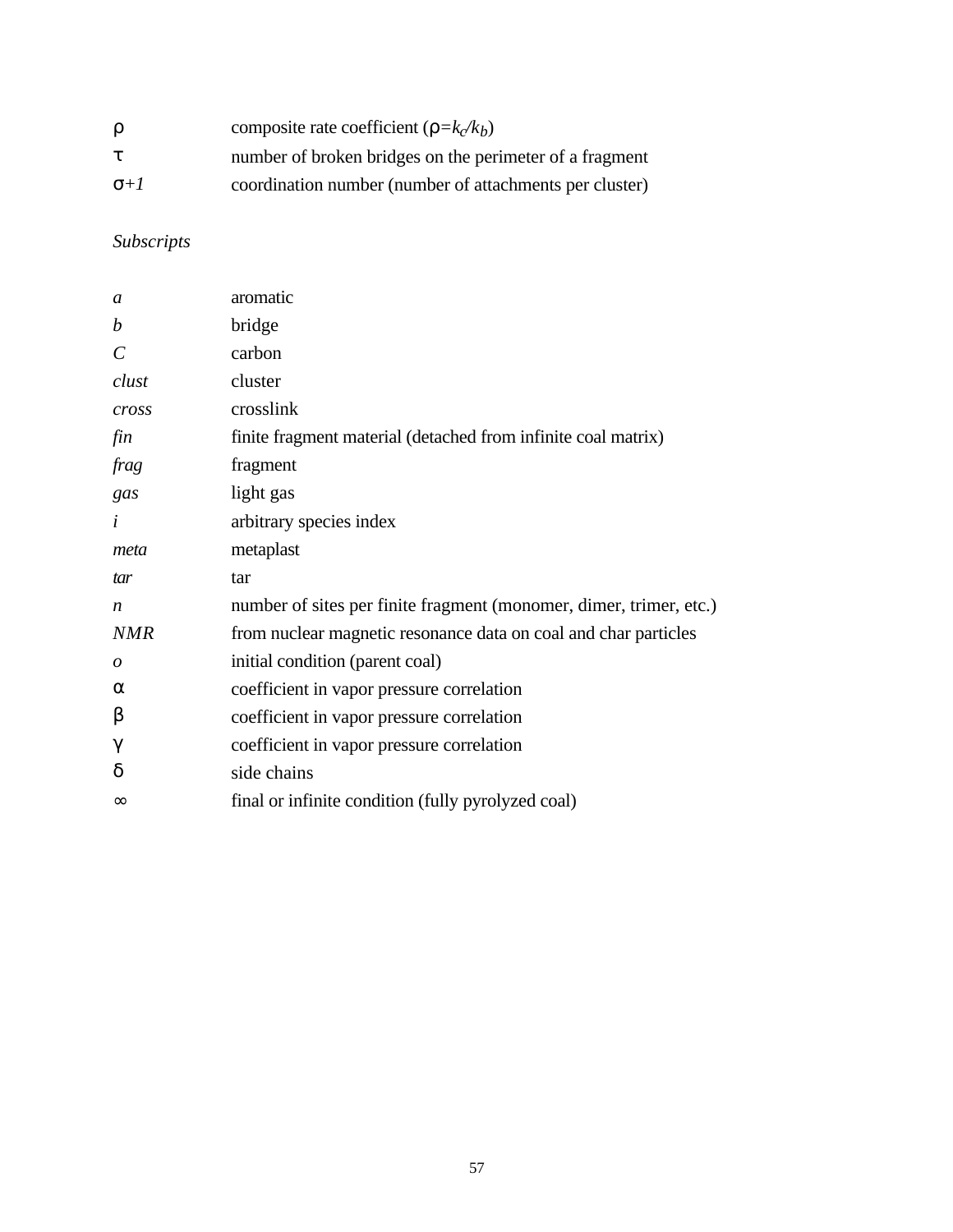#### **References**

- 1. Gavalas, G. R., Coal Pyrolysis, Elsevier, New York, **1982**.
- 2. Howard, J. B. In Chemistry of Coal Utilization; M. A. Elliott, Ed.; Wiley: New York, **1981**; p 665.
- 3. Solomon, P. R.; Hamblen, D. G. In Chemistry of Coal Conversion; R. H. Schlosberg, Ed.; Plenum: New York, **1985**; p 121.
- 4. Suuberg, E. M. In Chemistry of Coal Conversion; R. H. Schlosberg, Ed.; Plenum: New York, **1985**; p 67.
- 5. Serio, M. A.; Hamblen, D. G.; Markham, J. R.; Solomon, P. R. Energy and Fuels **1987**, <u>1</u>, 138.
- 6. Grant, D. M.; Pugmire, R. J.; Fletcher, T. H.; Kerstein, A. R. Energy and Fuels **1989**, 3, 175.
- 7. Freihaut, J. D.; Proscia, W. M. presented at the Seventh Annual International Pittsburgh Coal Conference; Pittsburgh, Pennsylvania, September 10-14, **1990**.
- 8. Pitt, G. J., Fuel, **1962**, 41, 267.
- 9. Anthony, D. B., Howard, J. B., Hottel, H. C. and Meissner, H. P., 15th Symp (Int.) Comb., The Combustion Inst., Pittsburgh, **1975**, p 1303
- 10. Anthony, D.B., and Howard, J. B., A. I. Ch. E. J., **1976**, 22, 625.
- 11. Kobayashi, H., Howard, J. B. and Sarofim, A. F.,16th Symp. (Int.) Comb., Combustion Inst., Pittsburgh, **1977**, p. 411.
- 12. Niksa, S. and Kerstein, A. R., Combust. & Flame, **1986**, 66, 95.
- 13. Niksa, S., Combust. & Flame, **1986**, 66, 111.
- 14. Niksa, S., Kerstein, A. R., and Fletcher, T. H., Combust. & Flame, **1987**, 69, 221.
- 15. Niksa, S., AIChE Journal, **1988**, 34, 190.
- 16. Niksa, S.; Kerstein, A. R. Energy and Fuels**1991**, 5, 647.
- 17. Solomon, P. R., and Hamblen, D. G., Chemistry of Coal Conversion, R. H. Schlosberg, Ed., Plenum Press, **1985**, pp 121-251; see also a) Squire, K. R., Solomon, P. R., Carangelo, R. M., and DiTarento, M. B., Fuel, **1986**, 65, 833; b) Squire, K. R., Solomon, DiTarento, M. B., and P. R., Carangelo, R. M., A. C. S. Div. of Fuel Chem. Preprints, **1985**, 30, 386; c) Solomon, P. R., and King, H-H., Fuel, **1984**, 63, 1302; d) Solomon, P. R., Hamblen, D. G., Carangelo, R. M., Proc.International Conf on Coal Science, Sydney, Australia, **1985**, p 945; e) Solomon, P. R., and Squire, K. R., A.C.S. Div. of Fuel Chem. Preprints, **1985**, 30, 346; f) Solomon, P. R., Squire, K. R., and Carangelo, R. M., A. C. S. Div of Fuel Chem. Preprints, **1984**, 29, 10.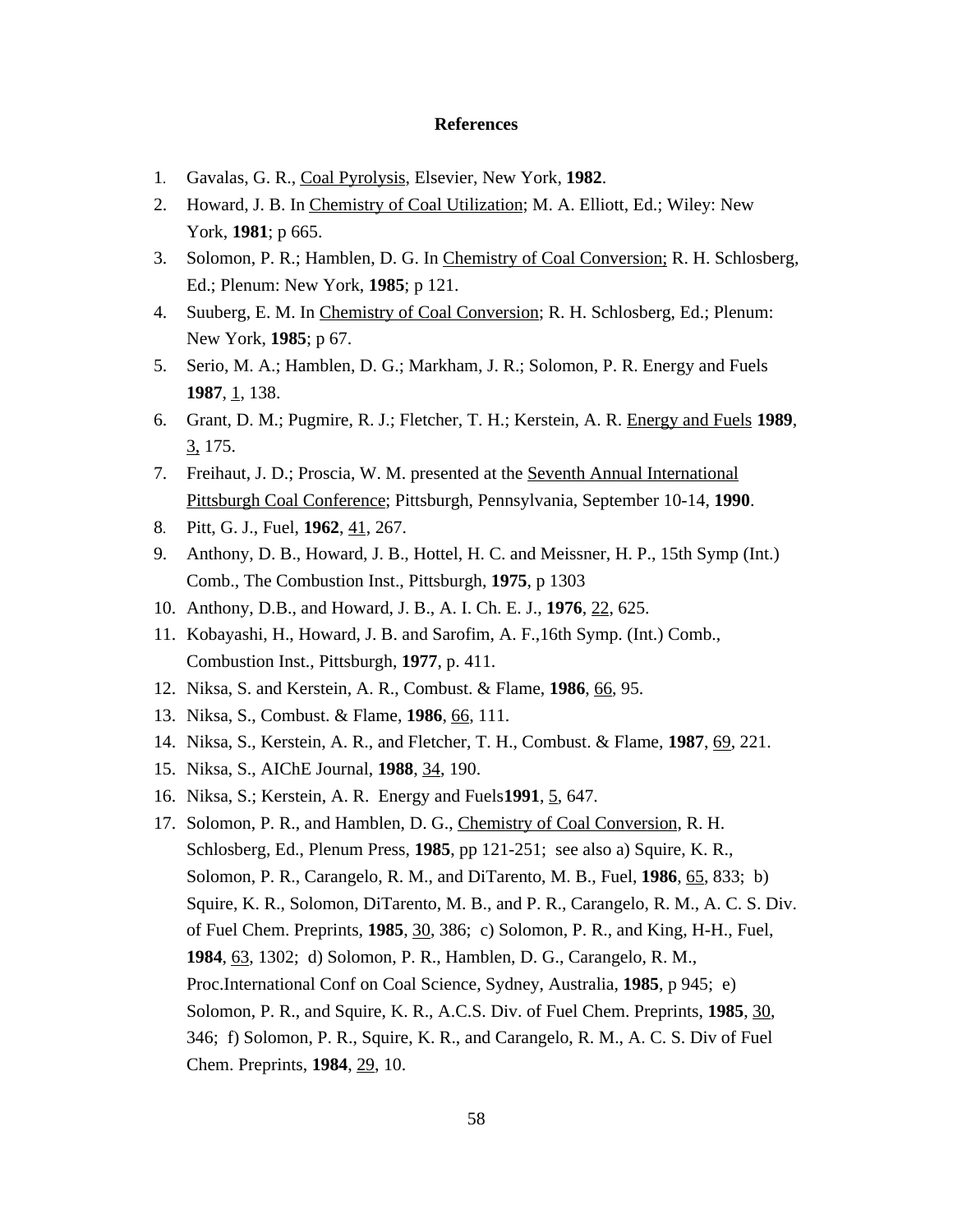- 18. Solomon, P. R., Hamblen, D. G., Carangelo, R. M., Serio, M. A. and Desphande, G. V., Energy and Fuel, **1988**, 2, 405-422; see also a) Solomon, P. R., Hamblen, D. G., Carangelo, R. M., Serio, M. A. and Desphande, G. V., ACS Div. of Fuel Chem. Preprints, **1987**, 32, No.3, 83; b) Solomon, P. R., Hamblen, D. G., Desphande, G. V., and Serio, M. A., Proc. of **1987** Intern. Conf. on Coal Science, Netherlands, Eds. H. A. Moulijn, K. A. Nater, and H. A. G. Chermen, Elsevier, **1987**, p 601; .
- 19. Bautista, J. R., Russel, W. B., and Saville, D. A., Ind. Engr. Chem. Fundam., **1986**, 25, 536.
- 20. Suuberg, E. M., Unger, P. E. and Larsen, J. W., Energy & Fuels, **1987**, 1, 305.
- 21. Freihaut, J. D.; Proscia, W. M.; Seery, D. J. Energy and Fuels **1989**, 3, 692.
- 22. Karr, C., Jr. (Ed), Analytical Methods for Coal and Coal Products, Academic Press, **1979**, vol III, Chaps. 46-52.
- 23. Chakravarti, T., Meuzelaar, H. L. C., Windig, W., Hill, G. R. and Khon, R. M., ACS Div. Fuels Preprints **1987**, 33, No. 3, p. 211.
- 24. Petrakis, L. and Fraissard, J. P. (Eds.) Magnetic Resonance Introduction, Advanced Topics, and Application to Fossil Energy. NATO ASI Series, Series C: Mathematical and Physical Sciences, 124, D. Reidel Pub. Co. **1983**.
- 25. Axelson, D. E., Solid State Nuclear Magnetic Resonance of Fossil Fuels, Multiscience Pub. Ltd. CANMET, Canadian Government Publishing Centre, Supply and Services of Canada, **1985**.
- 26. Gerstein, B. C. and Dybowski, C. R., Transient Techniques in NMR of Solids, An Introduction to Theory and Practice, Academic Press, **1985**, Chap 6.
- 27. Alemany, L. B., Grant, D. M., Pugmire, R. J. and Stock, L. N., Fuel, **1984**, 63, 513; Wilson, M. A., Pugmire, R. J., Karas, J., Alemany, L. B., Woolfenden, W. R., Grant, D. M. and Given, P. H., Anal. Chem., **1984**, 56, 933; Wilson, M. A. and Pugmire, R. J., Trends in Anal. Chem., **1984**, 3, 144; Soderquist, A., Burton, D. J., Pugmire, R. J., Beeler, A. J., Grant, D. M., Durand, B. and Huk, A. Y., Energy & Fuels, **1987**, 1, 50.
- 28. Bartuska, V. J., Maciel, G. E., Schaeffer, J. and Stejskal, E. O., Fuel, **1977**, 56, 354; Maciel, G. E., Bartuska, V. J., and Miknis, F. P., Fuel, **1979**, 58, 391; Sullivan, M. J., and Maciel, G. E., Anal. Chem., **1982**, 54, 1606.
- 29. Fletcher, T. H.; Solum, M. S.; Grant, D. M.; Critchfield, S.; Pugmire, R. J. 23rd Symp. (Int.) Comb., Combustion Inst., Pittsburgh, **1990**, p. 1231.
- 30. Orendt, A. M., Solum, M. S., Sethi, N. K., Pugmire, R. J., and Grant, D. M., 13C NMR Techniques for Structural Studies of Coals and Coal Chars, in Advances in Coal Spectroscopy, Plenum Press, New York, **1991**, p. 215.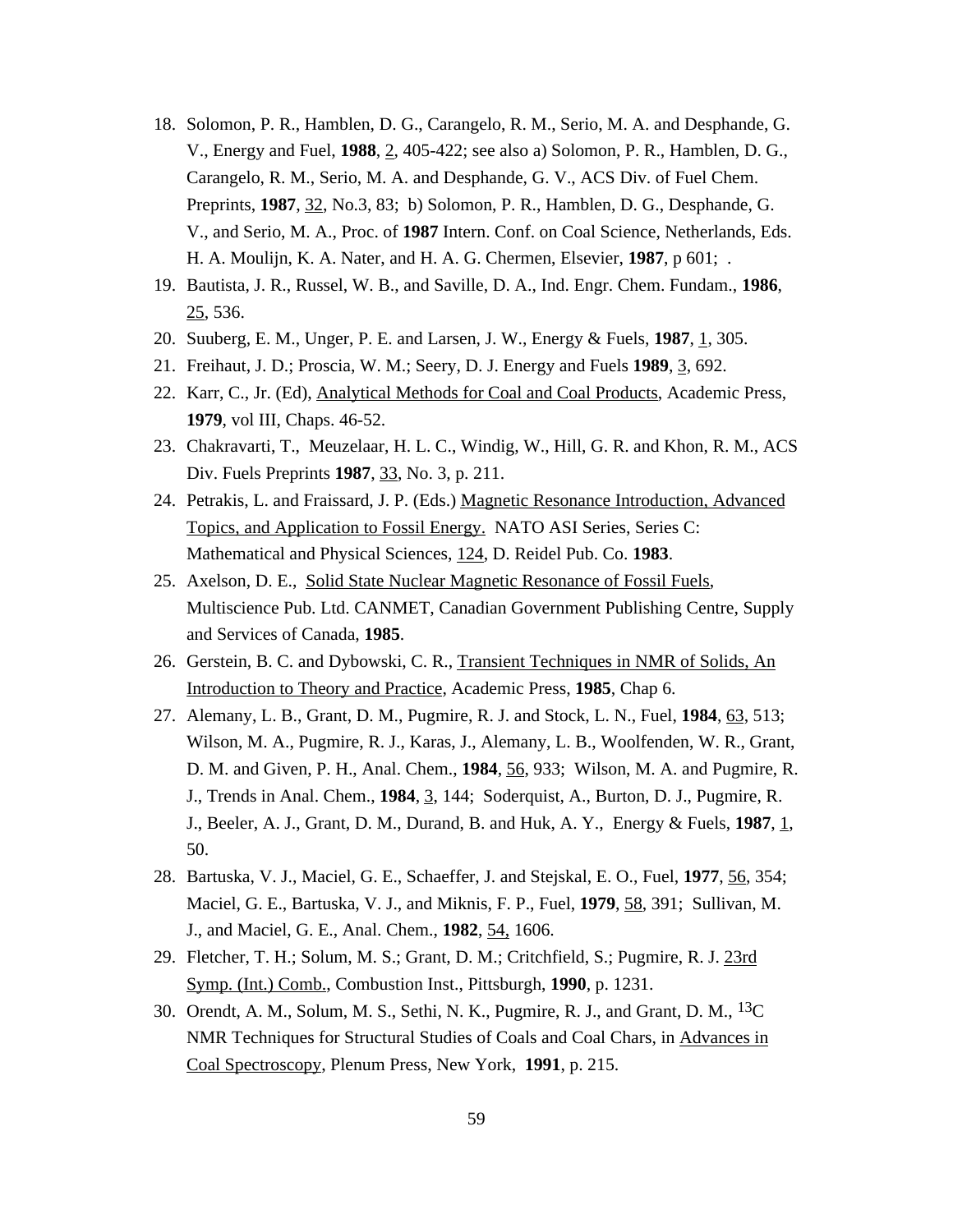- 31. Pugmire, R. J.; Solum, M. S.; Grant, D. M.; Critchfield, S.; Fletcher, T. H. Fuel **1991**, 70, 414.
- 32. Sethi, N. K., Pugmire, R. J. and Grant, ACS Div. of Fuel Chem., **1987**, 32, No.4, 155; D. M. Sethi, N. K., Pugmire, R. J., Facelli, J. C. and Grant, D. M., Anal Chem, **1988**, 60, 1574**.**
- 33. Solum, M. , Pugmire, R. J. and Grant, D. M., **(submitted for publication)**, see also ACS Div. of Fuel Chem. Preprints, **1987**, 32, No.4, 273.
- 34. Stauffer, D., Introduction to Percolation Theory, Taylor and Francis, London, **1985**.
- 35. Fisher, M. E. and Essam, J. W., J. Math. Phys., **1961**, 2, 609.
- 36. Kerstein, A. R. and Bug, A. L. R., Phys. Rev. B **1986**, 34, 1754.
- 37. Zallen, R., The Physics of Amorphous Solids, John Wiley & Sons, **1983**, Chapter 4.
- 38. Mohanty, K. K., Ottino, J. M. and Davis, H. T., Chem. Eng. Sci. **1982**, 37, 905.
- 39. Reyes, S. and Jensen, K. F., Chem. Eng. Sci. **1986**, 41, 333.
- 40. Niksa, S. and Kerstein, A. R., Fuel, **1987**, 66, 1389.
- 41. Kerstein, A. R. and Niksa, S., Macromolecules, **1987**, 20, 1811.
- 42. Given, P. H. Fuel **1960**, *39*, 147.
- 43. Wiser, W. H. In Proceedings of the Electric Power Research Institute Conference on Coal Catalysis Palo Alto, CA, 1973; p 3.
- 44. Shinn, J. H. Fuel **1984**, 63, 1187.
- 45. Fletcher, T. H.; Kerstein, A. R.; Pugmire, A. R.; Grant, D. M. Energy and Fuels **1990**, 4, 54.
- 46. Smith, P. J. and Smoot, L. D. Coal Combustion and Gasification, Plenum Press, New York, **1985**.
- 47. Smith, P. J., Fletcher, T. H., and Smoot, L. D., 18th Int'l Symp. on Comb. **1981**, The Comb. Inst. p 1285.
- 48. Reyes, S. and Jensen, K. F. , Chem. Eng. Sci. **1985**, 40, 1723.
- 49. Chakravarty, T.; Windig, W.; Hill, G. R.; Meuzelaar, H. L. C.; Khan, M. R. Energy and Fuels **1988**, 2, 400.
- 50. Unger, P. E.; Suuberg, E. M. ACS Div. of Fuel Chem. prepr*.* **1983**, 28, 278.
- 51. Smith, G.; Winnick, J.; Abrams, D. S.; Prausnitz, J. M. Canadian J Chem. Eng. **1974**, 54, 337.
- 52. Reid, R. C.; Prausnitz, J. M.; Sherwood, T. K. Properties of Gases and Liquids*;* Third ed.; McGraw-Hill: San Francisco, **1977**, p 196.
- 53. Solomon, P. R.; Hamblen, D. G.; Serio, M. A.; Yu, Z.; Charpenay, S. ACS Div. Fuel Chem. prepr. **1991**, 36, 267.
- 54. Unger, P. E.; Suuberg, E. M. Fuel **1984**, 63, 606.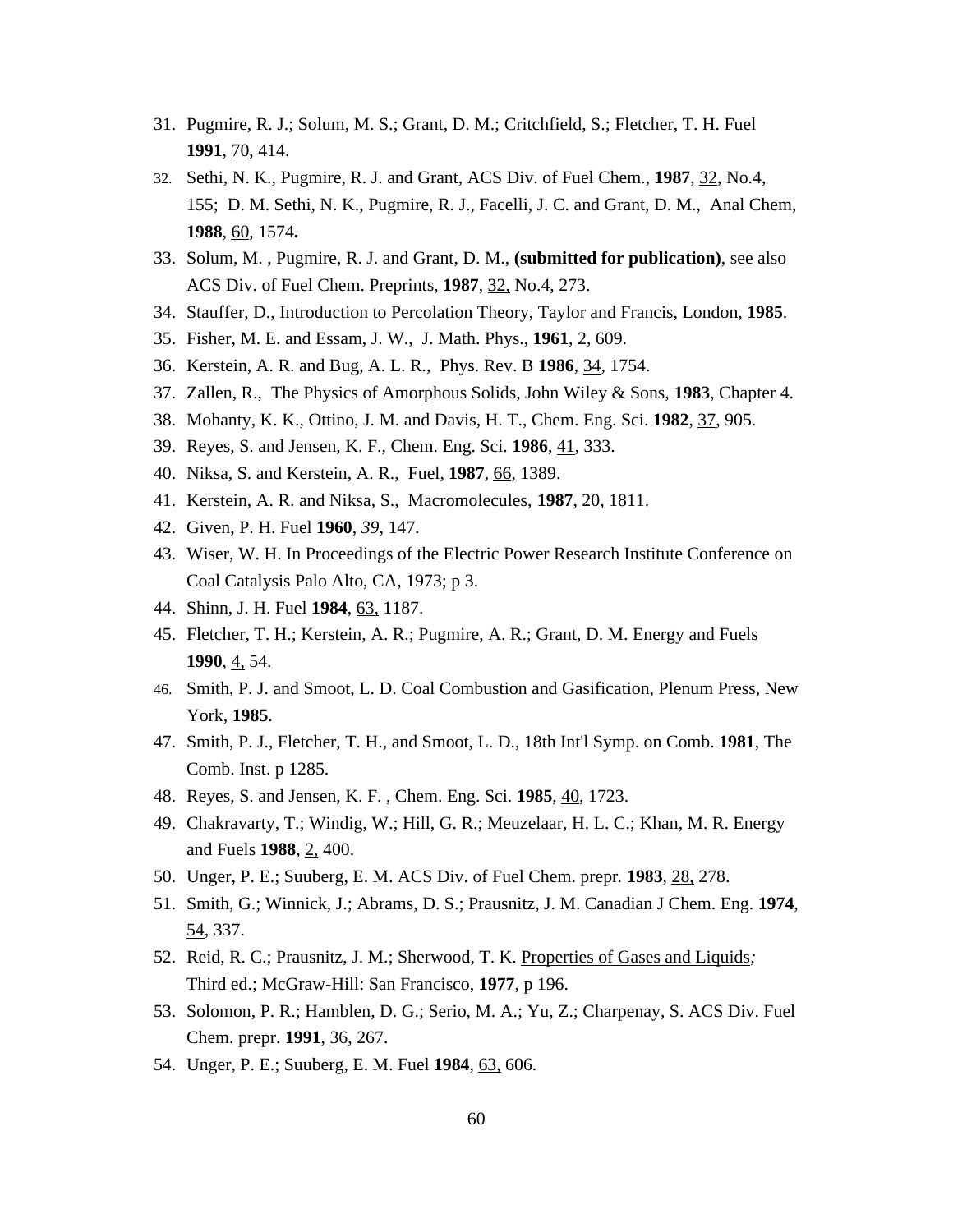- 55. Oh, M. S.; Peters, W. A.; Howard, J. B. AIChE J **1989**, 35, 775.
- 56. Hsu, J. Sc.D. Thesis, Department of Chemical Engineering, Massachusetts Institute of Technology, **1989**.
- 57. Gray, J. A.; Brady, C. J.; Cunningham, J. R.; Freedman, J. R.; Wilson, G. M. Ind. Eng. Chem. Process Des. Dev. **1983**, 22, 410.
- 58. Gray, J. A.; Holder, G. D.; Brady, C. J.; Cunningham, J. R.; Freedman, J. R.; Wilson, G. M. Ind. Eng. Chem. Process Des. Dev*.* **1985**, 24, 97.
- 59. Perry, R. H.; Chilton, C. H. Chemical Engineers' Handbook*;* Fifth ed.; McGraw-Hill: San Francisco, **1973**, pp 3-49.
- 60. Fletcher, T. H.; Hardesty, D. R. "Coal Combustion Science: Task 1, Coal Devolatilization," DOE/PETC Quarterly Progress Report for January to March, **1990**, Ed. D. R. Hardesty, Sandia Report No. SAND90-8223, available NTIS.
- 61. Suuberg, E. M.; Peters, W. A.; Howard, J. B. Seventeenth Symp. (Int.) on Comb*.*; The Combustion Institute: Pittsburgh, Pennsylvania, **1978**, p 117.
- 62. King, C. J. Separation Processes; McGraw-Hill: San Francisco, **1970**, pp 70-71, 511- 512.
- 63. Rachford, H. H., Jr.; Rice, J. D. Petrol. Technol. **1952**, 4, sec. 1, p. 19; sec. 2, p. 3.
- 64. Gerald, C. F. Applied Numerical Analysis; Addison Wesley: Menlo Park, 1978, p 11.
- 65. Suuberg, E. M.; Unger, P. E.; Lilly, W. D. Fuel **1985**, 64, 956.
- 66. Fong, W. S.; Peters, W. A.; Howard, J. A. Fuel **1986**, 65, 251.
- 67. Solomon, M. A.; Serio, M. A.; Deshpande, G. V.; Kroo, E. Energy and Fuels **1990**, 4, 42.
- 68. Solomon, P. R., Hamblen, D. G., Yu, Z., and Serio, M. A. Fuel **1990**, 69, 754.
- 69. Fletcher, T. H.; Hardesty, D. R. "Coal Combustion Science: Task 1, Coal Devolatilization," DOE/PETC Quarterly Progress Report for June to Sepetmber, **1990**, Ed. D. R. Hardesty, Sandia Report No. SAND90-8247, available NTIS.
- 70. Fletcher, T. H. Combustion Science and Technology **1989**, 63, 89.
- 71. Fletcher, T. H. Combustion and Flame **1989**, 78, 223.
- 72. Gibbins-Matham, J.; Kandiyoti, R. Energy and Fuels **1988**, 2, 505.
- 73. Freihaut, J. D.; Proscia, W. M. Energy and Fuels **1989**, 3, 625.
- 74. Solomon, P. R.; Serio, M. A.; Carangelo, R. M.; Markham, J. R. Fuel **1986**, 65, 182.
- 75. Solum, M. S.; Pugmire, R. J.; Grant, D. M. Energy and Fuels **1989**, 3, 187.
- 76. Vorres, K. S., "Users' Handbook for the Argonne Premium Coal Sample Bank," Argonne National Laboratory, supported by DOE contract W-31-109-ENG-38, September, **1989**. Also Vorres, K. S. ACS Div. Fuel Chem. prepr., **1987** 32:4, 221.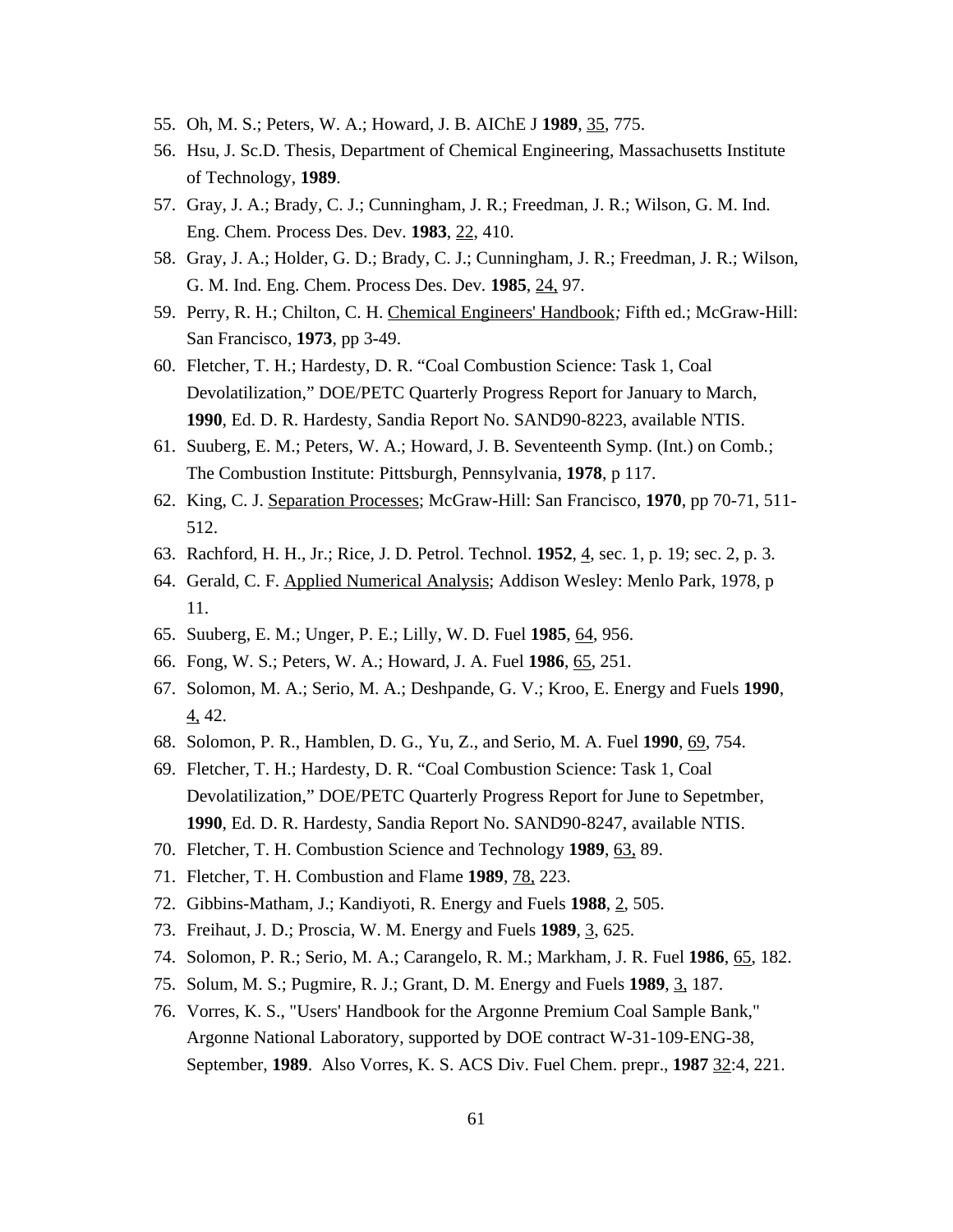- 77. Fletcher, T. H. ; Hardesty, D. R. "Compilation of Sandia Coal Devolatilization Data: Milestone Report," Contract Report for DOE's Pittsburgh Energy Technology Center, contract FWP 0709, Sandia Report No. SAND92-8209, **1992**, available NTIS.
- 78. Smith, K. L.; Smoot, L. D., Prog. Energy Combust. Sci*.*, **1990** 16, 1.
- 79. Solomon, P. R.; Fletcher, T. H.; Pugmire, R. J. Proceedings of the Pittsburgh Coal Conference; Pittsburgh, **1990**, p 3.
- 80. Solomon, M. A.; Serio, M. A.; Carangelo, R. M.; Bassilakis, R.; Gravel, D.; Baillargeon, M.; Baudais, F.; Vail, G. Energy and Fuels **1990**, 4, 319.
- 81. (a) Berkowitz, N. Coal Science and Technology 7: The Chemistry of Coal; Elsevier: New York, **1985**, pp 40-41; (b) ibid., p 283.
- 82. Carlson, R. E.; Critchfield, S.; Vorkink, W. P.; Dong, J.-Z.; Pugmire, R. J.; Bartle, K. D.; Lee, M. L.; Zang, Y.; Shabtai, J. *Fuel* **1991** (in press).
- 83. Anthony, D. B. Sc.D. Thesis, Department of Chemical Engineering, Massachusetts Institute of Technology, **1974**.
- 84. Suuberg, E. M. Sc.D. Thesis, Department of Chemical Engineering, Massachusetts Institute of Technology, **1977**.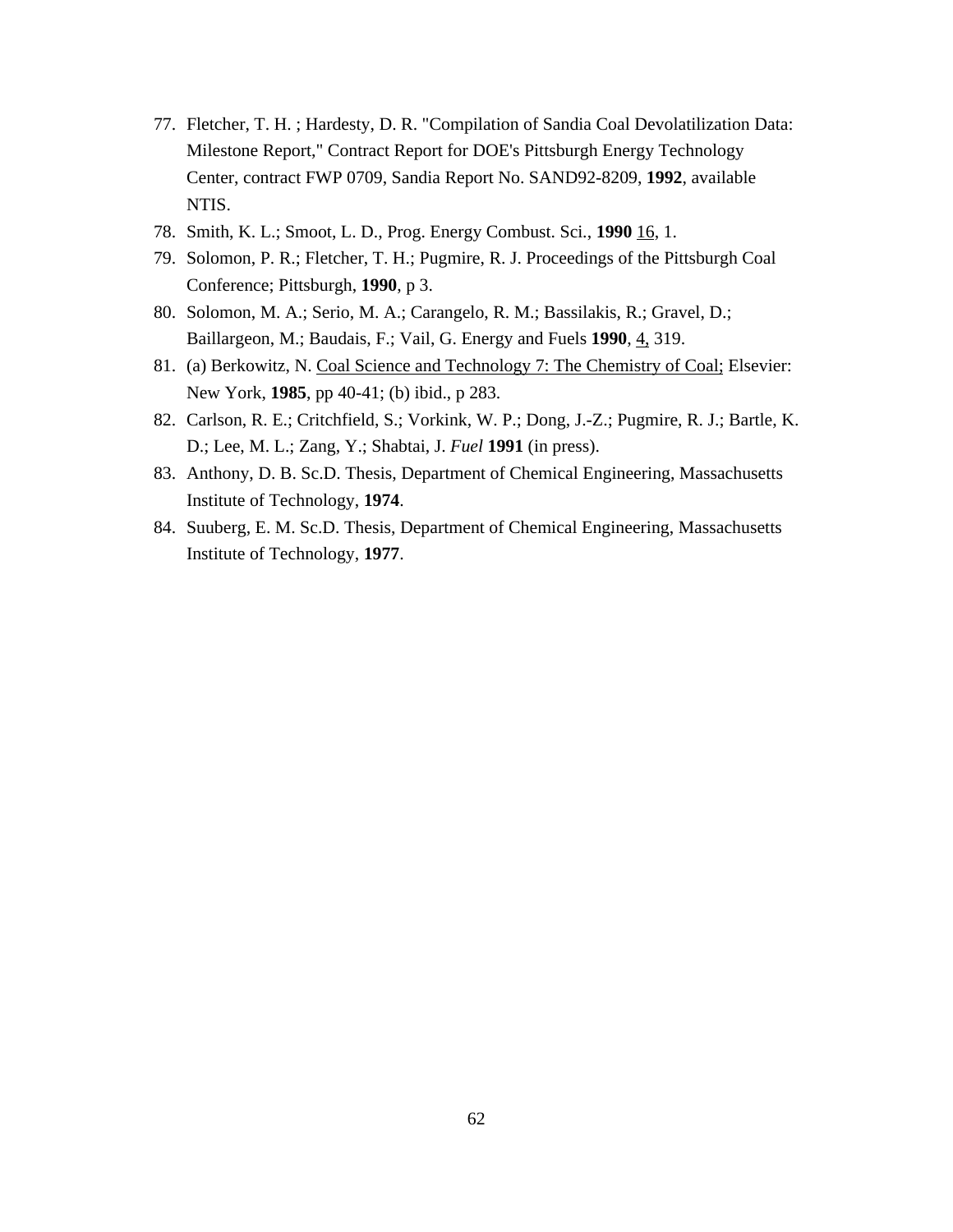#### **APPENDIX**

**I. Fragment Statistics.** In this development the formalism of Fisher and Essam<sup>35</sup> is followed closely, and the reader is referred to this treatment for a comprehensive discussion of percolation theory. The mass fractions used in typical devolatilization work of necessity must be given on a mass or site basis while the most conveient dynamical variables are bridge variables. Fortunately, the conversion is straightforward between the expressions of Fisher and Essam given on either a per site or a per bridge basis. The Bethe pseudo lattice has a coordination number  $( + 1)$ , and the populations of unbroken and broken bridges are  $p$  and  $(1 - p)$ , respectively. The configurational states of different bridges (broken vs. unbroken) are assumed to be statistically independent. Under these assumptions, the probability,  $F_n(p)$ , of a given site being a member of a fragment of *n* cluster sites with *s* bridges and isolated with broken bridges is given by:

$$
F_n(p) = nb_n^{site} p^s (1-p)
$$
 (A1)

where

$$
s = (n-1)
$$
 and  $= n(-1) + 2$  (A2)

The number density of *n*-site fragments on a per site basis then becomes,

$$
Q_n(p) = F_n(p)/n = b_n^{site} p^{n-1} (1-p)^{n(-1)+2}
$$
 (A3)

The quantity  $nb_n^{site}$  is the number of distinct fragment configurations consisting of *n* sites which contain a given site. Using the bridge formulation of Fisher and Essam,<sup>35</sup>  $b_n$ site can be expressed as follows:

$$
b_n^{\text{site}} = \frac{(-1)}{2} b_{n-1}^{\text{bridge}}
$$
 (A4)

where the number of distinct fragments with *s* bridges containing a given bridge is  $s b<sub>s</sub>$ *bridge*. Here, the factor  $( + 1)/2$  is used in the Bethe lattice to convert from a bridge basis to a site basis. In terms of binomial coefficients,  $b_s^{bridge}$  is given by Fisher and Essam<sup>35</sup> as follows:

$$
b_s^{bridge} = \frac{2}{(s+1)(s+1)} \begin{pmatrix} s & + & +1 \\ & s & \end{pmatrix}
$$
 (A5)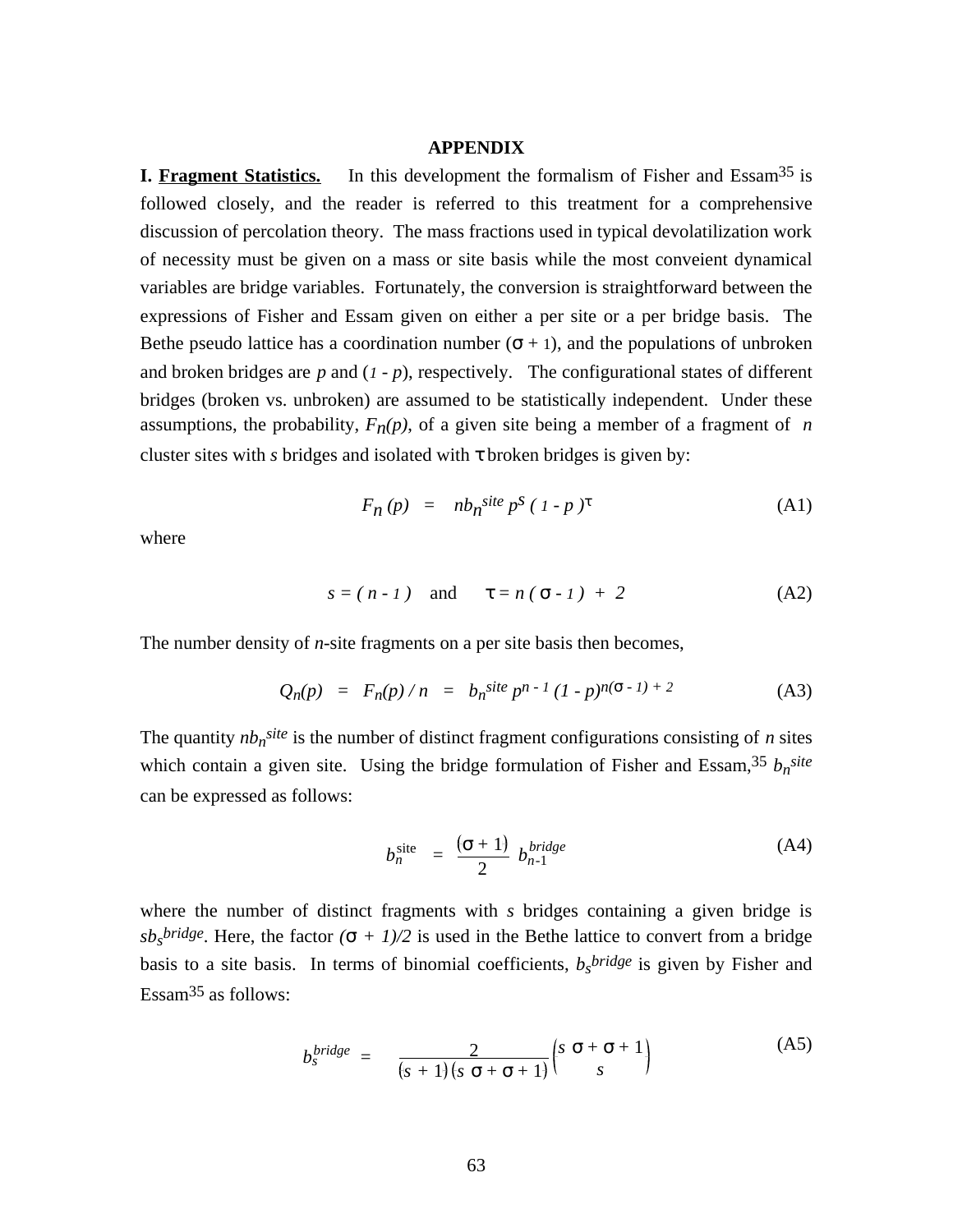Henceforth,  $b_n$ <sup>site</sup> is denoted simply as  $b_n$ . Thus, using Eq. A2 for *s* and , Eqs. A4 and A5 give:

$$
n b_n = \frac{+1}{s+} \begin{pmatrix} s+ \\ s \end{pmatrix} = \frac{+1}{n+1} \begin{pmatrix} n+1 \\ n-1 \end{pmatrix}
$$
 (A6)

where the binomial coefficient is given by

$$
\left(\begin{matrix} \mu \end{matrix}\right) = \frac{}{\mu! (-\mu)!}
$$
 (A7)

for and  $\mu$  integers or when and  $\mu$  are non-integer, then

$$
\begin{pmatrix} \mu \end{pmatrix} = \frac{(-1)^{2}}{(\mu + 1)(-\mu + 1)}
$$
 (A8)

 is the well known gamma function. The use of Eqs. A6 and A1 along with Eq. A7 or A8 gives an analytical expression for the probability of finding a fragment of size *n* associated with a given site on a Bethe lattice with bridge population *p*.

**II. Cumulative Probabilities.** Two useful summation quantities,  $B(z)$  and  $G(z)$ are defined as follows:

$$
B(z) = \int_{n=1}^{z} b_n z^n
$$
 (A9)

and

$$
z G(z) = z \frac{B(z)}{z} = n b_n z^n
$$
 (A10)

where the argument  $\zeta$  is given by

$$
z = xy^{-1} = p(l-p)^{-1}
$$
 (A11)

The differential form of Eq. A11 is useful later in integrating  $B(z)/z$  and provides a way for determining the maximum in *z* to be at  $p = 1/$ . This expression is given as follows:

$$
dz/dp = (1 - p)(1 - p)^{-2}
$$
 (A12)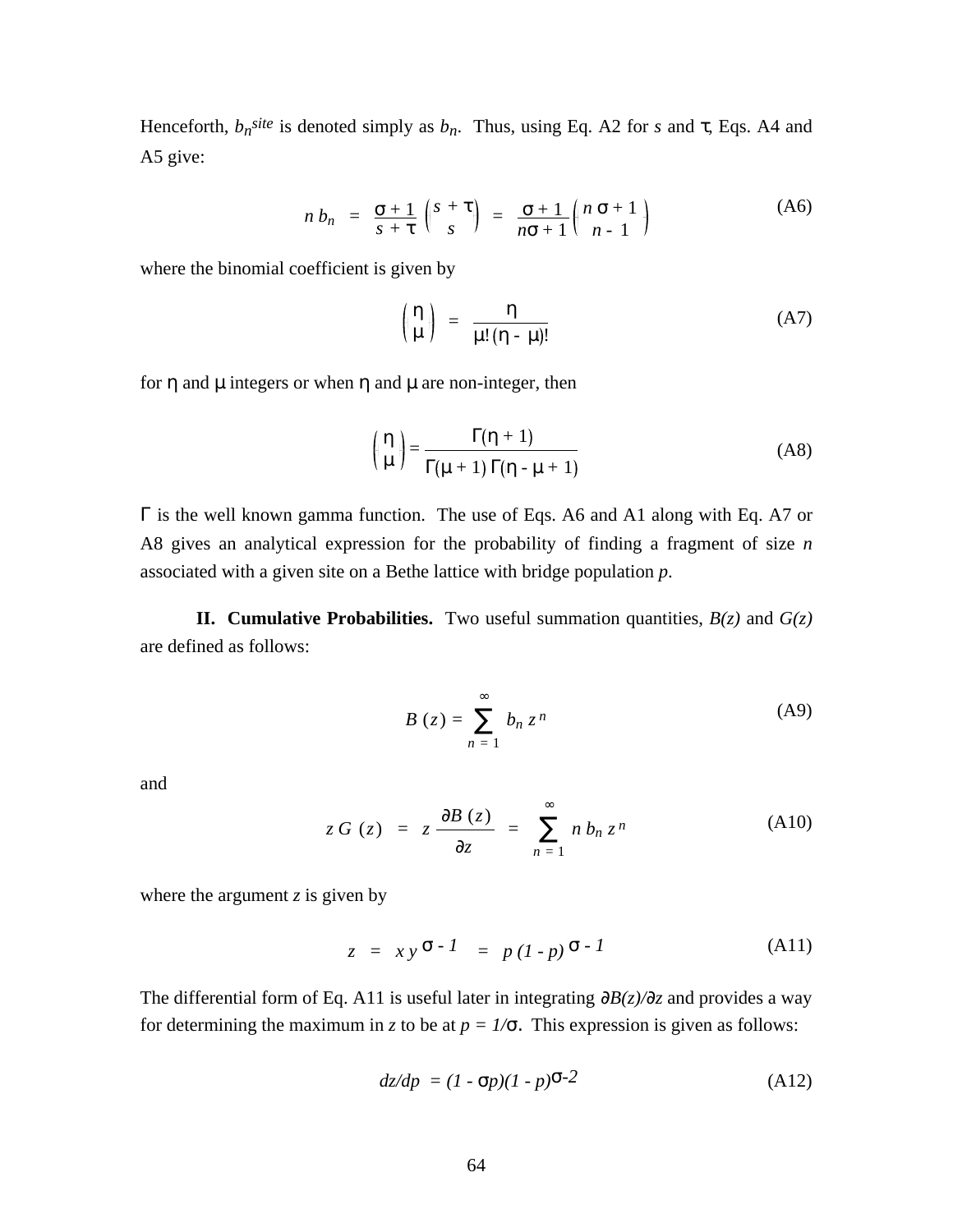Summing over Eq A1, the total fraction of sites contained in all of the finite fragments is given by,

$$
F(p) = F_n(p) = \frac{y^2}{x} n b_n z^n = \frac{y^2 z}{x} G(z) = y + 1 G(z)
$$
 (A13)

As shown by Fisher and Essam<sup>35</sup> both the infinite array and the finite fragments exist simultaneously above the maximum value of  $p = 1/$ . Below this critical point only finite fragments will be found in the sample, and  $F(p)$  must equal unity. Thus,  $G(z)$  may be evaluated from eq. A13 by taking  $p < 1/$ , which gives:

$$
G(z) = \frac{1}{(1 - p^*)^{-1}}
$$
 (A14)

where *p\** is the appropriate root of

$$
z = p^*(I - p^*)^{-1} = p(I - p)^{-1}
$$
 (A15)

Below the critical point,  $p < 1/$ , the trivial root of  $p^* = p$  is used to obtain  $G(z)$ . Above the critical point,  $p > 1/$ , the non-trivial root of Eq. A15 is required to evaluate  $G(z)$  and in turn  $F(p)$ . It should be noted that a given value for *z* may be obtained from two different values of  $p$  in the range of 0 to 1, and the value of  $p^*$  to be used in Eq. A14 must be selected to give the physically real situation. Conveniently, the appropriate physical value of  $p^*$  in the numerical solution to Eq. A15 always falls in the range  $0 < p^* < 1/$  for values of  $p$  both above and below this critical point. Above the percolation point the expression for  $F(p)$  is no longer equal to 1 but is given by a combination of Eqs. A13 and A14 as follows:

$$
F(p) = \int_{n=1}^{n} F_n(p) = \left[\frac{1-p}{1-p^*}\right]^{n+1} = \left[\frac{p^*}{p}\right]^{n+1} \tag{A16}
$$

where the latter result is obtained using Eq. A15. The fraction of sites located in the infinite array,  $R(p)$ , may now be obtained from the value of  $F(p)$ .

$$
R(p) = 1 - F(p) \tag{A17}
$$

The configuration generating function defined in terms of  $Q_n(p)$  is given as follows: